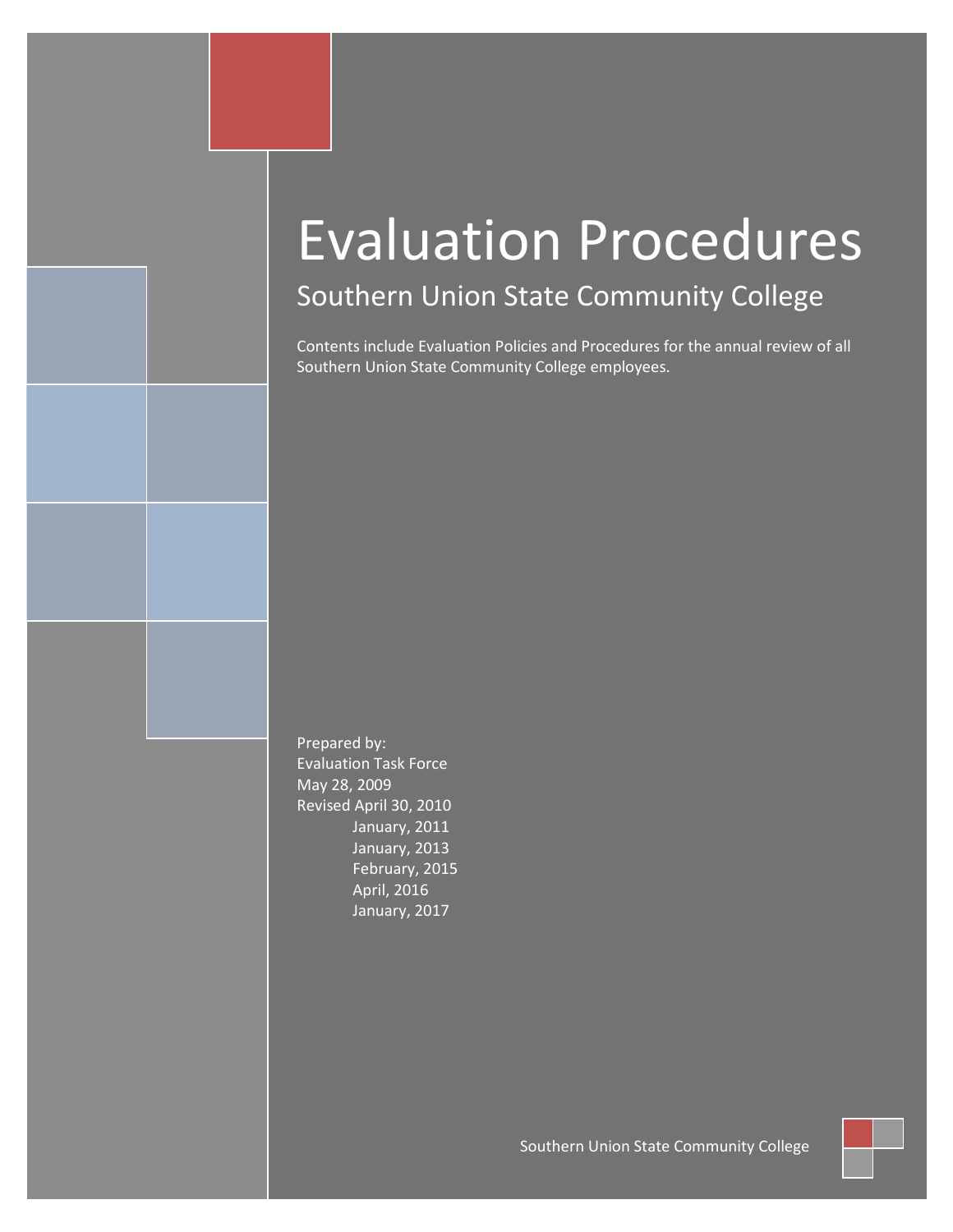| <b>TABLE OF CONTENTS</b>                        |                |  |  |  |  |  |  |  |
|-------------------------------------------------|----------------|--|--|--|--|--|--|--|
| <b>General Information: Faculty and Staff</b>   | $3 - 9$        |  |  |  |  |  |  |  |
| <b>Task Force</b>                               | 3              |  |  |  |  |  |  |  |
| <b>State Board Policy</b>                       | 4              |  |  |  |  |  |  |  |
| <b>Mission Statements</b>                       | $\overline{4}$ |  |  |  |  |  |  |  |
| College Philosophy of Evaluation                | 5              |  |  |  |  |  |  |  |
| <b>General Timeline for Evaluation</b>          | 6              |  |  |  |  |  |  |  |
| <b>Evaluation Checklist for SUSCC Employees</b> | $\tau$         |  |  |  |  |  |  |  |
| Criteria for Performance Levels                 | 9              |  |  |  |  |  |  |  |
| <b>Part One: Faculty Evaluations</b>            | $10 - 17$      |  |  |  |  |  |  |  |
| Purpose                                         | 10             |  |  |  |  |  |  |  |
| Timeline                                        | 11             |  |  |  |  |  |  |  |
| <b>Adjunct/Clinical Faculty Guidelines</b>      | 13             |  |  |  |  |  |  |  |
| Criteria for Evaluation Categories              | 14             |  |  |  |  |  |  |  |
| <b>Types of Faculty Evaluations</b>             | 15             |  |  |  |  |  |  |  |
| <b>Evaluation Procedures</b>                    | 17             |  |  |  |  |  |  |  |
| <b>Part Two: Support Staff Evaluations</b>      | $18 - 19$      |  |  |  |  |  |  |  |
| Purpose                                         | 18             |  |  |  |  |  |  |  |
| <b>Evaluation Procedures</b>                    | 18             |  |  |  |  |  |  |  |
| Timeline                                        | 19             |  |  |  |  |  |  |  |
| <b>Part Three: Recommendations</b>              | 20             |  |  |  |  |  |  |  |
| <b>Glossary</b>                                 | 21             |  |  |  |  |  |  |  |
| Appendix                                        | $23 - 50$      |  |  |  |  |  |  |  |
| Faculty Information Form A                      | 24             |  |  |  |  |  |  |  |
| <b>Individual Faculty Evaluation Form B</b>     | 28             |  |  |  |  |  |  |  |
| Faculty Observation/Evaluation Form C           | 31             |  |  |  |  |  |  |  |
| <b>Student Course Evaluation Questions</b>      | 33             |  |  |  |  |  |  |  |
| <b>Evaluation for Support Staff</b>             | 34             |  |  |  |  |  |  |  |
| <b>Employee Evaluation of Supervisor</b>        | 38             |  |  |  |  |  |  |  |
| <b>Evaluation Form for Institutional Deans</b>  | 40             |  |  |  |  |  |  |  |
| <b>Director Evaluation</b>                      | 43             |  |  |  |  |  |  |  |
| Professional Growth Plan                        | 46             |  |  |  |  |  |  |  |
| <b>Mentoring Information Sheet</b>              | 48             |  |  |  |  |  |  |  |
| <b>Faculty Orientation Checklist</b>            | 50             |  |  |  |  |  |  |  |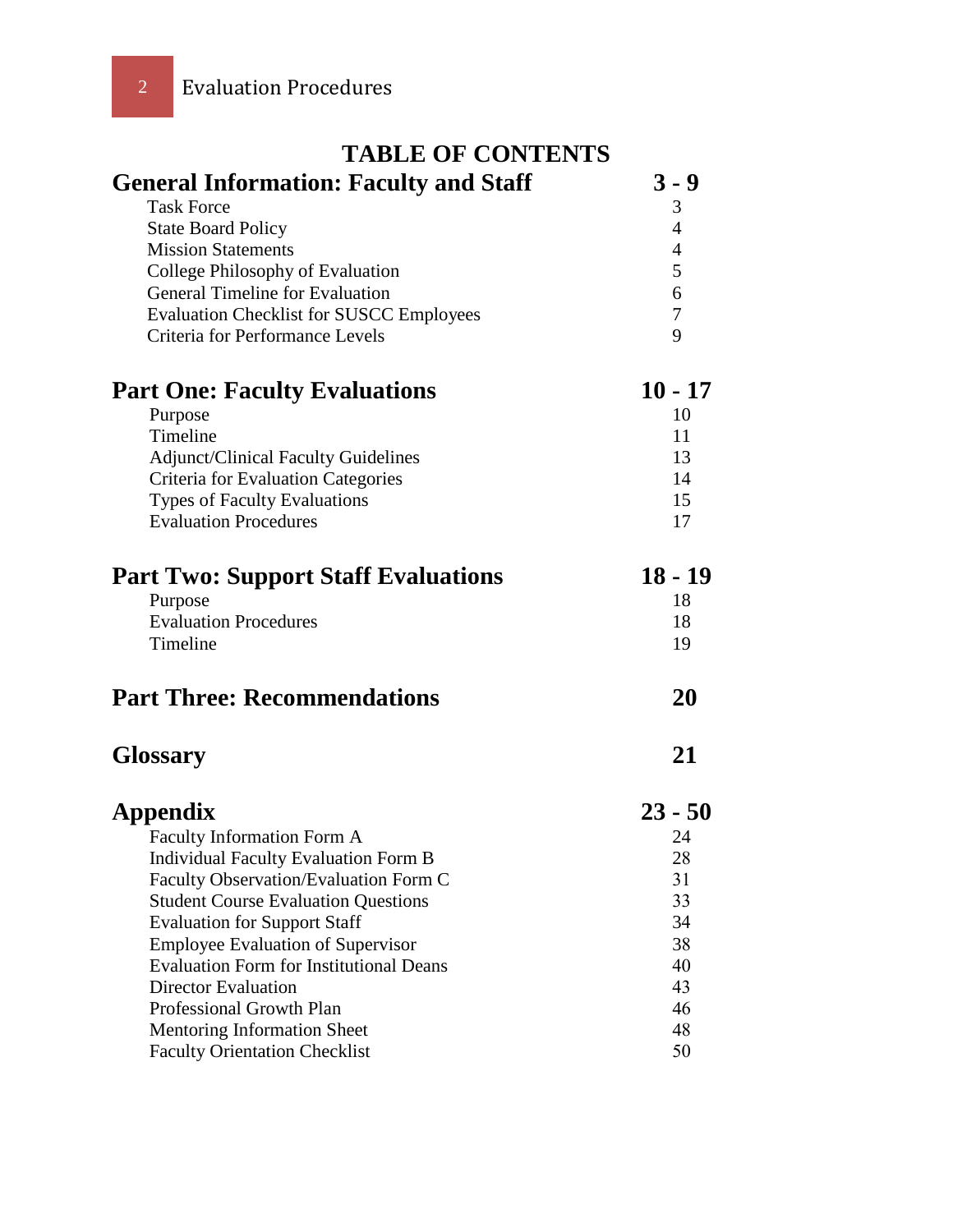### **Original Task Force**

Appointed by the President 29 November 2007. Reaffirmed by Dr. Amelia Pearson, Interim President, February, 2008. Reaffirmed by Dr. Amelia Pearson, Interim President, August 18, 2008

Chair: Dr. Linda North, Dean of Health Sciences Dr. Rod Britt, Ex Officio, Vice President of Instruction and Student Services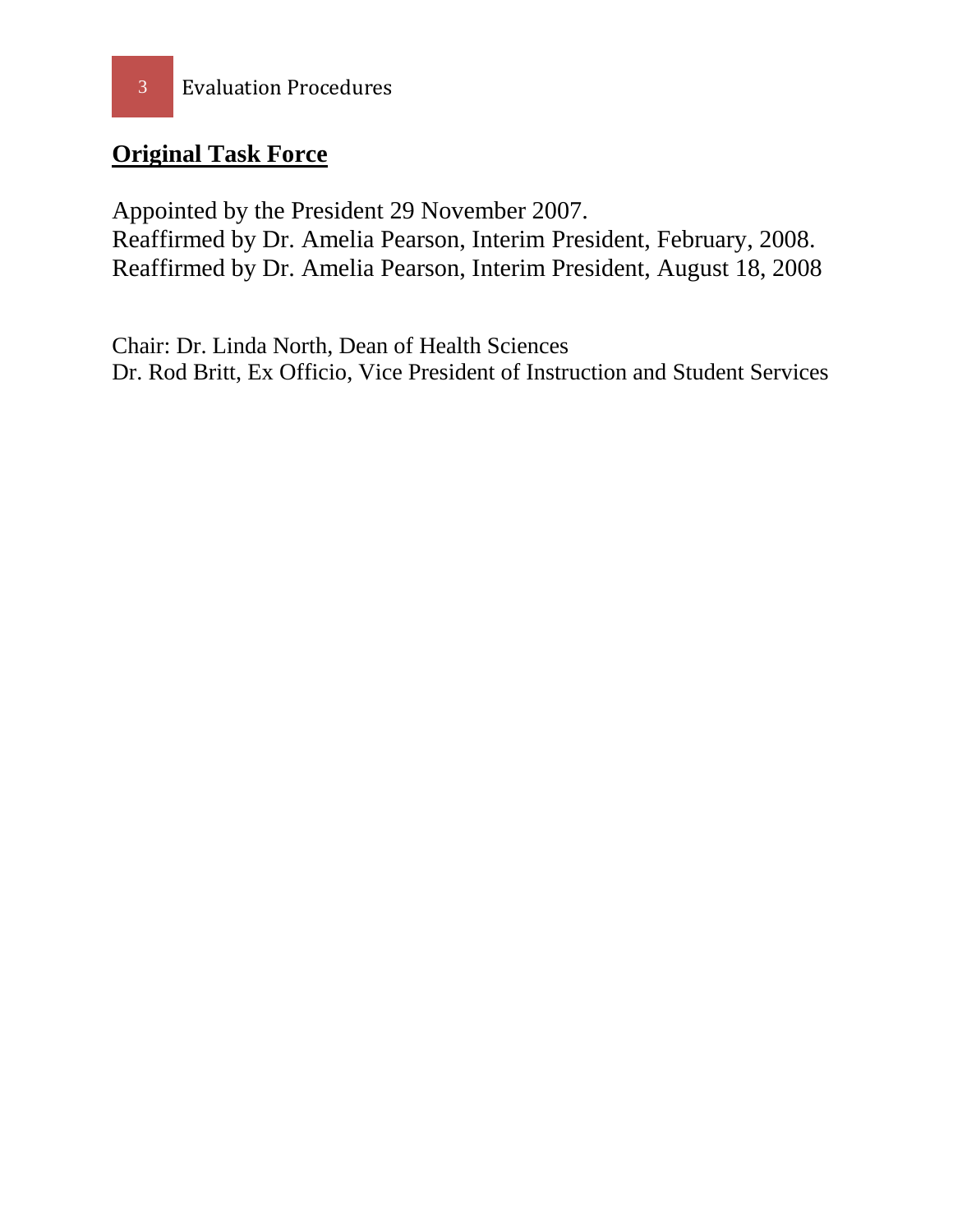#### **STATE BOARD OF EDUCATION POLICY:**

The State Board of Education requires that each President be responsible for the development and implementation of an evaluation system whereby all instructors and other employees at their respective institutions are evaluated at least annually (State Board Policy number 607.01).

#### **ALABAMA COMMUNITY COLLEGE SYSTEM MISSION STATEMENT:**

To provide a unified system of institutions dedicated to excellence in delivering academic education, adult education, and workforce development.

#### **SOUTHERN UNION STATE COMMUNITY COLLEGE MISSION STATEMENT:**

Southern Union State Community College, an open admission, public two-year college and member of the Alabama Community College System, provides quality and relevant teaching and learning in academic, technical, and health science programs that are affordable, accessible, equitable, and responsive to the diverse needs of our students, community, business, industry, and government.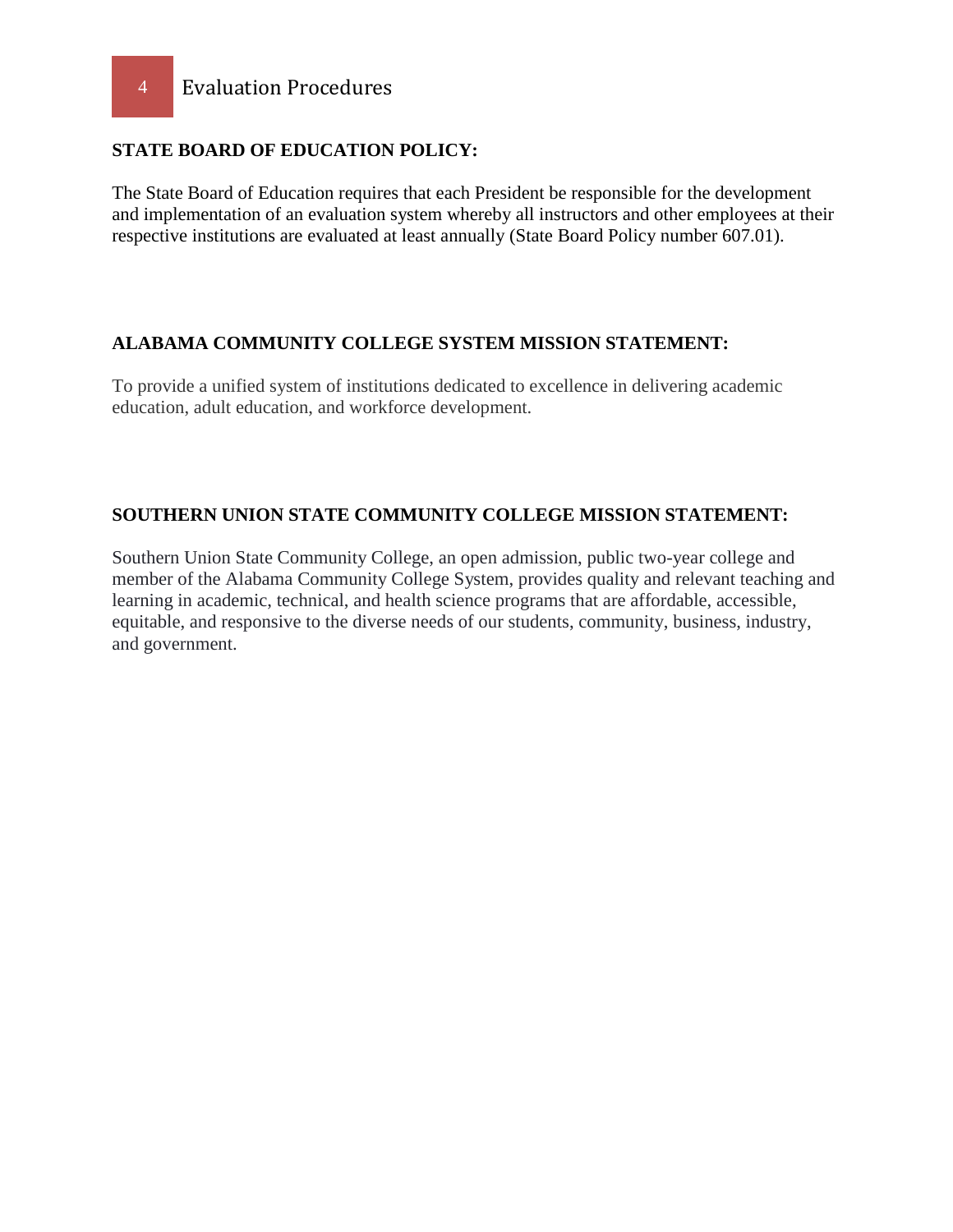5 Evaluation Procedures

#### **COLLEGE PHILOSOPHY OF EVALUATION:**

*In order to best determine and improve the College's success in meeting its Mission, evaluation of all employees of Southern Union will occur on an annual basis. The purpose of the annual evaluations is to improve student outcomes by monitoring and improving instruction and to better facilitate student services through high standards in all areas of the College. The annual evaluations will determine strengths, identify areas for improvement, and set goals for professional development at all levels of employment within the College.* 

Professional development programs should reflect an ongoing process that assists and improves faculty knowledge and the ability to serve students. Staff professional development programs should reflect an ongoing process that allows staff members to better serve faculty, students, and the community in a timely, efficient, and effective manner.

Evaluation of all employees should reflect a transparent and cooperative atmosphere. The evaluation should be a constructive, fair, positive, and balanced instrument that identifies and builds on employee strengths, provides support and tools for improvement, and encourages professional and educational growth and fulfillment.

Student success in meeting educational goals is the core mission of Southern Union. Accurate and quantitative measures of student needs, student progress, and student satisfaction with all aspects of Southern Union's programs must be collected and utilized as part of the evaluation process. All areas of the College are responsible for identifying student needs and for keeping the needs of the student at the forefront of all planning, professional development, and other activities.

*The annual evaluation process for all employees of the College shall be ongoing and continuous. The Southern Union timeline will begin on August 1 and end on July 31. Within the designated period, all employees will be evaluated. To meet the needs and constraints of the various departments, the timeline is flexible. It is required that each employee be subject to annual evaluation and that the annual evaluation be based on the Job Description for the position. However, as different divisions within the College have different regulations, calendars, work schedules, and other variances, the timeline can be customized to accommodate that division. The annual evaluation, the timetable for completion of the annual evaluation, and the employee's right to full disclosure remain within the August 1- July 31 timeline. All divisions must conduct annual evaluations and all divisions must publish the exact timeline for the evaluation cycle within that division.*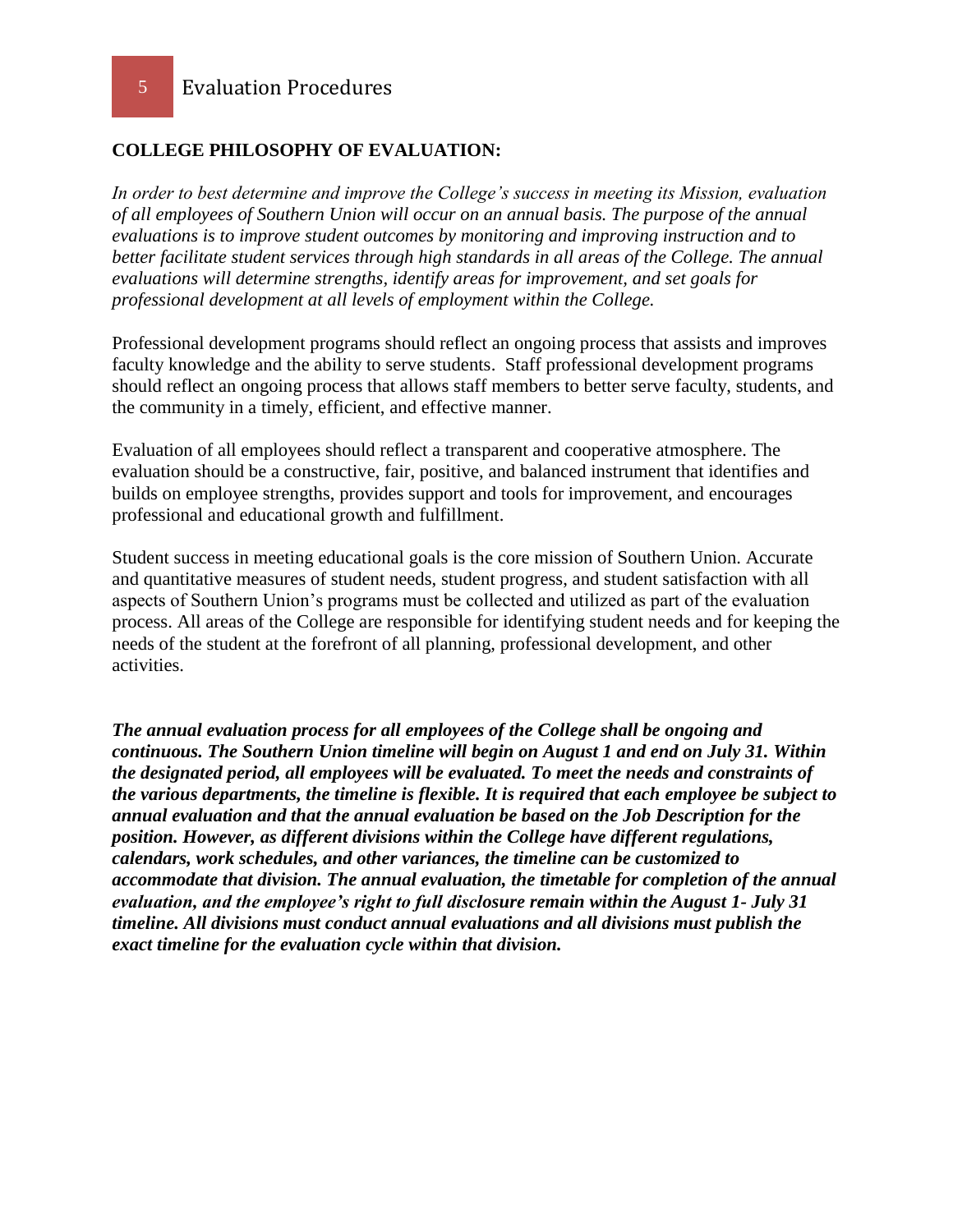#### **GENERAL TIMELINE**

**The Timeline for the Southern Union faculty member annual evaluations will be from March 1 through February to document professional development and community activities.** All faculty and staff will be expected to participate in the **annual evaluation process**. However, because hiring dates vary and employees may enter the annual cycle at different times, the following will apply:

- 1. New faculty and staff will complete at least four months (One semester) of employment before being evaluated.
- 2. Mentors will be assigned by the Dean and/or Department Chair to assist in explaining, preparing, and setting goals for the employee within four weeks of employment. Mentoring information (including the Mentor/Mentee checklist) are included in the Appendices section of this handbook.
- 3. In the employee's first year of employment with Southern Union State Community College, regardless of the date of employment, it is the responsibility of the department chair or designee to meet with the new employee and to conference with the employee concerning the evaluation instrument. It is the responsibility of the **department chair** or designee to schedule the conference within the first four weeks of employment, to establish with the employee which evaluation procedures are appropriate for that year, to appoint a mentor, and to set a timeline for regular meetings with the employee and his/her mentor(s). Meetings should occur regularly (as determined by the department chair, the employee, and the mentor) during the first year. The evaluation procedures may include classroom observations by the department chair and/or mentor.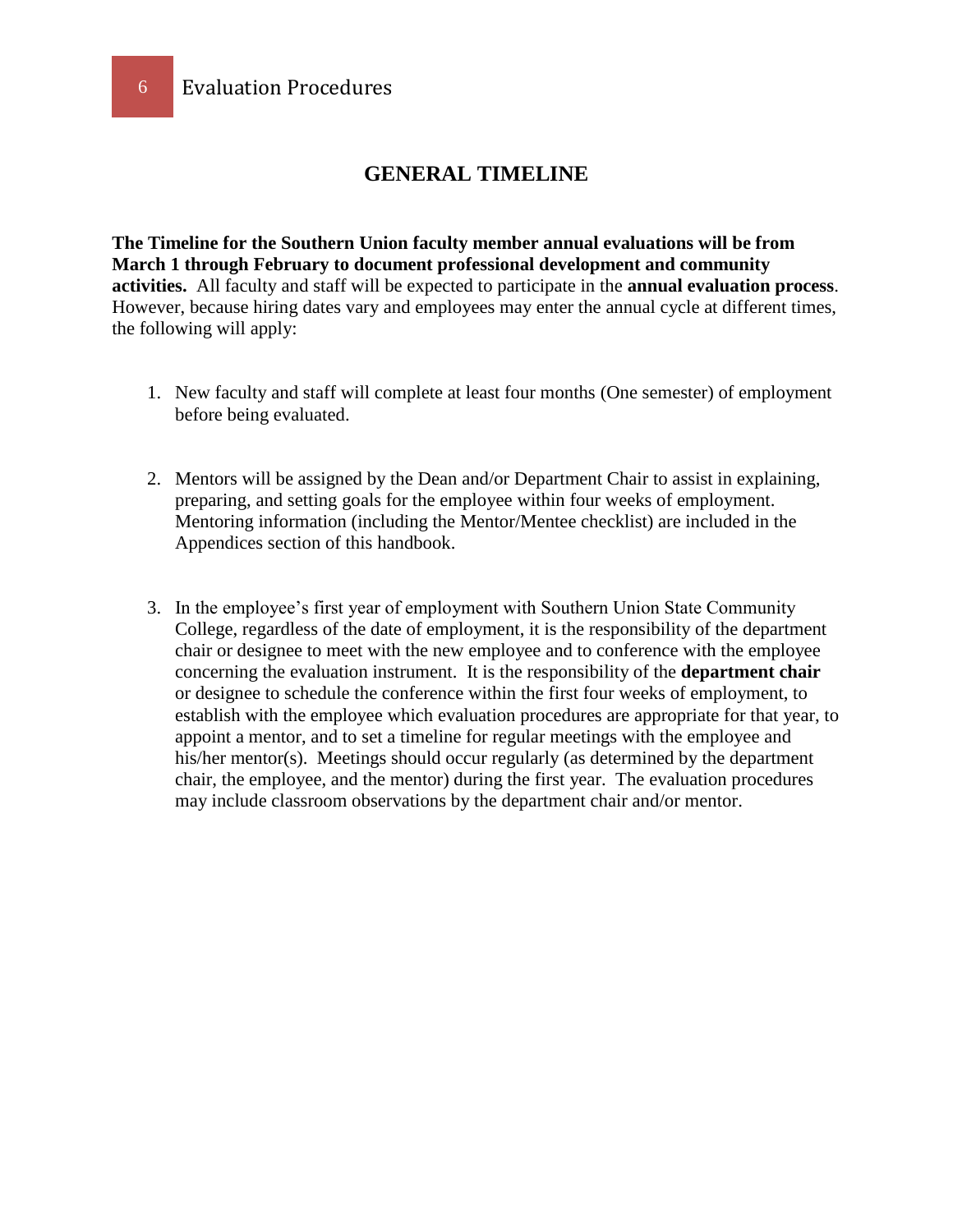#### **Evaluation Checklist for SUSCC Employees**

Faculty and staff members are evaluated annually. A rotational schedule is prepared by the Director of Human Resources for non-probationary (tenured) faculty and staff. Each non-probationary faculty member will be in a 3 year rotational plan for a three part evaluation. If selected in the rotation, a faculty member will complete the three part evaluation including a Faculty Information Form, classroom observation by the appropriate department chair or designee, and a face to face conference with the Department Chair. Non-probationary faculty not in the rotational plan must complete only the Faculty Information Form and submit it to the Department Chair for approval by the deadline. All faculty evaluations should be completed by April 22 of each year. **All Evaluation Forms can be found in the Appendix section of this manual.**

**All probationary faculty members will complete the Faculty Information Form, participate in a classroom observation, and schedule a conference with the respective chair or dean annually until non-probationary status is achieved.**

#### **Faculty Evaluation Checklist**

#### **All Probationary faculty**

- Complete the Faculty Information Form **[Form A]**. Give to respective chair or dean by the end of February, yearly
- Complete the Employee Evaluation of Supervisor Form and give to respective dean by the end of February
- Participate in a classroom observation
- Schedule a conference with the respective chair or dean until non-probationary status is achieved

Department Chair submits to Human Resources:

- o Faculty Information Forms **[Form A, Form B]** (do not send examples of syllabus to HR, these are for use only during conference)
- o Faculty Observation/Evaluation Form from classroom observation **[Form C]**
- o Faculty Evaluation form from conference

#### **Non-probationary faculty selected in rotation plan**

- Complete the Faculty Information Form **[Form A]**. Give to respective chair or dean by the end of February
- Complete the Employee Evaluation of Supervisor Form and give to respective dean by the end of February
- Schedule a class observation with Department Chair
- Participate in a conference with Department Chair to review materials by the second week of March

Department Chair submits to Human Resources:

- o Faculty Information Forms **[Form A, Form B]** (do not send examples of syllabus to HR; these are for use only during conference)
- o Faculty Observation/Evaluation Form **[Form C]** from classroom observation
- o Faculty Evaluation Form from conference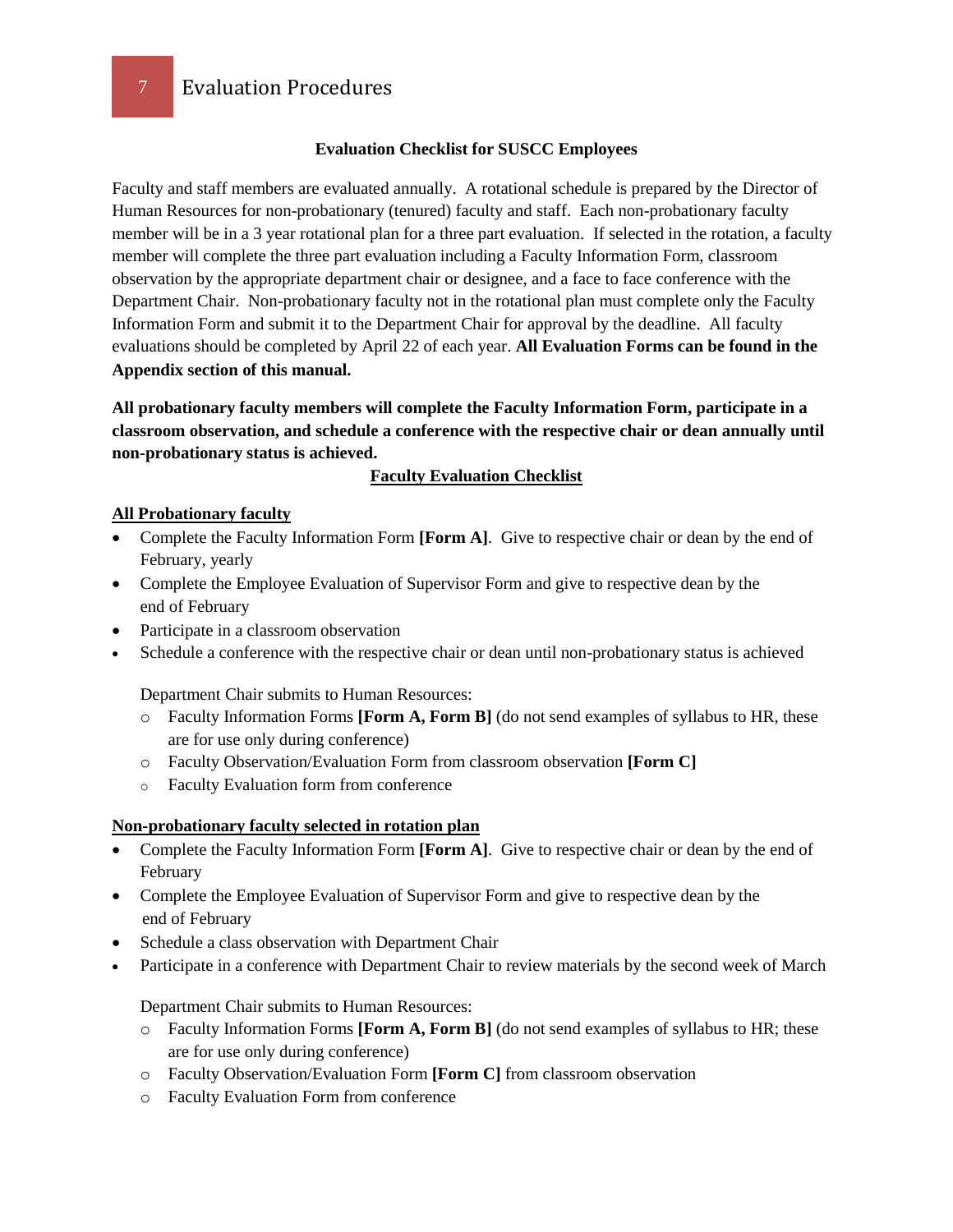#### **Non-probationary faculty NOT selected in rotation plan**

- Submit completed Faculty Information Form **[Form A]** to Department Chair by deadline. Department Chair or Supervisor must review and sign this before sending to Human Resources by April 22.
- Submit completed Employee Evaluation of Supervisor Form to Human Resources

#### **Adjunct Faculty**

 Observation evaluations are done for three consecutive semesters for the first year; annually for subsequent years

#### **Staff Evaluation Checklist**

All staff members should receive evaluation forms by the first of May each year. The following is a checklist to provide employees with information of is expected of the employee and supervisor during the evaluation period.

#### **All Probationary Staff:**

- Complete the staff self-evaluation. Turn in to supervisor on or before May  $15<sup>th</sup>$
- Complete the employee evaluation of supervisor. Turn in to supervisor's dean or department head on or before May 15<sup>th</sup>
- Supervisor will schedule a meeting with the employee. This meeting will take place on or before May  $31<sup>st</sup>$

#### **Non-Probationary Staff selected in rotation plan:**

- Complete the staff self-evaluation. Turn in to supervisor on or before May  $15<sup>th</sup>$
- Complete the employee evaluation of supervisor and give to supervisor's dean or department head on or before May 15<sup>th</sup>
- Supervisor will schedule a meeting with the employee. This meeting will take place on or before May  $31<sup>st</sup>$

#### **Non-Probationary Staff not selected in rotation plan:**

- Complete the staff self-evaluation. Turn in to supervisor on or before May  $15<sup>th</sup>$
- Complete the Employee Evaluation of Supervisor and give to supervisor's dean or department head on or before May 15<sup>th</sup>

Once all evaluation forms are complete and meetings have taken place, the supervisor will forward the signed self-evaluation and performance evaluation to Human Resources on or before June 1<sup>st</sup> of each year.

Employees wishing to provide additional comments to the annual review must do so by June 15th.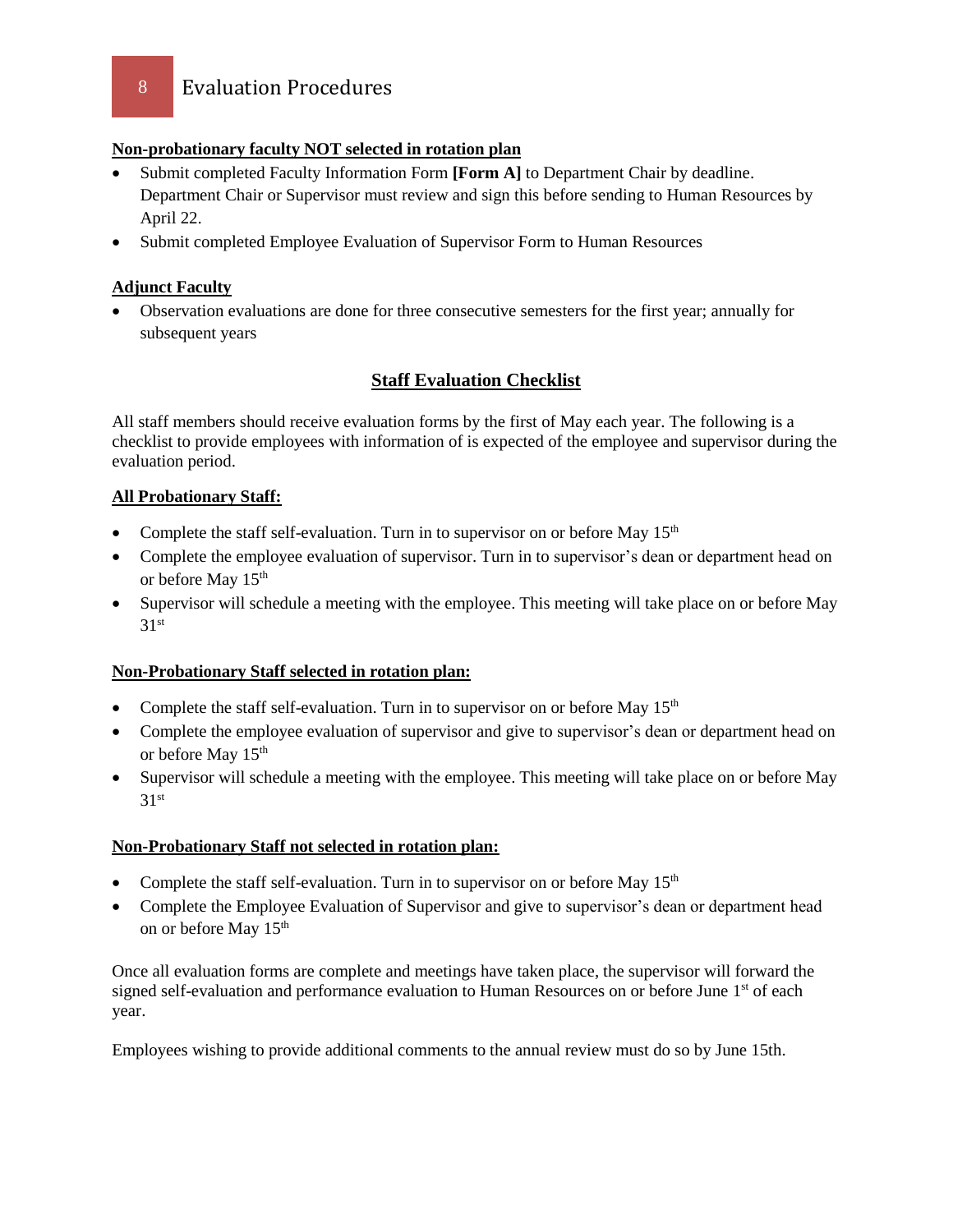### **CRITERIA FOR PERFORMANCE LEVELS**

**RATINGS:**

**MEETS EXPECTED GOALS:** This rating indicates the person is meeting all of the required functions of the job being evaluated. **This is the standard and represents a positive evaluation.**

**NEEDS IMPROVEMENT:** The employee is not satisfactorily meeting job expectations in the category being evaluated. Performance and/or effectiveness needs improvement.  *This rating requires an explanation and guidance from the individual filling out the evaluation whether it is the employee or the supervisor.*

**EXCEEDS EXPECTATIONS:** The employee exceeds expectations for the job description in the category being evaluated. *This rating requires a comment or explanation from the individual filling out the evaluation whether it is the employee or the evaluator.*

**DOES NOT APPLY:** All categories listed on the evaluation may not apply to all persons being evaluated. This is NOT a negative rating.

**DID NOT OBSERVE:** All categories listed on the evaluation may not be observed during a given observational period. This is NOT a negative rating.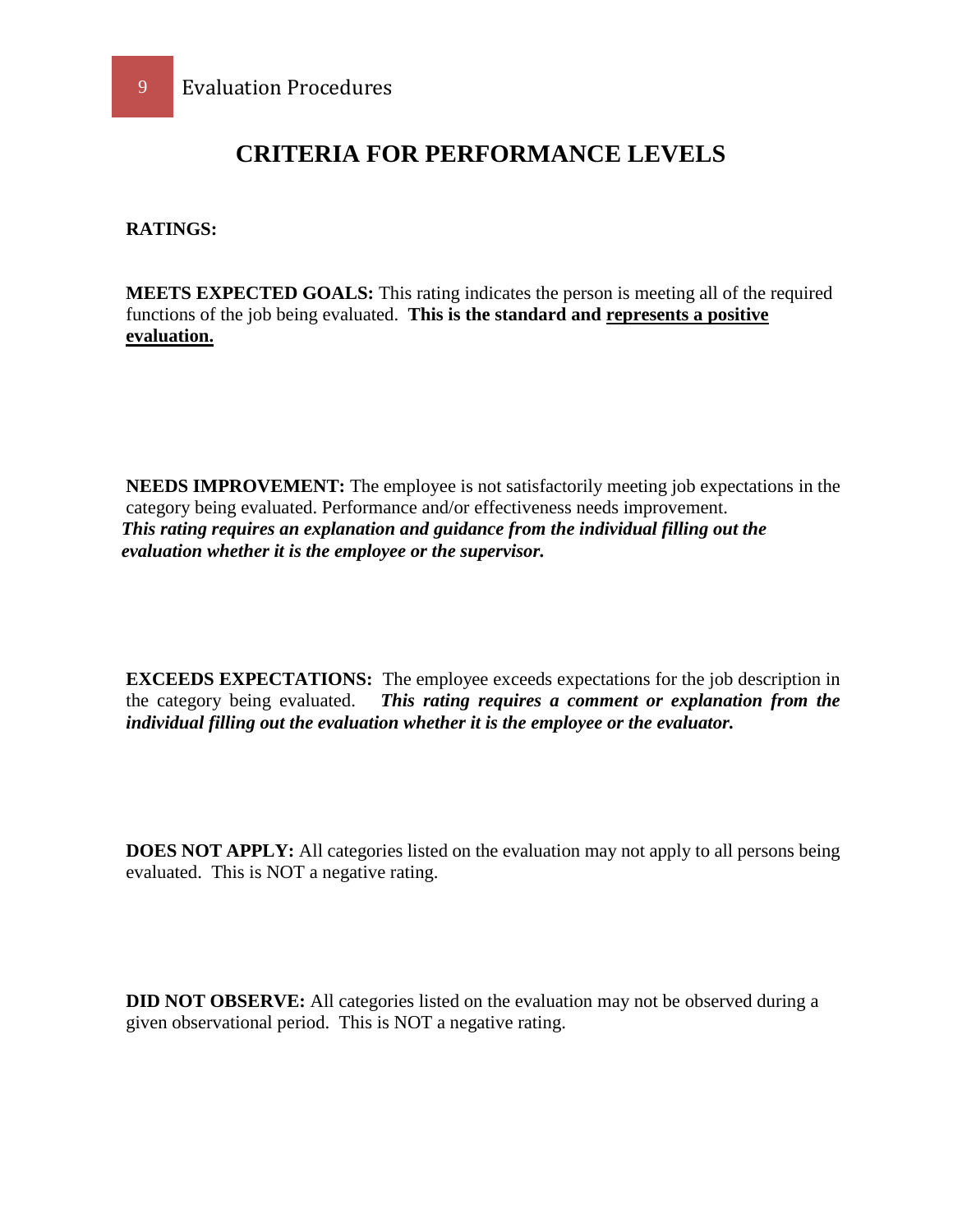## **PART I: FACULTY EVALUATION**

### **PURPOSE:**

In order to best determine and improve the College's success in meeting its Mission, evaluation of all faculty members of Southern Union will occur on an annual basis from August 1 to July 31. The purpose of the annual evaluation is to maintain high educational standards in all areas, monitor and improve instruction, and provide for professional growth that enhances learning. **The evaluation instrument should:** 

- 1. Provide an accurate, fair, and objective method for evaluation of all faculty members
- 2. Recognize the strengths of the individual faculty member with regards to knowledge and methodology
- 3. Encourage professional development and educational growth that strengthens performance and enhances student learning
- 4. Identify opportunities for individual faculty growth by providing a means of support and development of procedures or training in order to enhance student learning
- 5. Recognize professional, educational, and community involvement by the faculty that enhances the College and its ability to serve the students and the community
- 6. Allow faculty members to document their achievements, set goals, express concerns, and respond to their evaluation in a timely manner
- 7. Provide a documented history of the faculty member's performance and managerial skills as they relate to the job description for that faculty member
- 8. Reflect the evaluation process as a cooperative effort and an evolving process for the betterment of students, faculty, and the entire College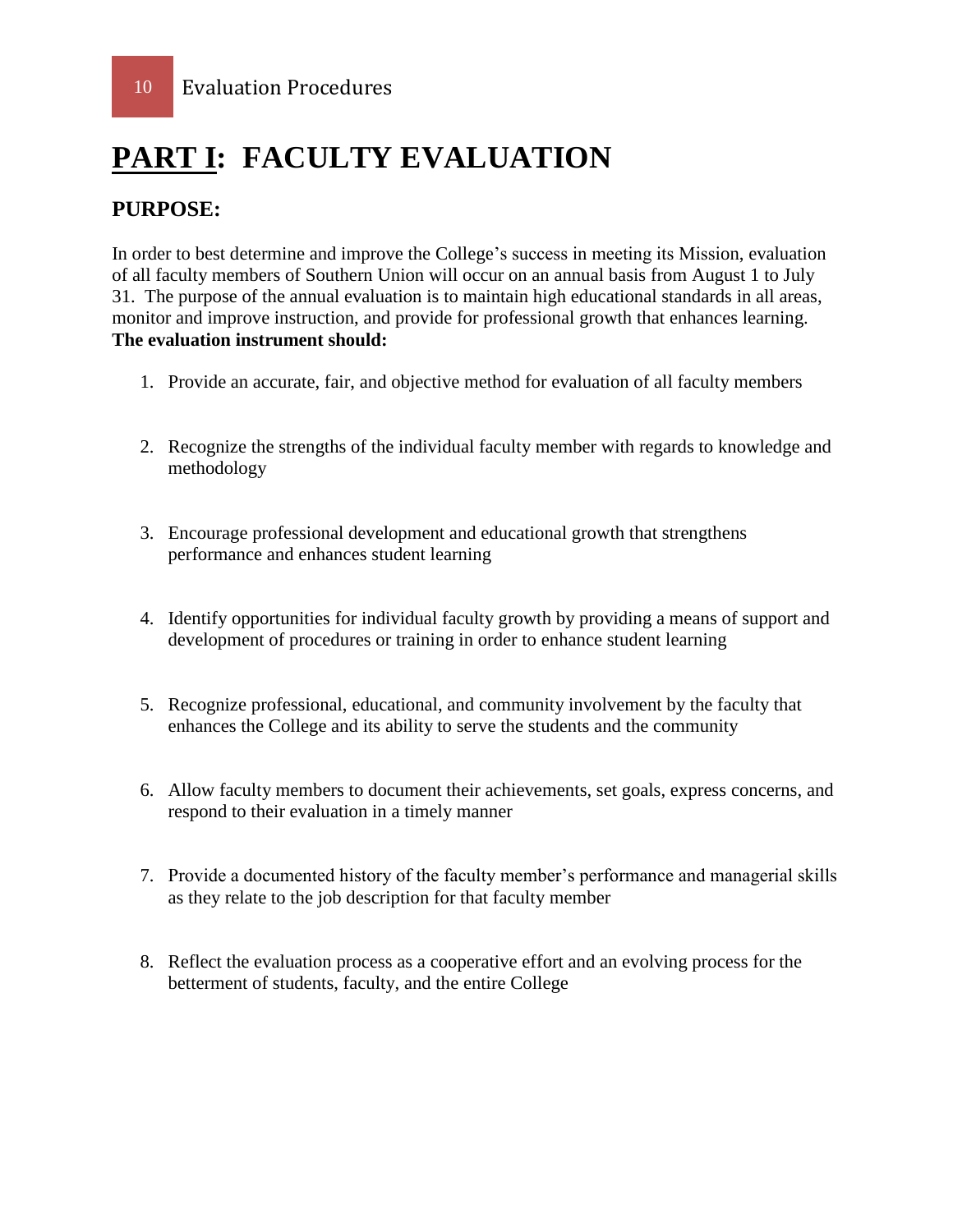### **FACULTY TIMELINE**

**Note:** It is the responsibility of the Human Resources Director/Dean/Department Chair to see that each employee receives **all** of the correct **forms** and has an opportunity for questions concerning the process.

#### **FALL SEMESTER:**

**Annual SUSCC Assembly:** The Human Resources Director /Dean/Department Chair will remind each returning employee to review his/her job description, last evaluation, and the college evaluation policies. If an employee is missing any of these, it should be requested from the Human Resources Director at this time. The Human Resources Director/Dean/Department Chair will provide all new employees with a copy of their job description, evaluation policy, and evaluation forms as requested. **These forms may be found in the [www.suscc.edu](http://www.suscc.edu/) website under Employment Opportunities.**

**August: Annual SUSCC Convocation -** Faculty members are to be reminded of the Annual Evaluation Instrument and the procedures for annual evaluations. The respective department chair designates departmental mentors for new faculty. Each returning faculty is asked to review his or her previous annual evaluation and to place his or her goals for the school year at the forefront of planning for the term. The Professional Development Committee will provide plans for the upcoming academic year.

**September:** Departmental mentors for new faculty establish a schedule for regular meetings by September 1. Faculty will begin to focus on areas of concern and goals from the previous year's evaluation.

**October 1:** The Professional Development Committee will advertise the College wide in service and professional development opportunities for the academic year. Faculty and staff will be encouraged to participate. Eight hours are required per evaluation year (April 1- March 31).

**November/December:** At the end of the semester, all adjunct/clinical/clinical faculty members will have students complete the Student Evaluation instrument. Full time faculty will have students complete the Student Evaluation instrument and the Course Evaluation instruments. Faculty will review the results prior to leaving for the Winter Break. **ALL** faculty members will complete an evaluation instrument of their respective department chairs and deans each spring.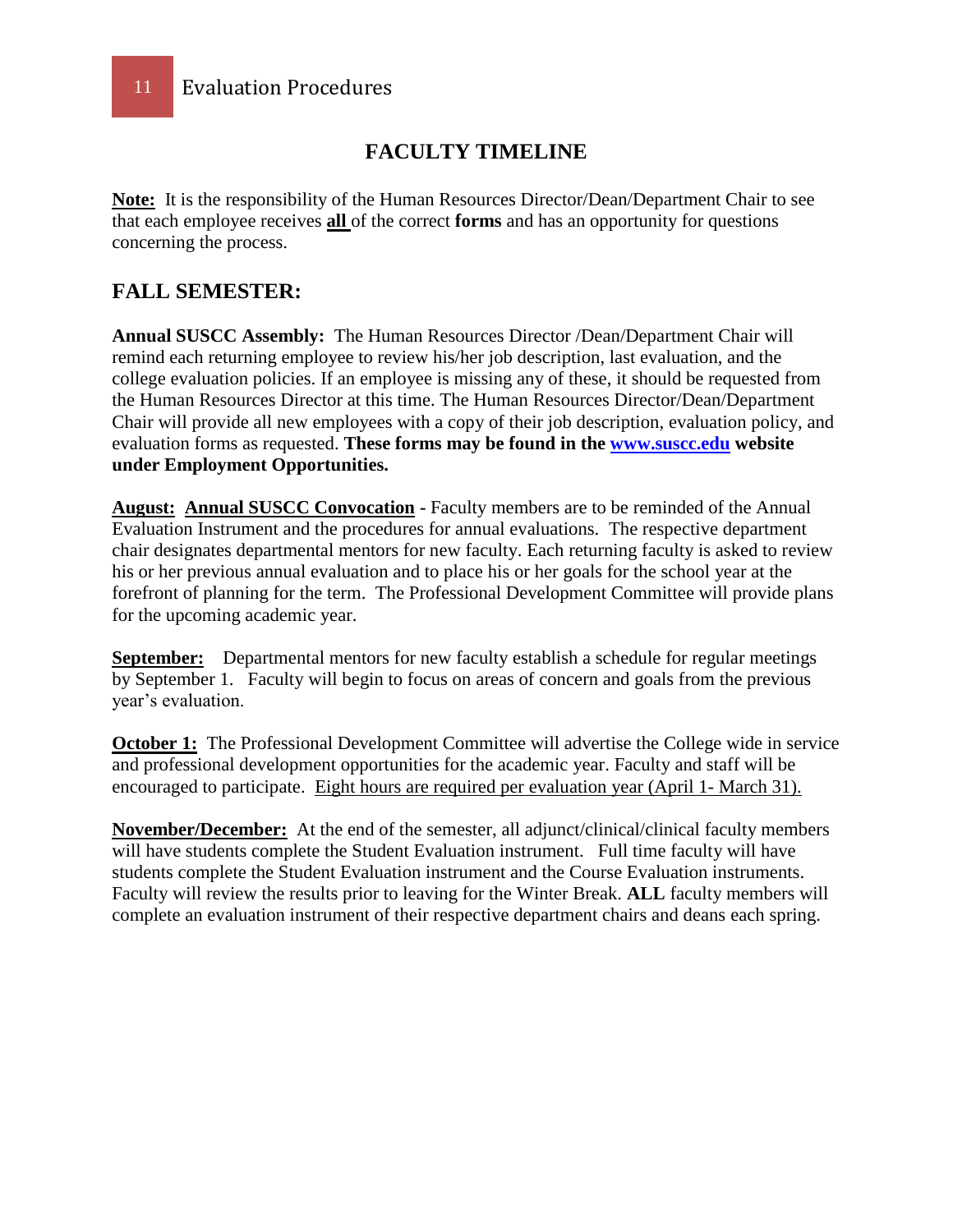#### **SPRING SEMESTER:**

**(In-service prior to the first day of Spring Semester):** Each department will meet in full departmental capacity or with their respective supervisors to discuss the annual review process. Everyone will receive any/all additional forms and documents relating to his/her evaluation. The department chair will set a deadline for completion and submission of the Faculty Information Form **[Form A]**. If the deadline occurs before February, it must allow a minimum of three weeks to complete and submit.

Dates and times for classroom, laboratory, and/or clinical observation will be discussed and scheduled for **probationary faculty**, those **non-probationary faculty/staff** in the third year of the review cycle, or that faculty who request it. Mentors may schedule times for multiple visits or observations as needed to complete their obligations. The Director of Human Resources and supervisors for those faculty members who are non-probationary will define a timeline or rotational schedule.

**February:** Each faculty member submits his or her completed form to the evaluator(s). The **Faculty Information Form [Form A] must be accomplished no later than the end of**  February. If applicable, times for visitations/observations are finalized and may begin only after the Faculty Information Form **[Form A]** has been submitted to and reviewed by the evaluator(s). Evaluation conferences for non-probationary faculty that do not involve observations may be completed before the end of February.

March: Evaluators will complete any observations, paperwork, and the evaluation tool no later than the **second Friday of March**. **All annual evaluation conferences must be completed by the last Friday of March**. **Note:** Evaluation conferences with the faculty member should occur as soon as possible after the last observation, if applicable, preferably within two weeks. **Faculty will have one week in which to respond in writing to the evaluation.** 

**April: April 15** is the deadline for Faculty to file any additional written comments or responses to their evaluation.

**April 22** is the deadline for all instructional evaluations for that school year to be completed and placed in files. A copy must go the employee, the department chair, the appropriate dean, and the original must be placed in the employee's permanent employment file. Evaluation copies include the faculty information form **[Form A]**, the evaluation instrument **[Form B]**, the observation **[Form C]** and mentor review if applicable, and any response comments.

#### **SUMMER SEMESTER:**

Since it is neither a Job Description requirement nor a Southern Union commitment, or due to unforeseen circumstances, only those faculty members who wish to continue the evaluation process during the summer term will do so. A new/probationary faculty member may use the term to set goals and/or request mentoring and observation. The appropriate Dean or supervisor should be given written notice of the change in plans and timelines.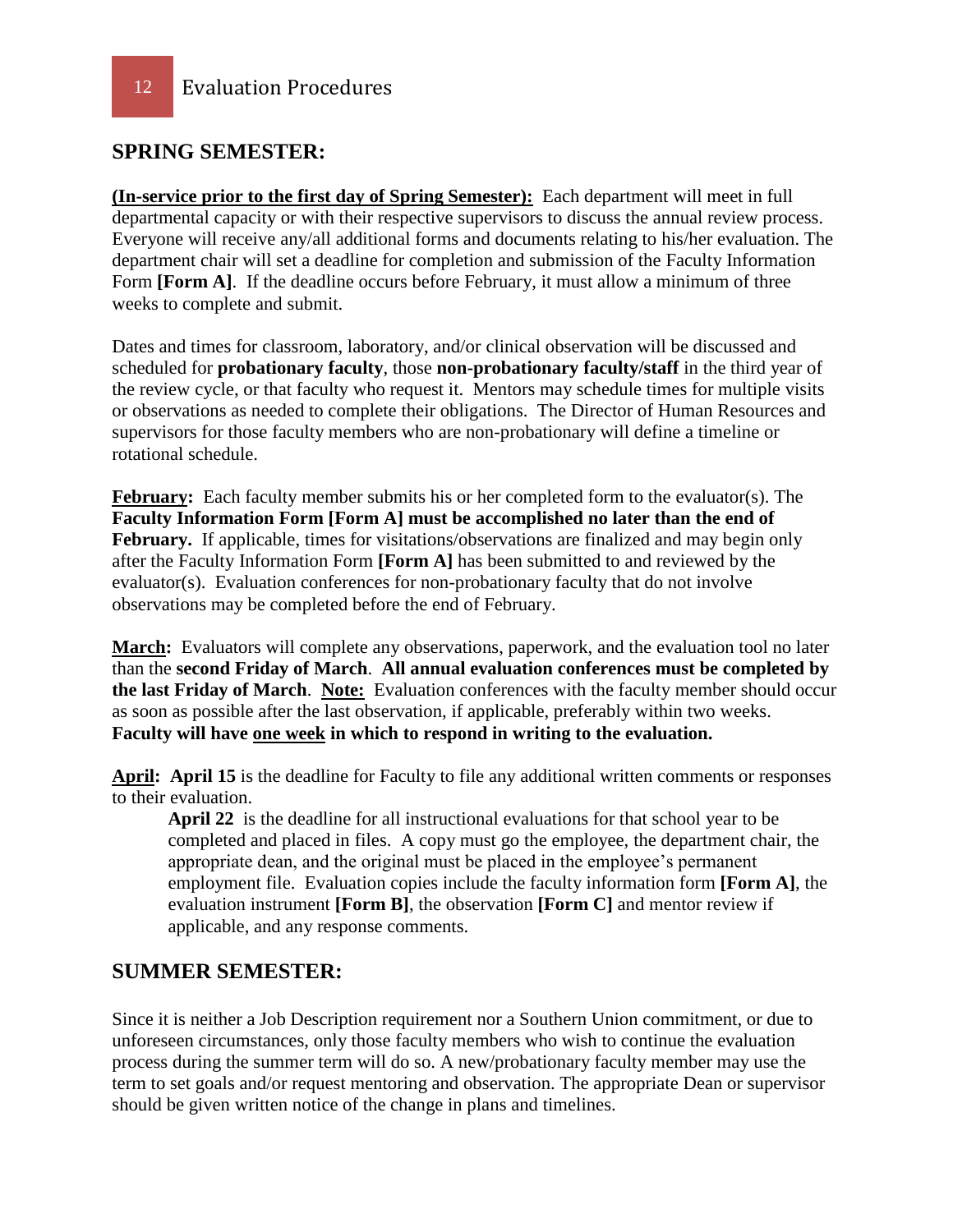### **ADJUNCT/CLINICAL FACULTY GUIDELINES:**

Adjunct/clinical faculty members of Southern Union State Community College are evaluated by both their students and their supervisors on a regular basis. These evaluations are intended to provide feedback to adjunct/clinical faculty members on the effectiveness of their classroom instruction and to aid in the improvement of student learning outcomes. The evaluation process for adjunct/clinical faculty is two-fold:

- 1. Student evaluations are completed for all courses taught each semester and the Department Chair or his/her designee completes a classroom observation during the first three semesters of teaching.
- 2. Adjunct/clinical faculty members are then evaluated annually using student evaluations. Adjunct/clinical faculty members who have taught more than three semesters will be observed one class period each school year (fall or spring semester) by either the Department Chair or his/her designee.

Regardless of the number of semesters teaching for the College, adjunct/clinical faculty members falling below the acceptable standards on student evaluations or classroom observations must meet with the Department Chair or designee for improvement suggestions.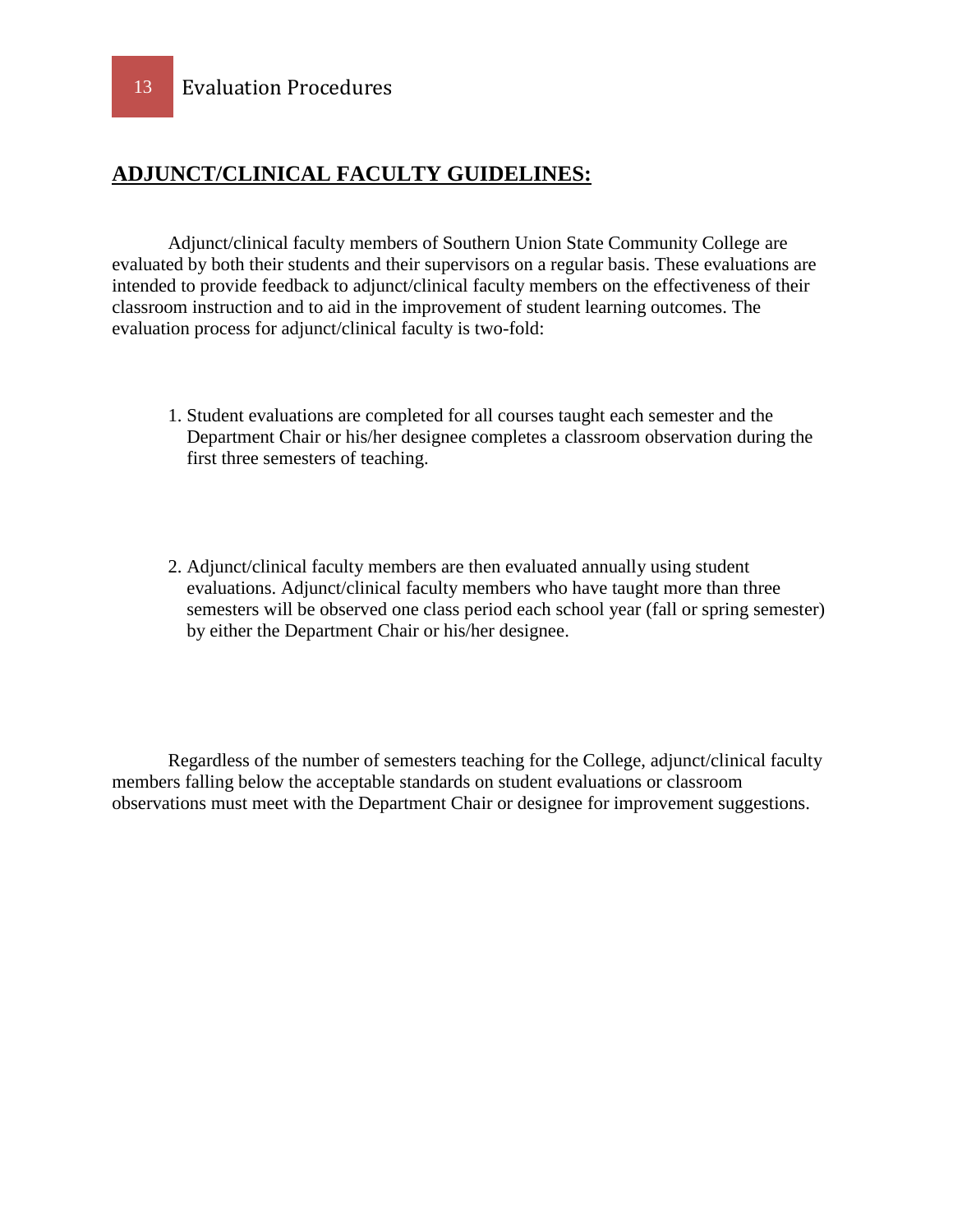### **CRITERIA FOR EVALUATION CATEGORIES**

#### **Faculty members are evaluated in the following categories as listed in their respective Job Descriptions.**

**General Job Summary for Instructional Faculty:** Plans instruction for students; teaches 15- 16 semester hours or appropriate contact hours per term; compiles, administers, and grades examinations; works with and advises students on academic or vocational matters and organization; serves on faculty committees; participates in professional development; represents the College through involvement in community affairs or public service; and performs other appropriate duties as requested by the President, Dean of Instruction, or Department Chair.

**General Job Summary for Department Chairs/Program Directors:** Includes all of the above functions plus: teaches a reduced load; serves in a leadership role and as a liaison between the administration and academic personnel; assists in developing departmental budgets; does scheduling and faculty recruitment; supervises and evaluates faculty and adjunct/clinical faculty performances; and performs other duties as assigned by the President or appropriate Dean of Instruction.

**Instruction:** Develops and maintains course outlines; teaches classes as scheduled; selects relevant instructional aids; prepares organized effective classroom presentations; presents material, information, and skills to be learned; provides for appropriate student evaluation on instruction by developing appropriate assessment procedures for determining student achievement; provides timely and accurate feedback to students; determines final course grades; and modifies and upgrades instruction as necessary. This comprises 80 per cent of the total evaluation process.

Administration: Maintains office hours; attends meetings; carries out committee assignments; follows appropriate timelines, procedures, and policies for submitting report and for requesting supplies and equipment; and fulfills other administrative duties or assignments.

**Student Affairs:** Assists students in advising and curriculum planning; sponsoring student clubs and participates in student activities; assists students during office hours; and uses student evaluations to improve teaching.

**Professional Development:** Participates in workshops, professional development programs, and classes to maintain credentials and improve competencies. Faculty members are required to attend eight hours of activities per year (March 1-February 28)

**College and Community Service:** Communicates and interacts with colleagues in an appropriate and ethical manner; participates in institutional and community activities; and represents the College in a favorable manner within the community. Faculty and staff should attend two College activities per evaluation cycle.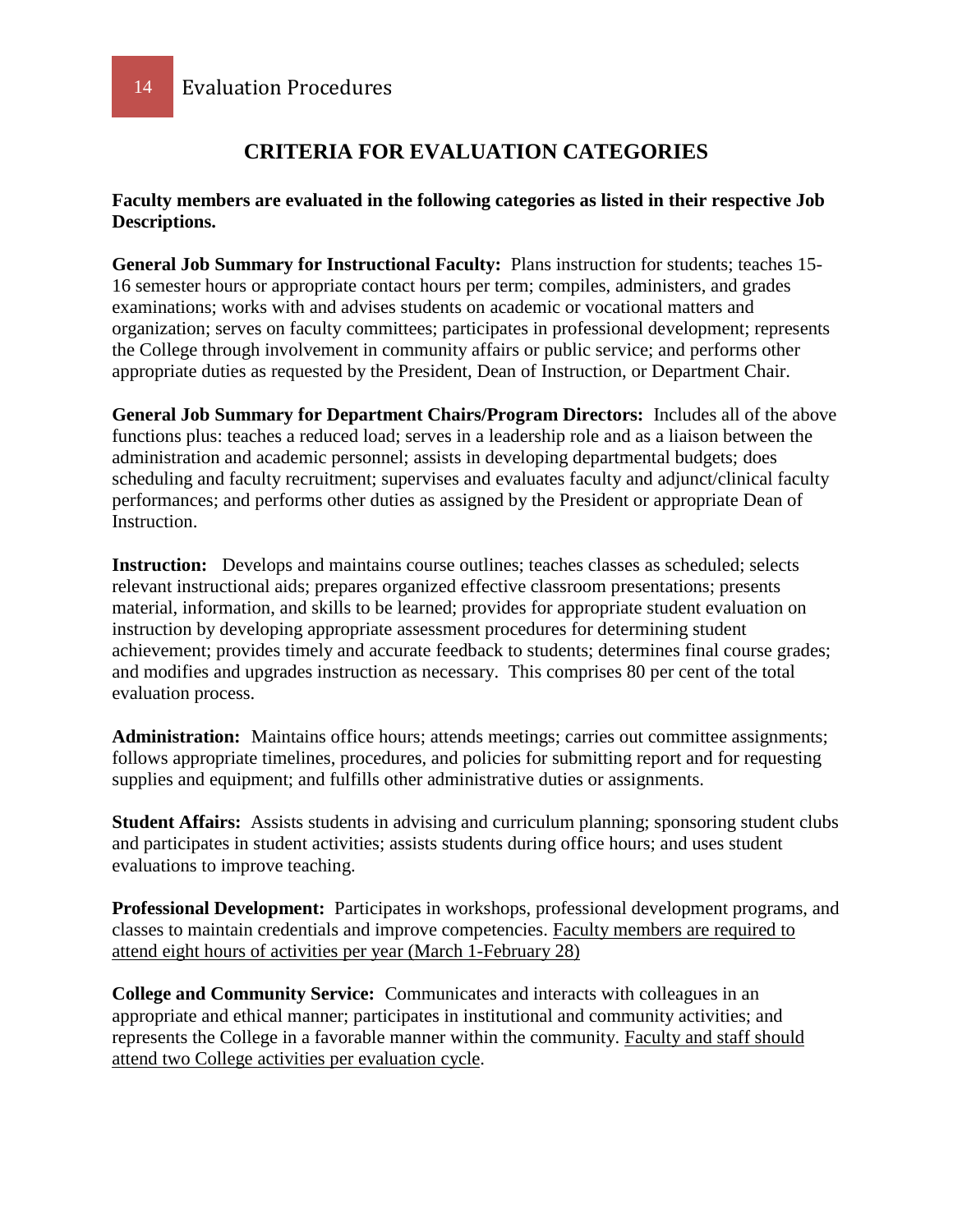#### **TYPES OF FACULTY EVALUATIONS**

#### **Probationary Faculty Evaluation**

**Continuing employment of a probationary faculty member is subject to the decision of the College**, **regardless of results on the annual evaluation**. The evaluation of probationary faculty members should be done each year after their appointment, and must be done three times before the end of the probationary period of three years. If the faculty member receives substandard ratings of "Needs Improvement" on the second evaluation in the area of Instruction or more than two substandard ratings in other areas, administrators and department chairs will evaluate continuing employment.

#### **Non-probationary Evaluation**

All non-probationary faculty members have an annual self-evaluation. Every third year after receiving non-probationary employment status, the evaluations will include an observation by a lead teacher and/or the department chair. A substandard evaluation of "Needs Improvement" in the area of Instruction will require further action through steps determined by the Dean/ Department Chair and the faculty member.

**The Director of Human Resources will develop a spreadsheet of employees/instructors that will include evaluation due dates, so that evaluations are turned in on time. If evaluations are not in by due dates and supervisors/Department Chairs have not presented reasons for delays, the Deans will then ensure evaluations are completed. Department Chairs may request a change in the rotational schedule, if needed.** 

Large departments may wish to stagger the third year, observation evaluation. Beginning in 2008-09, the staggering will be done as 1/3 of - faculty in 2008-09, 1/3 in 2009-2010, and 1/3 in 2010-2011 with the rotation then resuming on a three year cycle. The Department of Human Resources will provide the schedule.

#### **Employee Evaluation of Supervisor**

An Employee Evaluation of Supervisor Form will be available both on the SUSCC website as well as in this handbook. The purpose of this form is to help the supervisor improve his or her performance based on the comments. You are encouraged to be as objective as possible.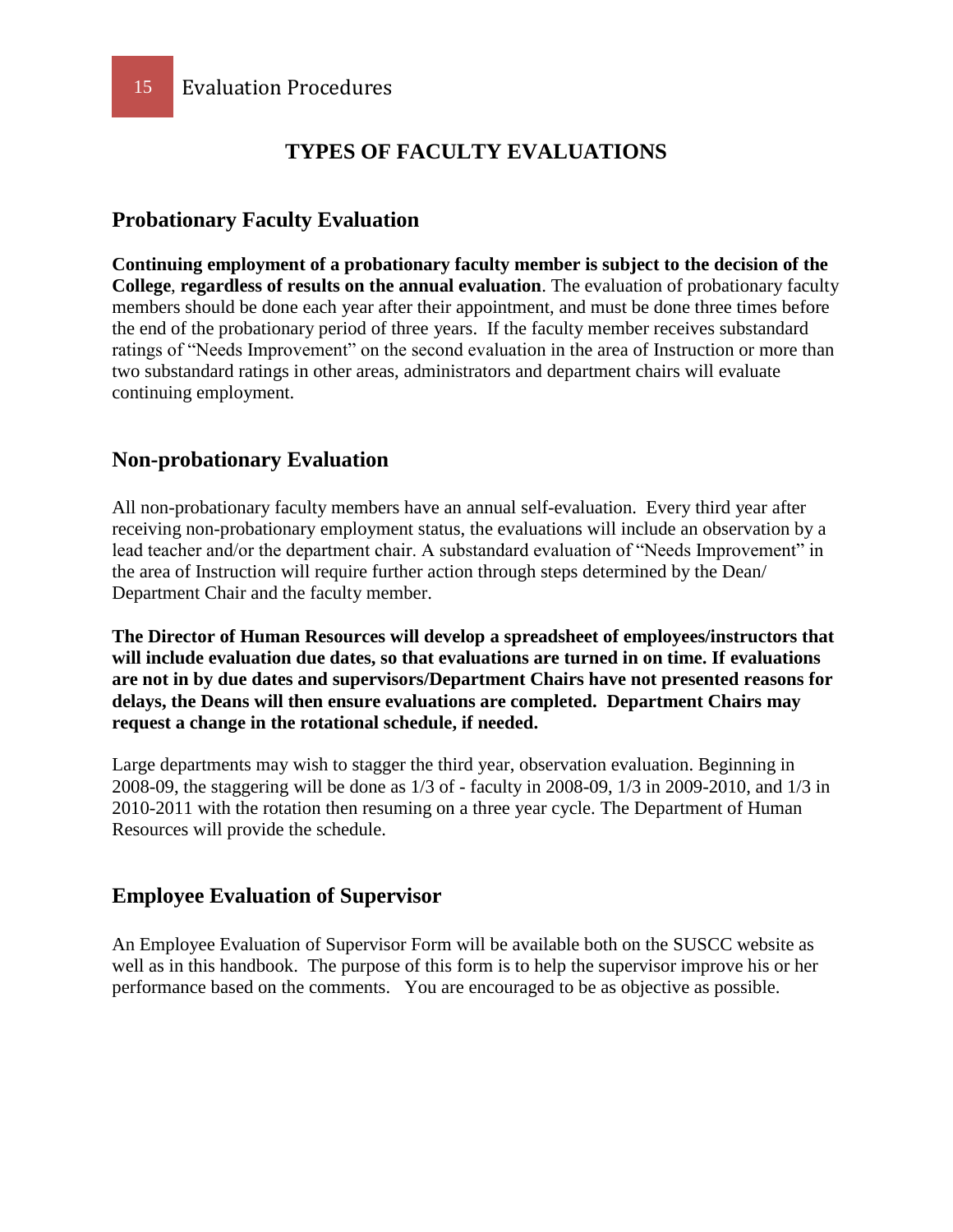#### **Interim Evaluation**

An interim evaluation is one conducted during the academic year at a time other than during the scheduled evaluation period. **This may be done for probationary or non-probationary faculty and may be done periodically to commend and call attention to excellence on the part of that faculty member, to call attention to a deficiency or serious error of that faculty member, or to give useful feedback on the performance of that faculty member. Any faculty member can request an interim evaluation at any time**.

**If areas of deficiency are identified, the evaluator should work with the employee to develop a written action plan that includes a specific timeline. A follow-up evaluation is scheduled and the employee's progress is again evaluated against the set goals and objectives.** The plan must allow for a minimum of two months showing improvement in correcting the deficiency. The plan must include a timeline for checking progress and have very specific goals, strategies, and remedies for the deficiency. Both the faculty member and the evaluator must sign all evaluations, action plans, and responses before being placed in the personnel file. If the faculty member or evaluator refuses to sign, then the document should be witnessed by the mentor and the supervising Dean.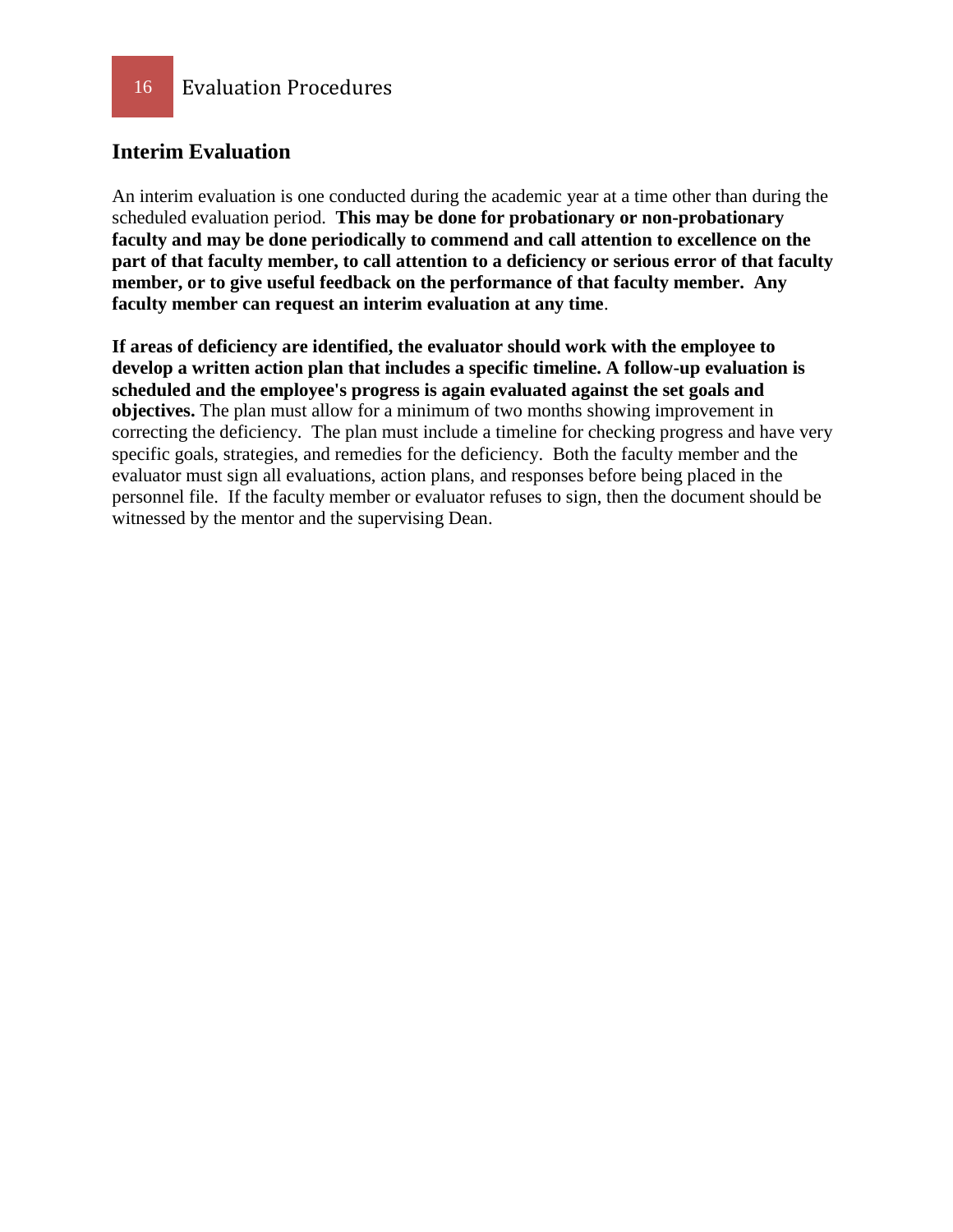### **EVALUATION PROCEDURES**

#### **The following procedures for evaluation should follow the designated Timeline.**

- 1. The employee and evaluator review the Job Description and the Evaluation Procedures. The evaluator generally is the faculty member's immediate supervisor and has firsthand experience or knowledge of the work being performed and is responsible for the overall performance evaluation and for providing the faculty member with dayto-day feedback on the performance of all duties and responsibilities.
- 2. Mentors for new and/or probationary faculty members should be established.
- 3. Each faculty member prepares an individual self-evaluation using the Faculty Information Form **[Form A]**.This document is to be used by both the evaluator and the faculty member as a tool for assessing and discussing performance and goals. The **Employee Evaluation of Supervisor Form** is to be completed at this time as well.
- 4. If observations are part of the process, the evaluators should consult with the faculty member to be evaluated and set times for the observations. During the first year, the observations should occur with at least one-week advance notice and by mutual agreement. During subsequent evaluations for non-probationary and probationary faculty, advance notification one 24 hours is required.
- 5. Evaluations must be done in accordance with the job description. Observations and evaluations cannot be done or weighted solely in job areas that the faculty member is not required, certified, or qualified to do.
- 6. Upon completion of the Faculty Information Form **[Form A]** (and observations if applicable), the evaluator will (meet with the mentor if applicable and) compile the results and complete the evaluation instrument. The evaluator may use documented informal multiple sources of feedback to assist in evaluating the faculty member. These sources should be identified to the faculty member in the faculty member's evaluation
- 7. The final evaluation should be discussed with the appropriate Dean before reviewing the evaluation with the faculty member.
- 8. Once the faculty member has received a completed evaluation, a time is set with the evaluator for an interview and discussion of the evaluation. A minimum of two weeks will be allowed for a written response to the evaluation.
- 9. The self-evaluation by the faculty member, the completed evaluation, any response, and appropriate pertinent documents are placed in the personnel file.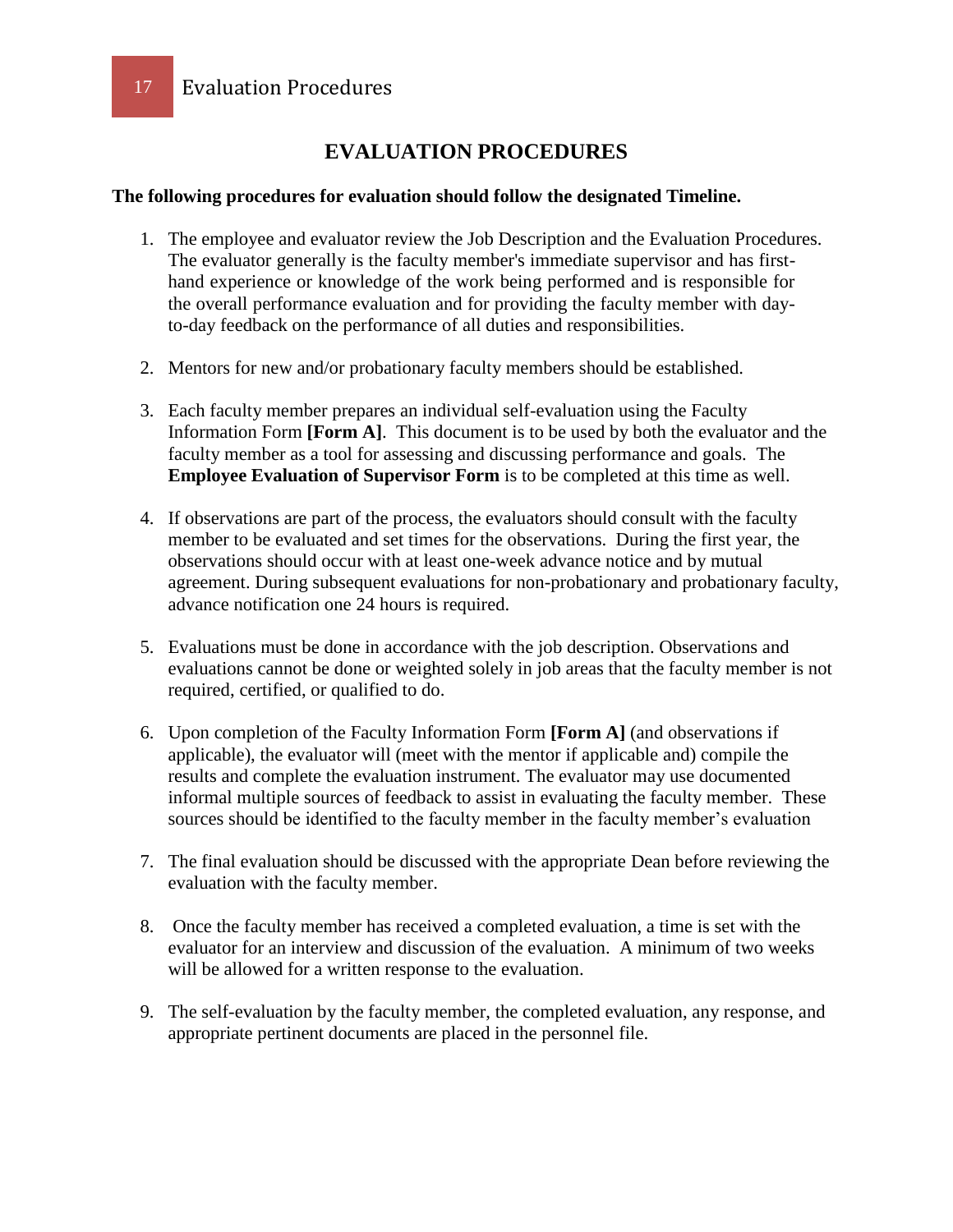### **PART 2: SUPPORT STAFF EVALUATION (Full time and part time employees)**

#### **Purpose:**

In order to best determine and improve the College's success in meeting its Mission, evaluation of all staff members of Southern Union will occur on an annual basis from August 1<sup>st</sup> to July  $31<sup>st</sup>$ . This process will be a constructive one that builds on discovered strengths, assures satisfactory performance, and promotes professional fulfillment and growth. Southern Union is committed to continuous improvement and believes that such evaluations will help assure high quality services for students and will provide for the most productive utilization of public funds.

#### **Evaluation Procedures:**

The process for staff evaluation includes: (1) a review by the employee and supervisor of the employee's current job description; (2) an employee self-evaluation to be used as a tool for the supervisor and employee to use in assessing and discussing performance and goals; and (3) an employee evaluation completed by the respective supervisor to be used to establish a plan for improvement and/or professional growth.

The Human Resources Director will be responsible for notifying the supervisors of the time sequence for evaluations. Both the employee and the supervisor share responsibility for the evaluation process and will work cooperatively to complete the performance evaluation.

**Position Description:** Job descriptions are being reviewed for support staff. Within each job description, duties are assigned to employees based on specific knowledge, skills, and abilities necessary to perform the duties. All employees have copies of their individual job descriptions or may obtain a copy from Human Resources. These are kept collectively in the office of Human Resources.

**Performance Review:** Evaluation of support personnel is a performance-based system based on observed accomplishment of the specific duties and responsibilities included in the job description. The evaluation of support staff consists of a self-evaluation completed by the employee and a performance evaluation completed by the supervisor. Probationary staff members will be evaluated every year until the non-probationary period is achieved. Nonprobationary staff will follow the same guidelines as non-probationary faculty members. Each year one third of the non-probationary staff members will meet with their respective supervisors for a formal face-to-face meeting with their immediate supervisor. The supervisor will schedule this meeting during the month of June. Each year all non-probationary staff members will complete the self-evaluation form every year and send to their immediate supervisor by May 31.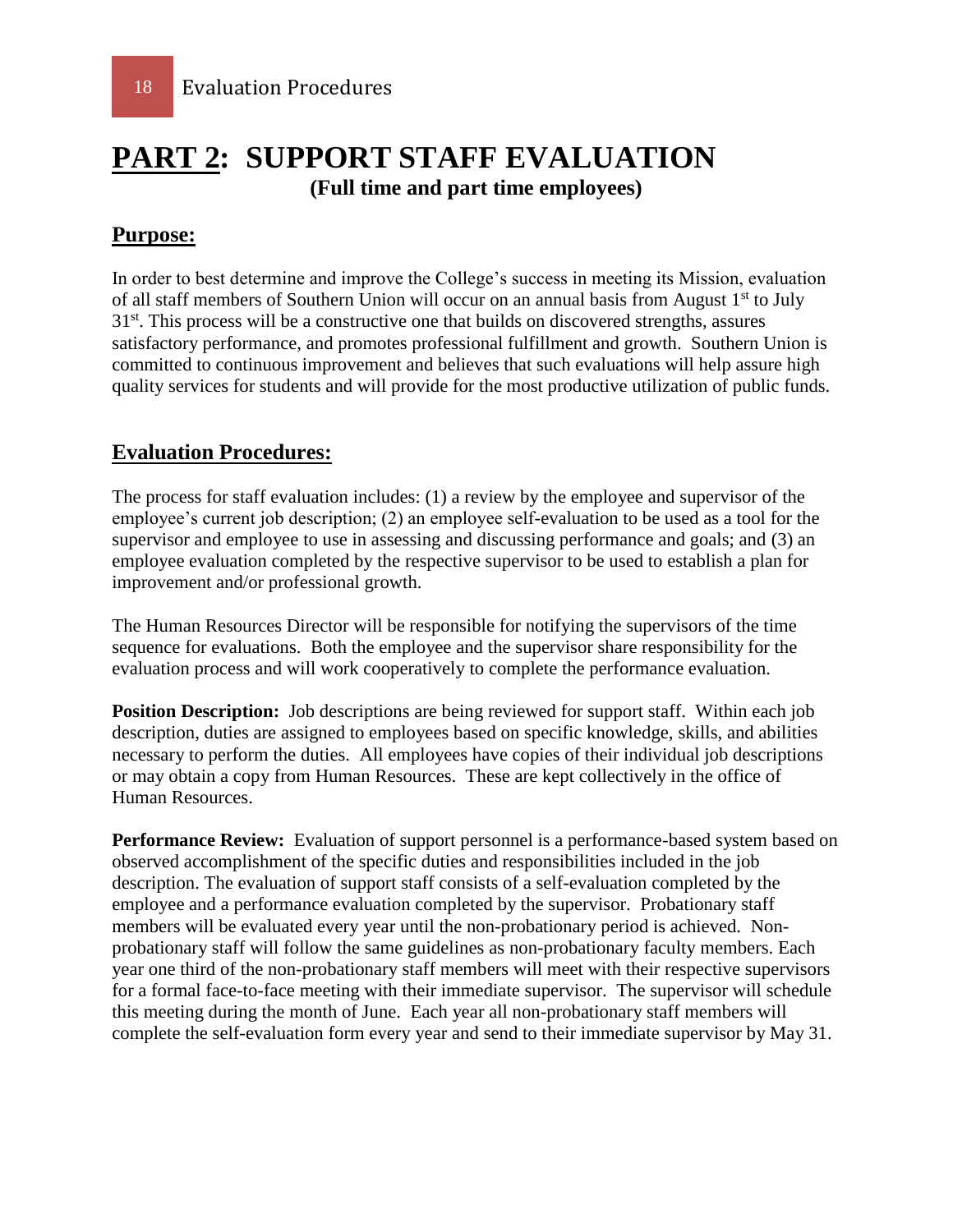#### **Timeline**

**August** – Annual SUSCC Assembly: The Human Resources Director will remind each returning employee to review his/her job description, last evaluation, and the college evaluation policy. If an employee is missing any of these, it should be requested from the Human Resources Director at this time. The Human Resources Director will provide all new employees with a copy of the job description, evaluation policy, and evaluation form.

In reviewing the last evaluation, all returning employees are asked to place their goals for the school year at the forefront of their planning for the term. Departmental assignments of mentors for new employees will be assigned by the employee's supervisor.

**Fall and Spring Semester** – All new employees will have departmental mentors who meet regularly with the employee. Returning employees will focus on areas of concern and on goals from the previous year's evaluation. The Professional Development Committee will advise staff members of professional development activities for the school year.

**May** – The Human Resources Director will send each employee an evaluation form by May 15th of each year. Each department will meet and discuss the annual evaluation process. Employees will then fill out the employee section of the form and submit it to their supervisors by May 31<sup>st</sup>. Beginning fall 2010, a process for staff to evaluation from the bottom up will be implemented. In addition to the staff evaluations, each staff member will complete an anonymous evaluation of his/her supervisor.

**June** – During the month of June, the supervisor will review each employee's job description and self-evaluation. Once the supervisor completes the performance evaluations, a meeting will be set up with each employee to discuss individual results. After the evaluation is discussed and the employee and supervisor sign the evaluation, all documents are forwarded to the Human Resources Director for filing by June 30<sup>th</sup>.

**July 1 - 15**. Employees may file any written responses to the annual review during this period. Any additional comments or materials that any employee wishes to add to the review must be completed during this period. Finally, all evaluations for that school year are completed and placed in files. One copy must go to the employee, one copy to the supervisor, and one to the employee's permanent personnel file.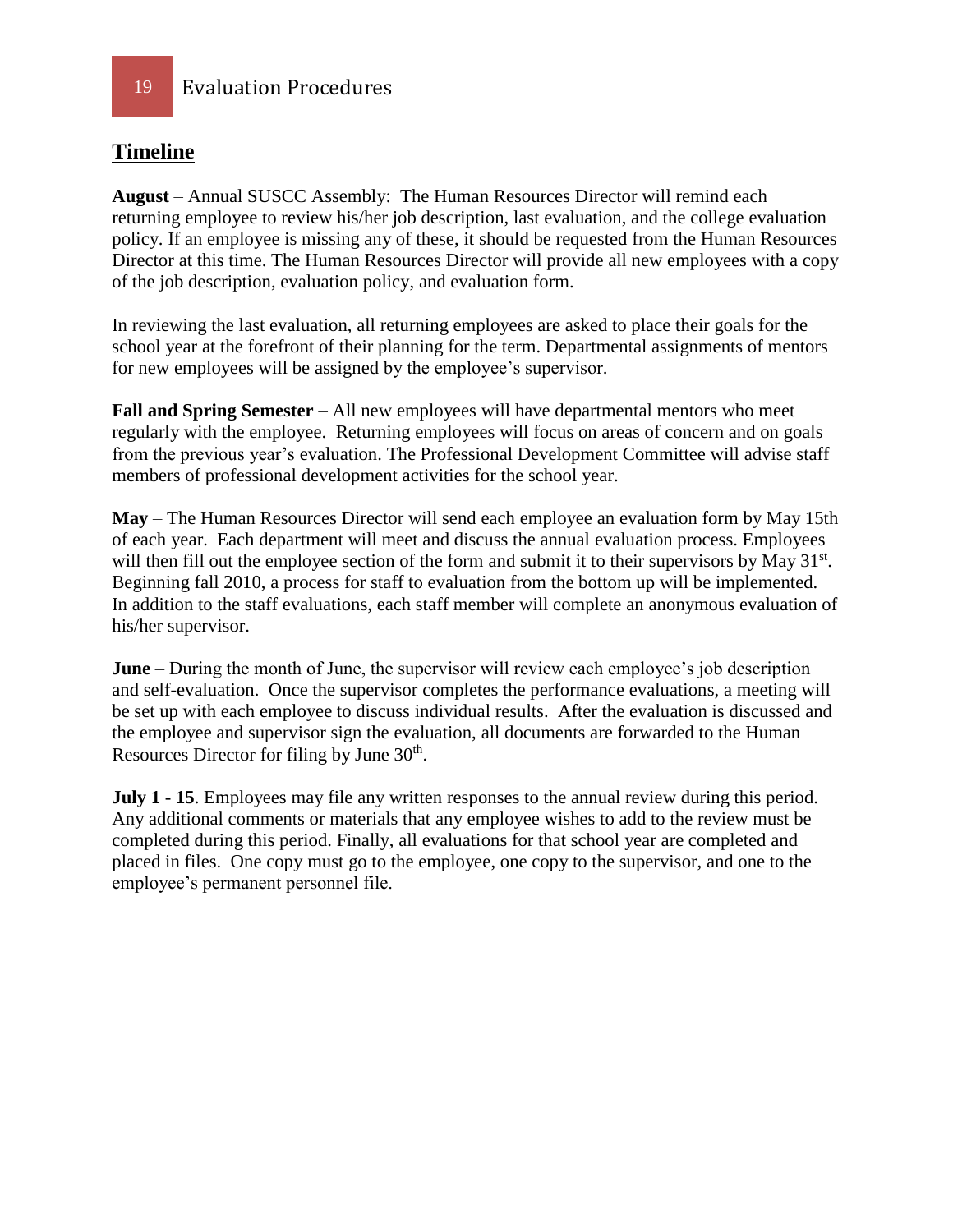## **PART 3: Task Force Recommendations**

The Evaluation Taskforce/ Committee has recommendations to help facilitate the success of the evaluation process at Southern Union State Community College. The recommendations include the following:

- Course and faculty evaluations will continue to be conducted in a digital manner and coordinated with staff responsible institutional effectiveness.
- The current job descriptions continue to be reviewed and updated to support the recommendations of the Evaluation Task Force.
- The professional development committee includes staff representation to help facilitate professional development activities for staff as well as faculty.
- **Implement a faculty orientation committee or group of personnel to help introduce new** faculty members to the SUSCC environment, and help guide them through their probationary period. This type of orientation could also be completed for adjunct faculty.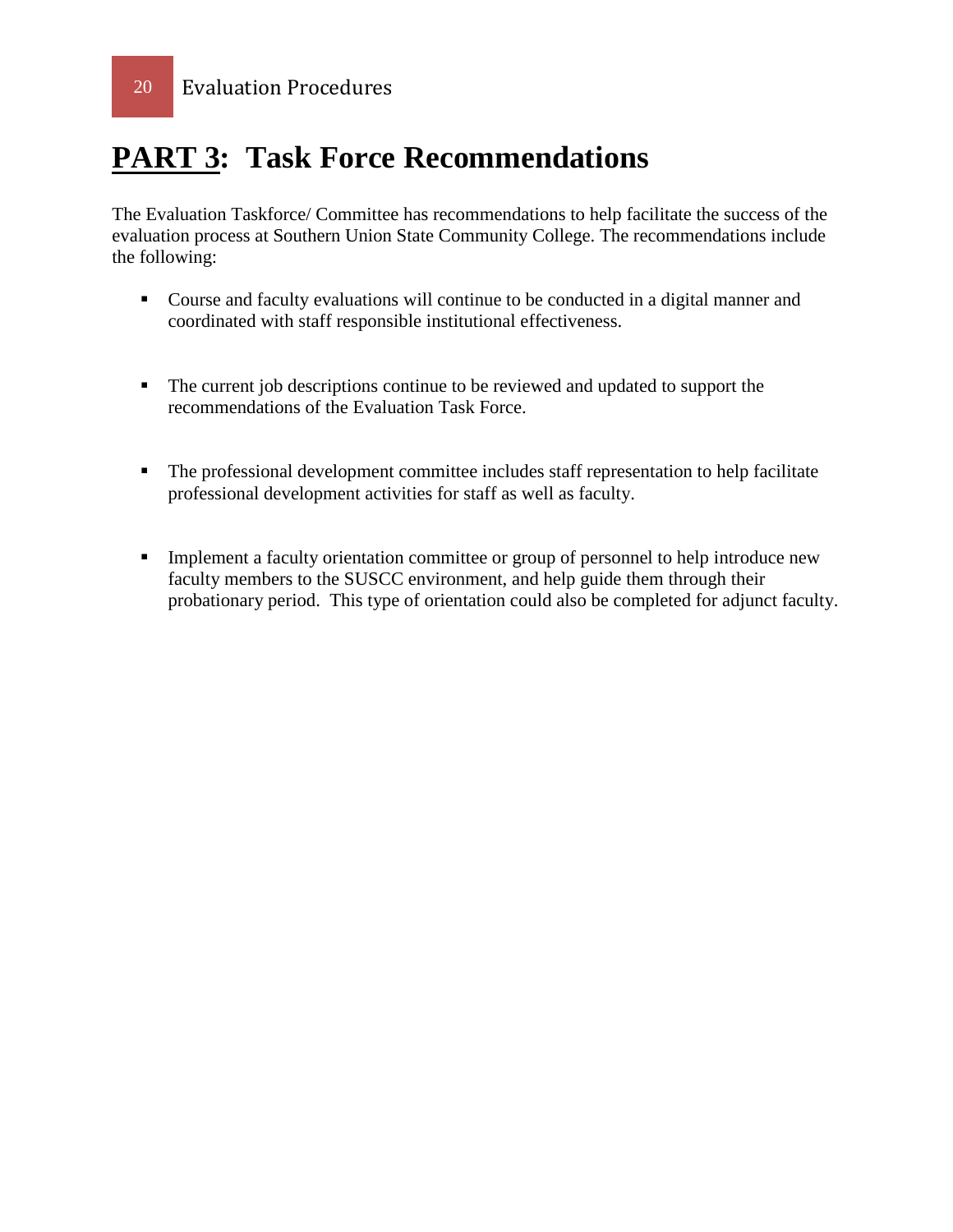

### **GLOSSARY**

**Community Service:** Any activity in which an employee participates within the community. Examples include church related activities, Relay for Life, etc.

**College Service**: Any activity in which an employee participates within Southern Union that benefits students, faculty, or the college. Examples include attendance at plays, sponsorship of clubs, etc.

**Professional Development Committee:** This is a committee responsible for organizing and implementing the professional development activities for the various areas of the college for the academic year.

**Teaching Learning Committee:** This is a committee that provides a variety of resources for new and seasoned faculty/staff through mentoring and activities that will enhance student learning.

**Quantitative:** measurable number for aggregate data.

#### **Employment Status**

**Non-probationary**: Faculty who has successfully met the requirements for continued employment. This status is achieved at the end of the third year of employment. (Formerly known as tenured.)

**Probationary:** Faculty member who has been employed for less than three years and is in the process of being evaluated annually to successfully meet the requirements for a non-probationary status. (Formerly known as untenured)

#### **Evaluation Criteria**

**Meets Expectations**: This rating indicates the person is meeting all of the required functions of the category being evaluated. This is the standard and **represents a positive evaluation.**

**Needs Improvement:** The employee is not meeting the standard required functions of the category being evaluated. This is below standard. **This rating requires a written explanation by the Evaluator.** 

**Exceeds Expectations:** This rating shows exceptional achievement above and beyond the job description. **This rating requires a written explanation by the employee or Evaluator.**

**Does Not Apply:** Refers to a job, activity, or category that this individual is not expected to or required to accomplish, and is not part of the job description. This rating **does not** imply a negative rating.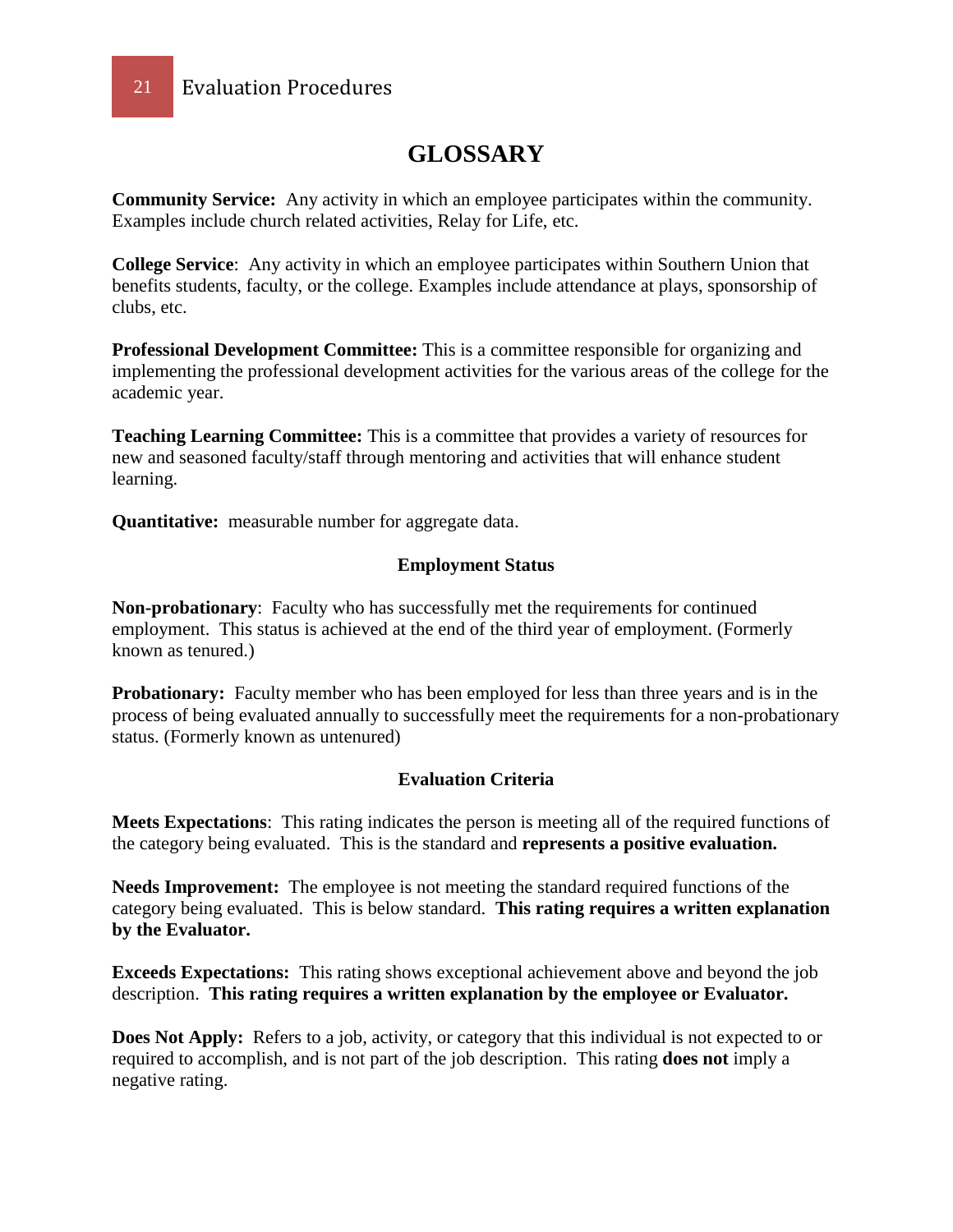#### **Evaluation Instruments**

**Administrative Evaluation:** A form completed by the appropriate Faculty at the end of a term that evaluates their respective Department Chairs, Deans, or supervisors (in development).

**Course Evaluation:** A form completed by students at the end of a term that evaluates a particular course in a variety of areas.

**Employee Evaluation of Supervisor Form:** A form completed by employees that evaluates the supervisor.

**Evaluator(s):** The person(s) doing the evaluation.

**Individual Faculty Evaluation:** The evaluation of a faculty member by their Department chair, supervisor, or appropriate Dean. This includes the Request for Information form, Individual Faculty Evaluation form, and any other documentation associated with the Evaluation.

**Individual Staff Evaluation:** The evaluation of a staff member by their supervisor. This includes the Request for Information form, Individual Staff Evaluation form, and any other documentation associated with the Evaluation.

**Interim Evaluation:** Evaluation done at a time other than during the required timeline for the purpose of complimenting the employee or to alert the employee to a potential problem or area that needs improvement.

**Faculty Information Form:** This form provides an outline that is to be completed by each Faculty member being evaluated. This is a "Brag Sheet" and should be an opportunity for the Faculty member to emphasize their accomplishments and set goals for the coming year.

**Student Evaluations**: A form completed by students at the end of the term that rates their instructors in a variety of areas.

**Observation Form:** A form used by evaluator(s) for classroom observations.

#### **Timeline**

**Adjunct /Clinical Faculty:** Timeline specific for part-time or adjunct Faculty members.

**Faculty:** Timeline specific for Faculty members.

**General:** Timeline that applies to the entire college.

**Staff:** Timeline specific for Staff members.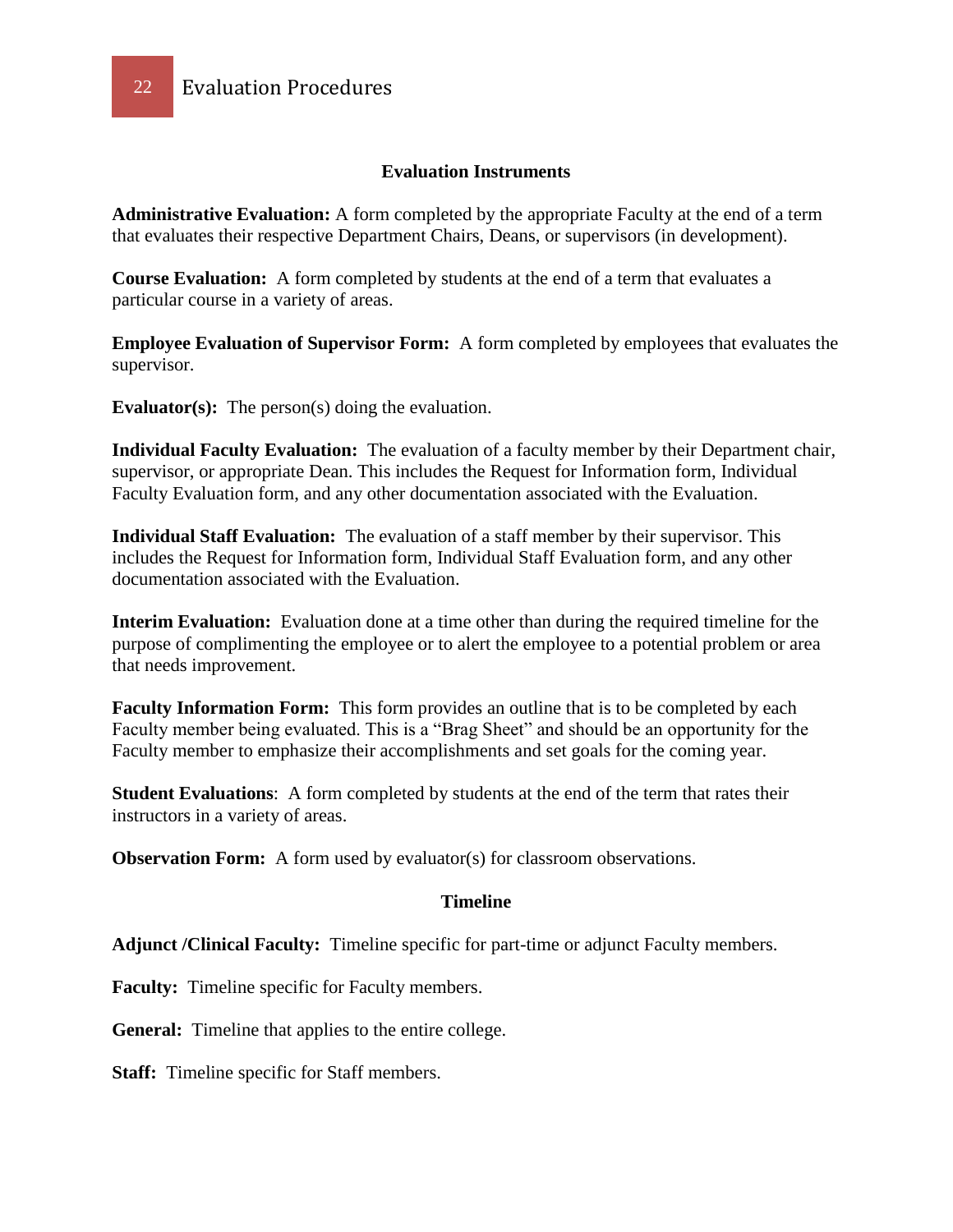### **APPENDIX**

| <b>Faculty Information Form A</b>              | 24 |
|------------------------------------------------|----|
| Individual Faculty Evaluation Form B           | 28 |
| <b>Faculty Observation/Evaluation Form C</b>   | 31 |
| <b>Student Course Evaluation Questions</b>     | 33 |
| <b>Evaluation for Support Staff</b>            | 34 |
| <b>Employee Evaluation of Supervisor</b>       | 38 |
| <b>Evaluation Form for Institutional Deans</b> | 40 |
| <b>Director Evaluation</b>                     | 43 |
| <b>Professional Growth Plan</b>                | 46 |
| <b>Mentoring Information Sheet</b>             | 48 |
| <b>Faculty Orientation Checklist</b>           | 50 |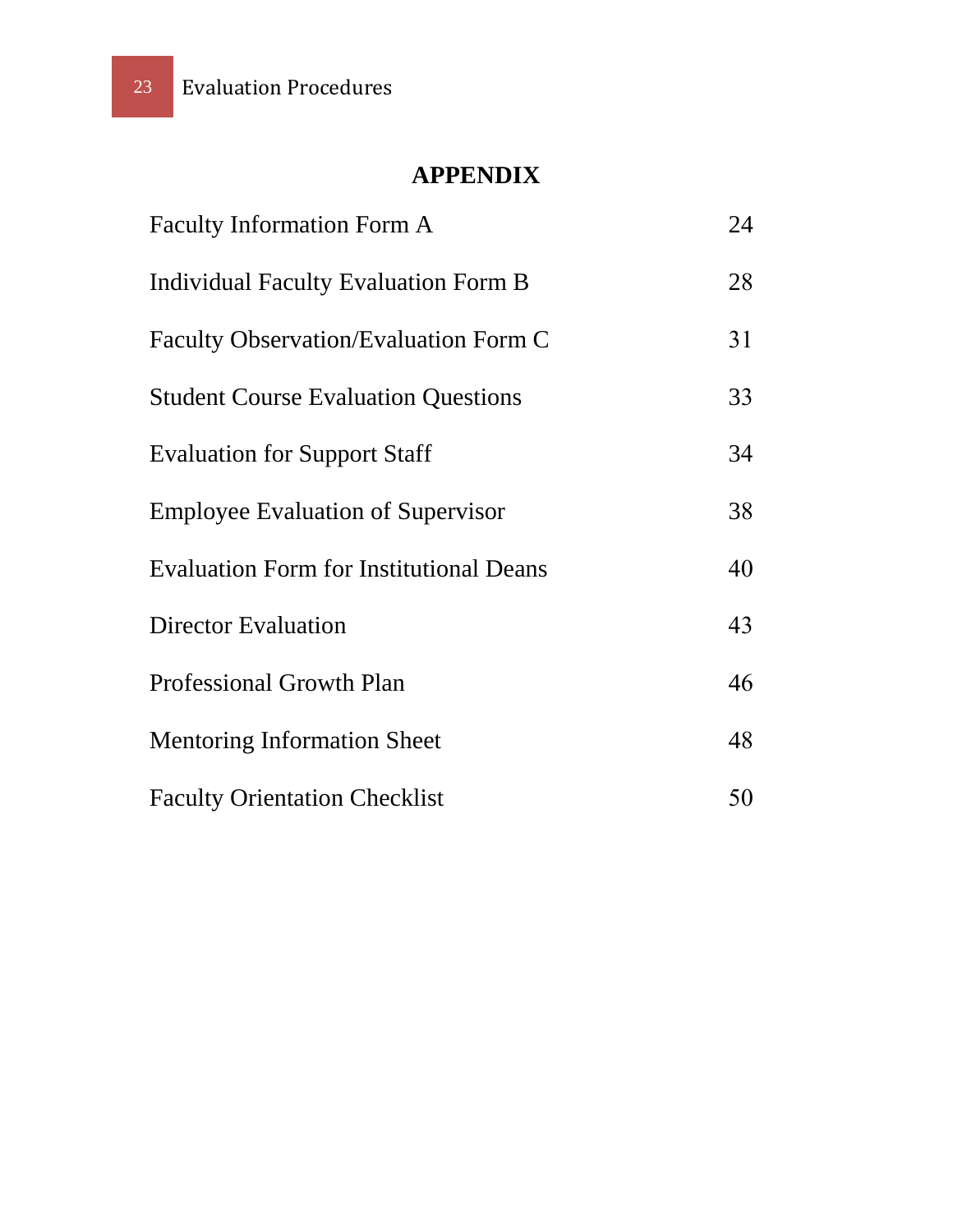#### **SOUTHERN UNION STATE COMMUNITY COLLEGE FACULTY INFORMATION FORM YEAR:**

**NAME**:

**DATE:** 

**REVIEWED BY**:

**DATE:**

The following is a request for information that will assist your Dean/Chair in the development of your **annual evaluation**. Please respond to the following items and return them to your Dean/Chair within two weeks. Please assemble your information in the order of this request. Following receipt of your information, your Dean/Chair will contact you for an agreement on a time for your evaluation interview and observation, if applicable.

#### **I. TEACHING RESPONSIBILITIES**

- **A.** List courses taught last year. **(Include distance education and hybrid courses.)** DO NOT INCLUDE SYLLABI OR COURSE MATERIAL.
- B. Describe any use of methodology, technology, equipment, library resources, course assessments, student evaluations, etc. to improve student-learning outcomes.

C. Describe any use of methodology, technology, equipment, library resources, course assessments, student evaluations, etc. to help maintain compliance with the Americans with Disabilities Act.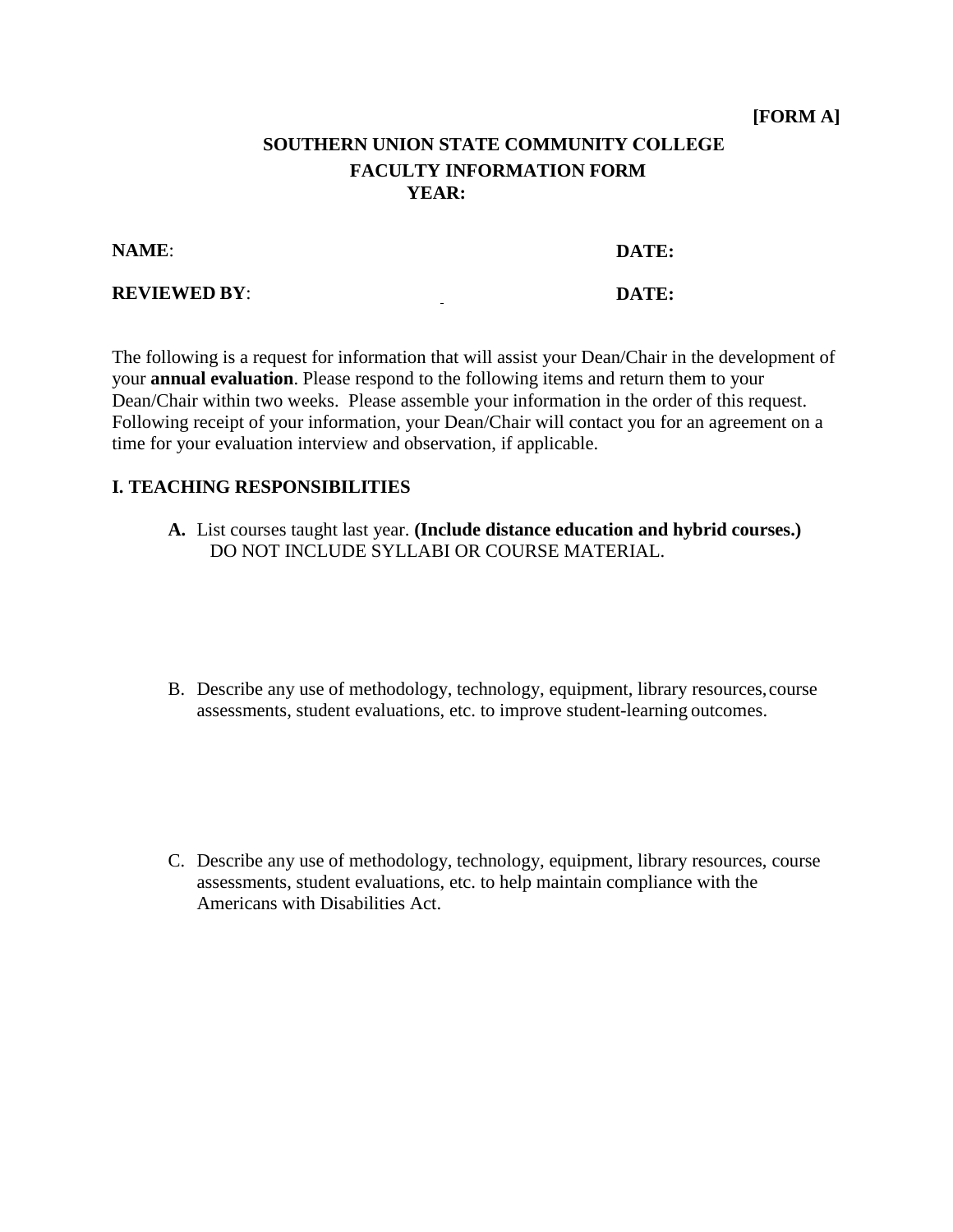#### **II. PROFESSIONAL DEVELOPMENT/ACHIEVEMENTS (address only those that apply). (From March 1 to February 28)**

A. List professional development, seminars, and courses you have attended

B. List professional organizations you are a member of and have leadership roles in.

- C. Certifications achieved
- D. Grants written and/or received

- E. Publications/book reviews you have written or read related to your area/methods
- F. Seminars or presentations done

G. Awards/other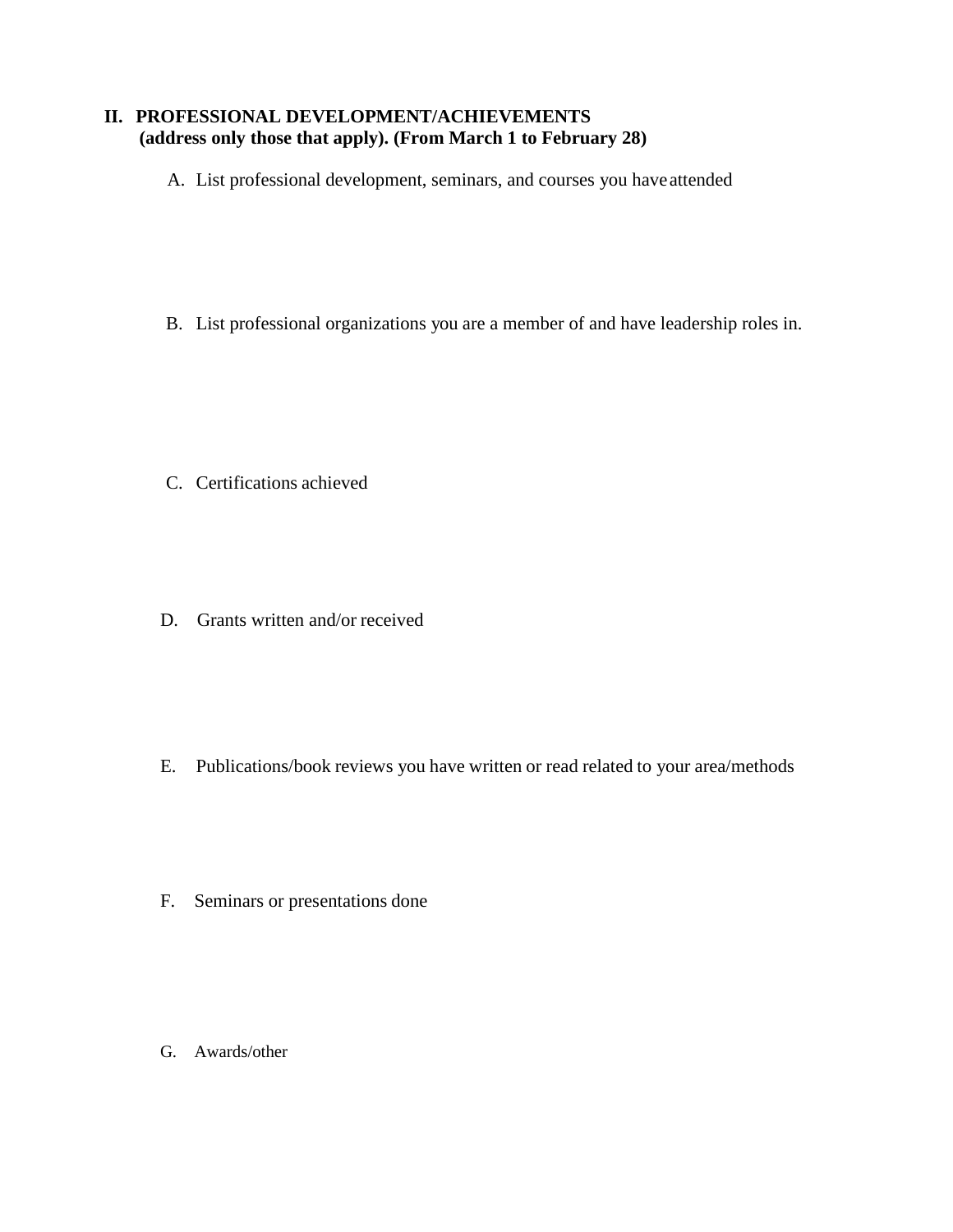#### **III. SERVICE**

A. Institutional (organizations, extracurricular activities, overloads, campus-wide events)

B. Community involvement (organizations, public service, leadership roles, church, committees, other)

C. Other service activities/special projects for the community or institution

#### **IV. GOALS AND OBJECIVES**

- A. Describe achievement/progress of your goals/objectives since yourlast evaluation.
- B. Describe your goals/objectives for the coming year (generally 2-4)

C. Additional comments/concerns/suggestions.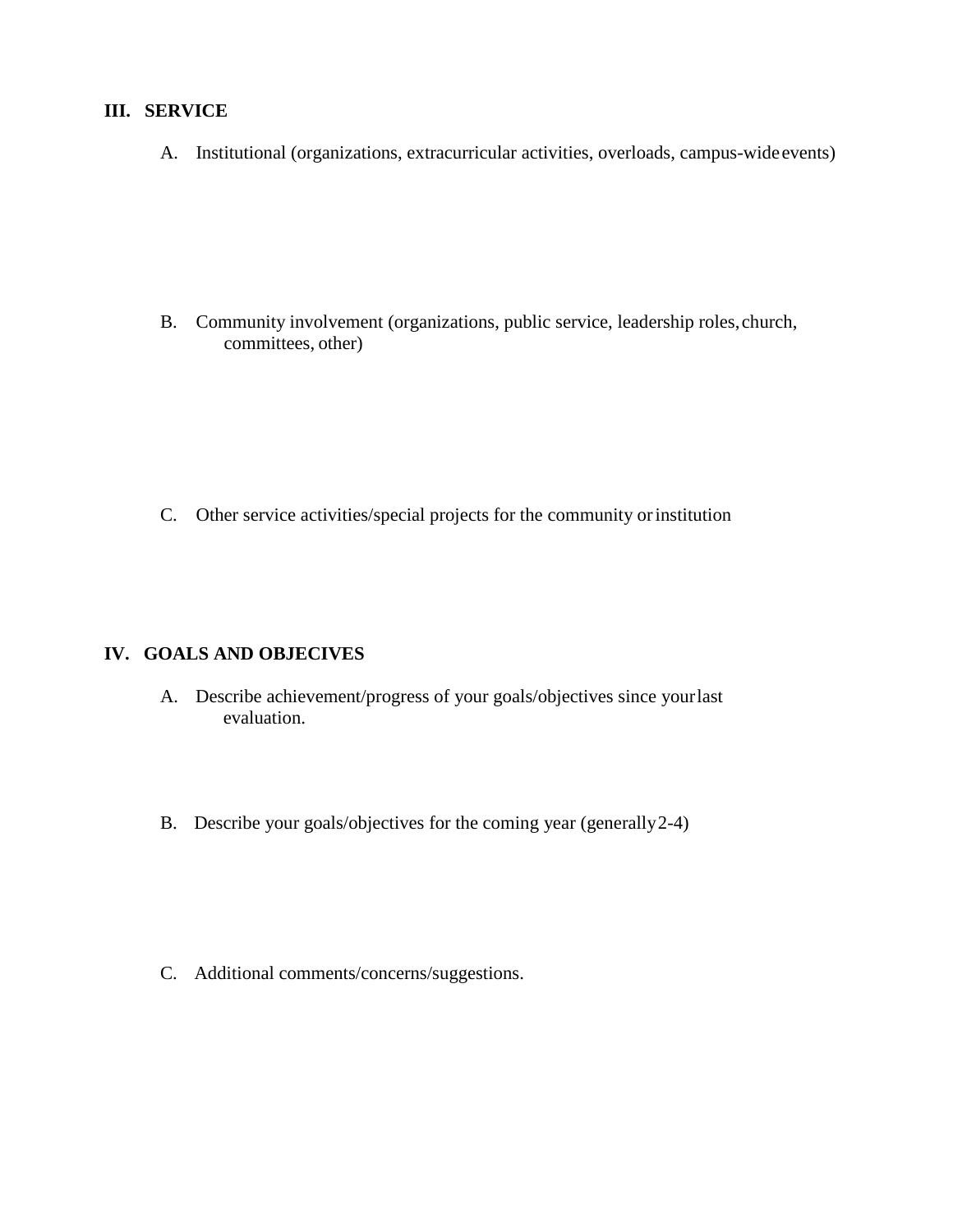#### **V. OPTIONALQUESTIONS FOR YOUR CONSIDERATION**

- 1. Do you have any questions about your job responsibilities as outlined in your position description?
- 2. Please list and evaluate any changes to your job or additional duties/responsibilities assigned to you.
- 3. List what you consider to be your greatest strengths or accomplishments this year.
- 4. What changes would you like to see made to your job that would improve your performance and be beneficial to the college?
- 5. What accomplishments would you like to see your department or Southern Union as a whole achieve in the next three to fiveyears?

Other suggestions or comments?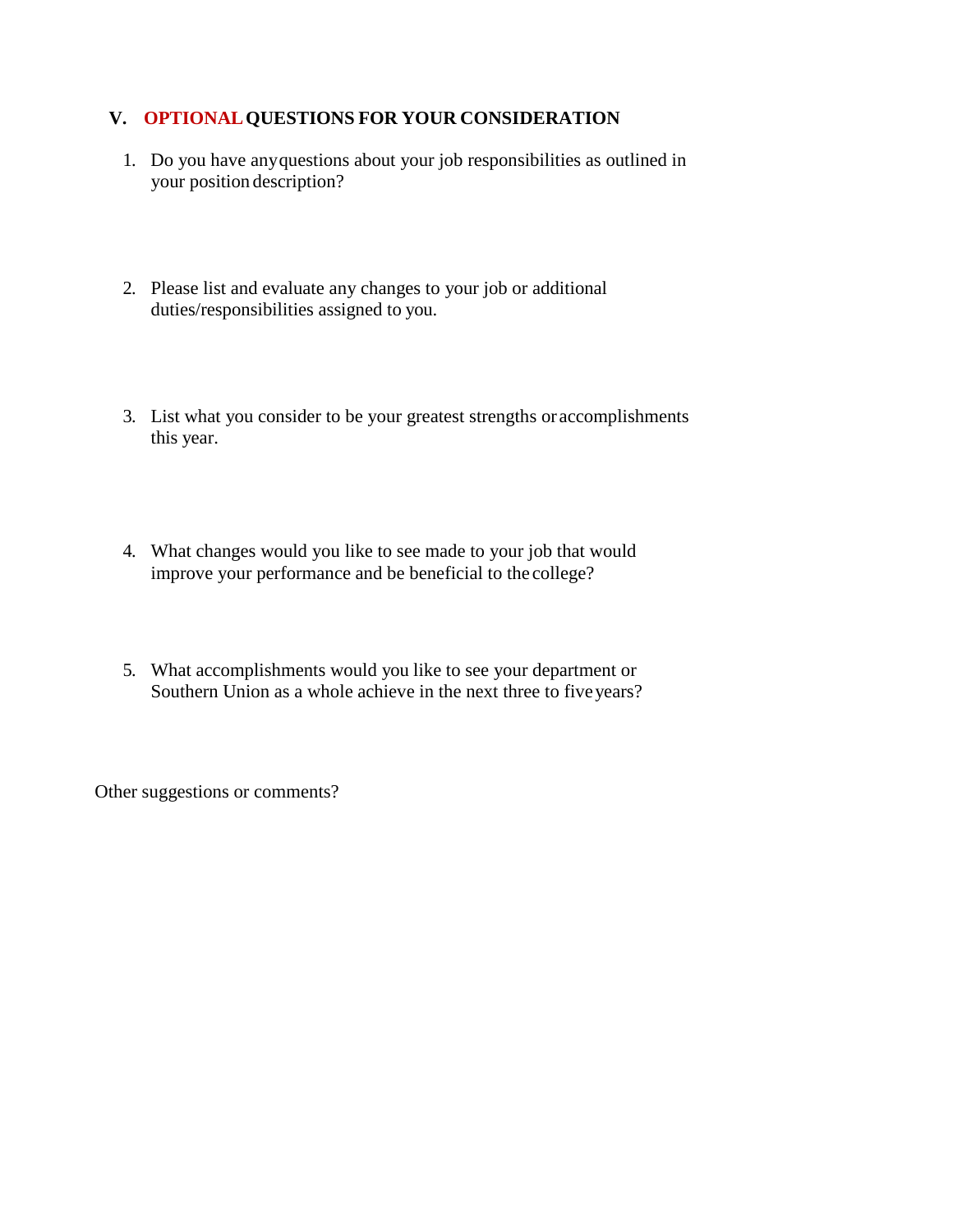**[FORM B]**

#### **FACULTY MEMBER: YEAR:**

### **DIVISION: DEPARTMENT:** Business

#### **\*Exceeds Expected Goals and Needs Improvement require documentation.**

|                                    | <b>Meets</b>    | <b>Needs</b> | <b>Exceeds</b>      | <b>Does</b>  | <b>Did</b>     |
|------------------------------------|-----------------|--------------|---------------------|--------------|----------------|
| <b>Performance Categories</b>      | <b>Expected</b> | Improvement  | <b>Expectations</b> | <b>Not</b>   | <b>Not</b>     |
|                                    | Goals           |              |                     | <b>Apply</b> | <b>Observe</b> |
| Knowledgeable; teaches             |                 |              |                     |              |                |
| organized courses which meet       |                 |              |                     |              |                |
| course expectations and student    |                 |              |                     |              |                |
| needs.                             |                 |              |                     |              |                |
| Demonstrates use of technology     |                 |              |                     |              |                |
| and resources to meet and improve  |                 |              |                     |              |                |
| student learning outcomes.         |                 |              |                     |              |                |
| Student oriented; works well with  |                 |              |                     |              |                |
| all students. Uses student         |                 |              |                     |              |                |
| evaluations to improve instruction |                 |              |                     |              |                |
| and learning outcomes.             |                 |              |                     |              |                |
| Follows posted work schedule and   |                 |              |                     |              |                |
| assists students during office     |                 |              |                     |              |                |
| hours.                             |                 |              |                     |              |                |
| Meets administrative               |                 |              |                     |              |                |
| responsibilities and requests in a |                 |              |                     |              |                |
| timely, accurate, and professional |                 |              |                     |              |                |
| manner.                            |                 |              |                     |              |                |
| Demonstrates an ability to work    |                 |              |                     |              |                |
| well with colleagues and           |                 |              |                     |              |                |
| administrators contributing to a   |                 |              |                     |              |                |
| positive work environment.         |                 |              |                     |              |                |
| Participates in Professional       |                 |              |                     |              |                |
| Development. Shows achievement     |                 |              |                     |              |                |
| in professional and educational    |                 |              |                     |              |                |
| areas.                             |                 |              |                     |              |                |
| Supports and is involved in        |                 |              |                     |              |                |
| institutional and community        |                 |              |                     |              |                |
| services.                          |                 |              |                     |              |                |
| Meets or shows progress in         |                 |              |                     |              |                |
| meeting goals and objectives       |                 |              |                     |              |                |
| stated in the last evaluation      |                 |              |                     |              |                |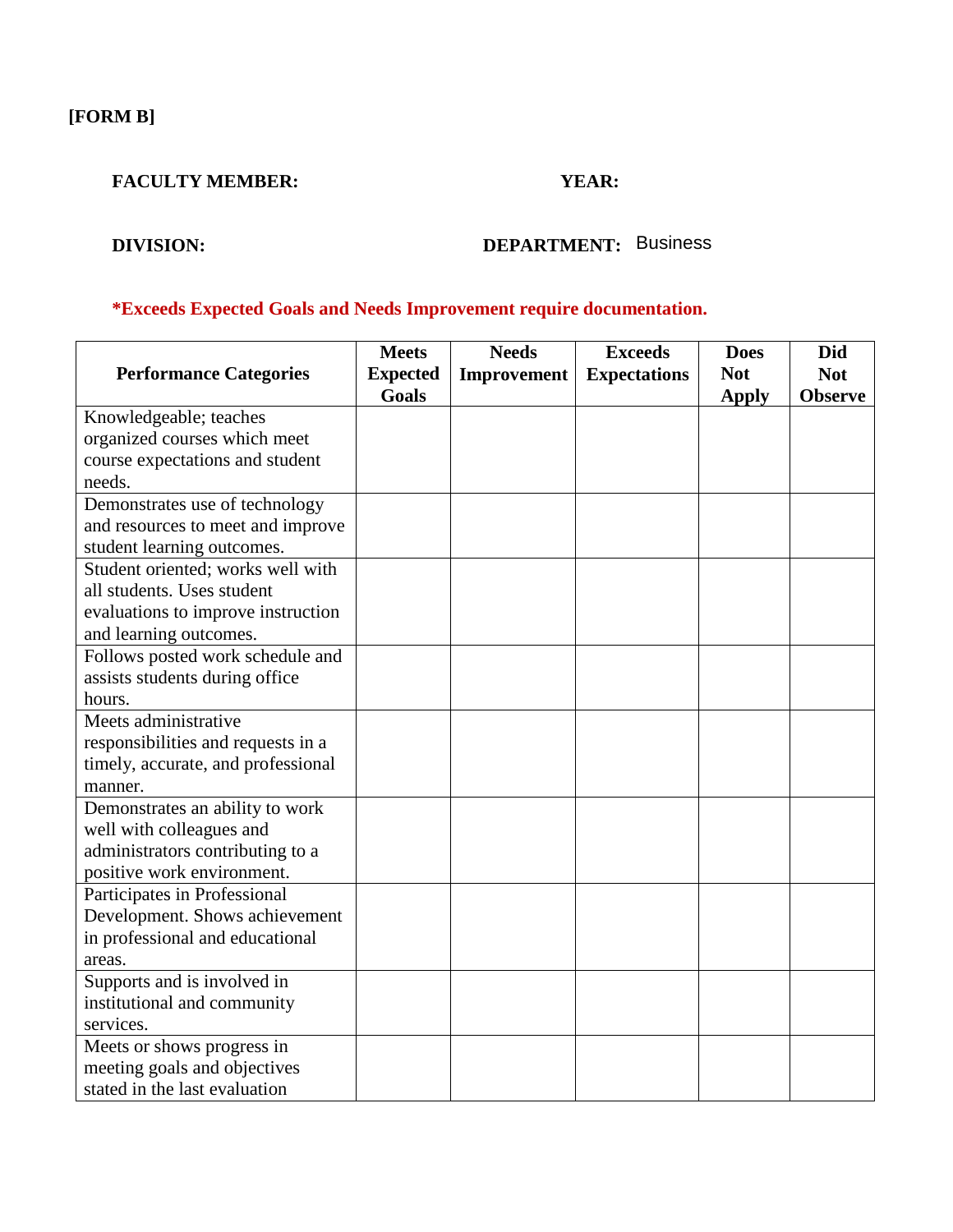#### **[FORM B-1]**

#### **EVALUATION OF INSTRUCTION FOR DISTANCE EDUCATION CLASSES**

| <b>Performance Categories</b>                                                                                                                     | <b>Meets</b><br><b>Expected</b><br>Goals | <b>Needs</b><br>Improvement | <b>Exceeds</b><br><b>Expectations</b> | <b>Does Not</b><br><b>Apply</b> | Did Not<br><b>Observe</b> |
|---------------------------------------------------------------------------------------------------------------------------------------------------|------------------------------------------|-----------------------------|---------------------------------------|---------------------------------|---------------------------|
| Maintains timelines, open and<br>effective communications with<br>students taking distance<br>education classes.                                  |                                          |                             |                                       |                                 |                           |
| Knowledgeable; demonstrates<br>ability to meet course content, lab<br>activities if applicable, and<br>outcomes of distance education<br>courses. |                                          |                             |                                       |                                 |                           |
| Adheres to institutional policies<br>concerning course development,<br>test security, assignments, and<br>student information.                    |                                          |                             |                                       |                                 |                           |

### **EVALUATION OF CLINICAL/LABORATORY INSTRUCTION**

| <b>Performance Categories</b>                                                                                                                                     | <b>Meets</b><br><b>Expected</b><br>Goals | <b>Needs</b><br>Improvement | <b>Exceeds</b><br><b>Expectations</b> | <b>Does Not</b><br>Apply | Did Not<br><b>Observe</b> |
|-------------------------------------------------------------------------------------------------------------------------------------------------------------------|------------------------------------------|-----------------------------|---------------------------------------|--------------------------|---------------------------|
| Demonstrates knowledge of lab<br>activities, appropriate use and<br>care of lab/clinical equipment<br>during activities.                                          |                                          |                             |                                       |                          |                           |
| Conducts safe and organized<br>lab/clinical activities that meet<br>the learning objectives and<br>current safety standards for the<br>students.                  |                                          |                             |                                       |                          |                           |
| Maintains a clean and organized<br>lab/clinic environment including<br>meeting responsibilities for<br>maintenance of the lab/clinic,<br>supplies, and equipment. |                                          |                             |                                       |                          |                           |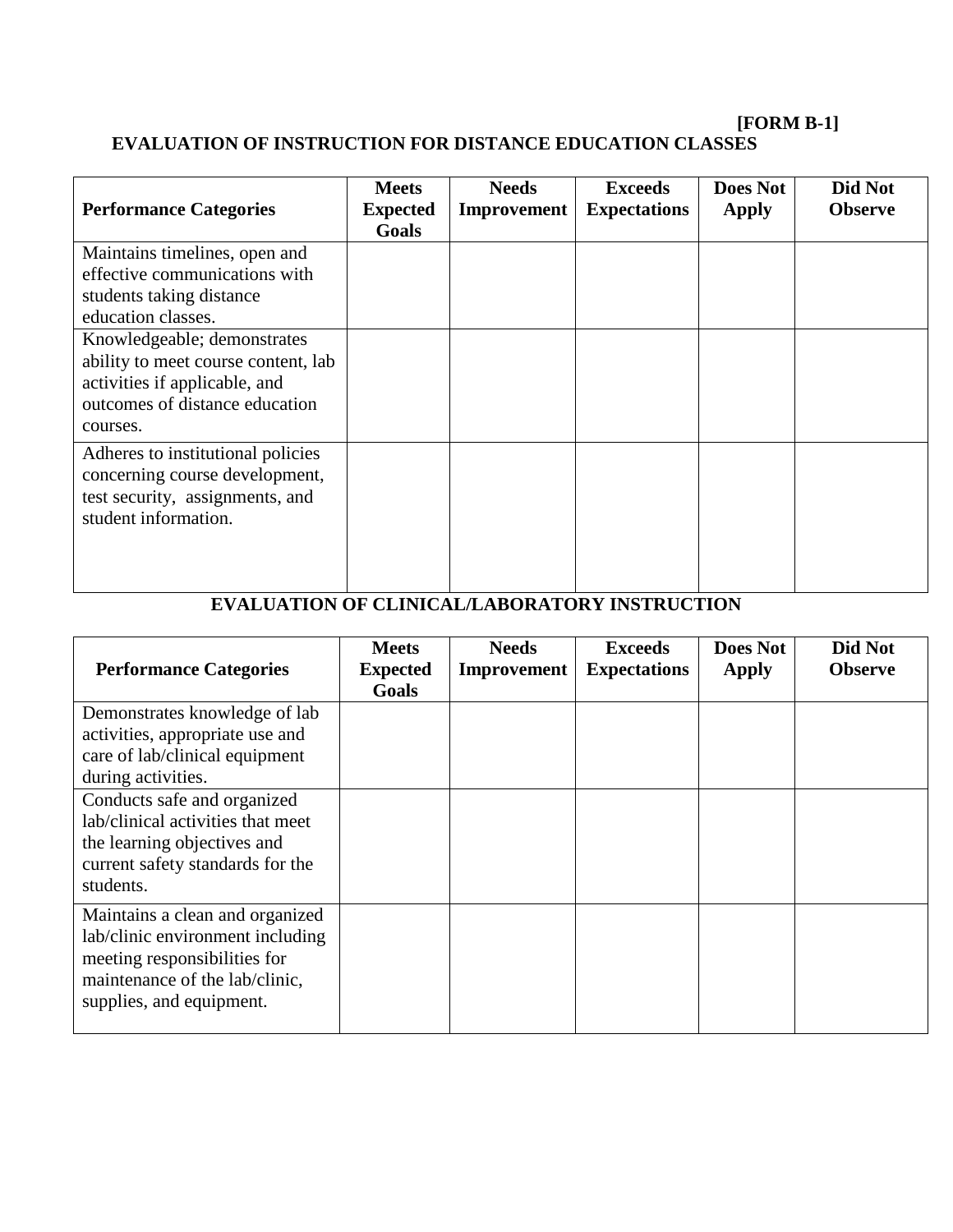**This page may be applicable to only a few Instructors and may be omitted from individual evaluation if NONE OF THE ABOVE applies.**

**Evaluator Comments:** 

**Faculty Comments:**

#### **ACKNOWLEDGEMENT**

**My signature below acknowledges that I have read and discussed my evaluation with my evaluator. My signature does not imply agreement with the evaluation. (Responses will be placed into the individual's personnel file.)**



Faculty Acknowledgement: By checking this box and typing your name below you confirm that you have read the contents of this document

**Faculty Date**

| <b>Evaluator</b> | Date |
|------------------|------|
|                  |      |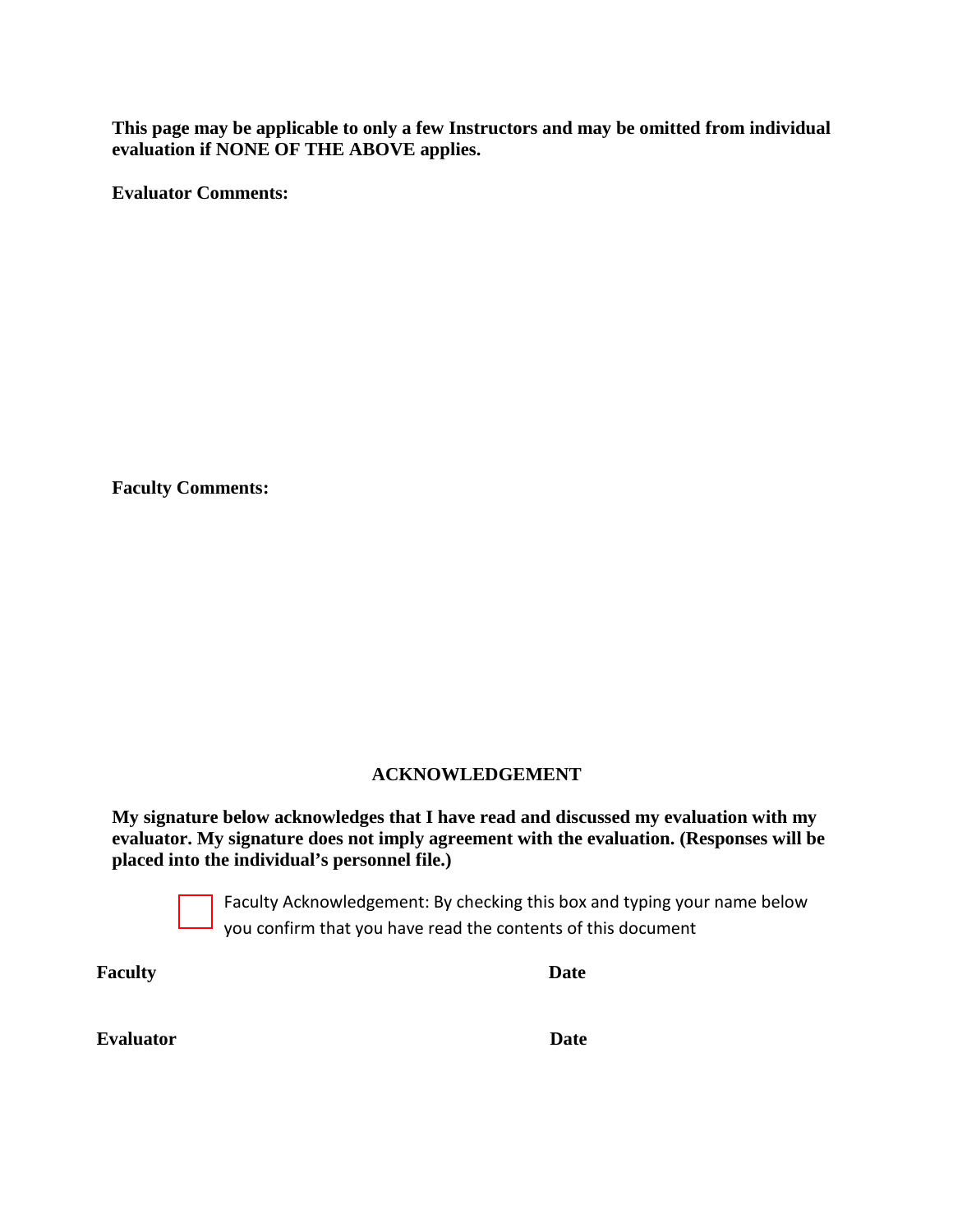#### **[FORM C]**

#### **FACULTY OBSERVATION/EVALUATIONFORM**

#### **Instructor:**

**Date:** 

#### **Department:**

**Department Chair:**

*Instructors are important to Southern Union State Community College in terms of successfully fulfilling the needs of the community through quality instruction. Please note that part-time faculty are recommended for hire and rehire on the basis of need, teaching performance, teaching-related and professional qualifications related to the teaching field.* 

#### **I. Teaching Evaluation**

**Supervisor or Designee for Classroom Observation Name:**

| <b>EXPECTED BEHAVIOR OF INSTRUCTOR</b>                                                  | <b>Meets</b><br><b>Expected</b><br>Goals | <b>Needs</b><br>Improvement | <b>Exceeds</b><br><b>Expectation</b> | <b>Does</b><br><b>Not</b><br><b>Apply</b> | Did Not<br><b>Observe</b> |
|-----------------------------------------------------------------------------------------|------------------------------------------|-----------------------------|--------------------------------------|-------------------------------------------|---------------------------|
| 1. Defines objectives for class/lab presentation.                                       |                                          |                             |                                      |                                           |                           |
| 2. Checks attendance.                                                                   |                                          |                             |                                      |                                           |                           |
| 3. Begins and ends class on time.                                                       |                                          |                             |                                      |                                           |                           |
| 4. Briefly reviews the last class session.                                              |                                          |                             |                                      |                                           |                           |
| 5. Demonstrates <b>control</b> of the class.                                            |                                          |                             |                                      |                                           |                           |
| 6. Is prepared for the class session.                                                   |                                          |                             |                                      |                                           |                           |
| 7. Presents material in a clear, understandable manner.                                 |                                          |                             |                                      |                                           |                           |
| 8. Demonstrates command of the subject matter.                                          |                                          |                             |                                      |                                           |                           |
| 9. Encourages students to ask questions and responds in an<br>appropriate manner.       |                                          |                             |                                      |                                           |                           |
| 10. Engages students in the learning process by using a variety<br>of teaching methods. |                                          |                             |                                      |                                           |                           |
| 11. Encourages critical thinking and analysis.                                          |                                          |                             |                                      |                                           |                           |
| 12. Checks students' understanding of class outcomes.                                   |                                          |                             |                                      |                                           |                           |

Comments: (add additional sheet or use the space at the end of this document if needed)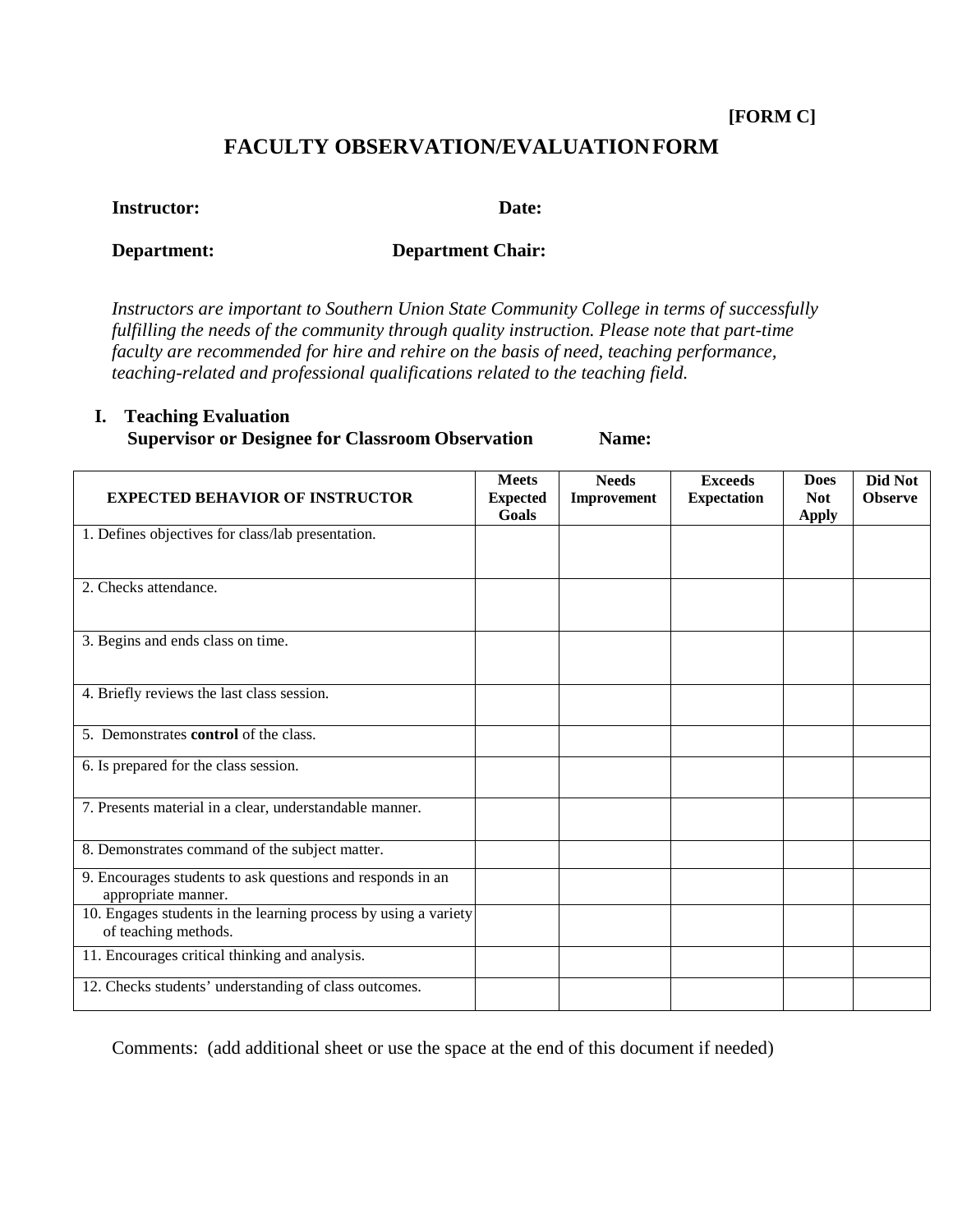**II. Teaching-Related Duties** *These duties listed below are essential duties performed by instructors to effectively meet the instructional needs of the campus and its students.*

| Yes:<br><b>Requirement Met</b> | No:<br>Requirement<br><b>Not Met</b> | <b>Not</b><br>Applicable |                                                                                                                                                                                                                                         |
|--------------------------------|--------------------------------------|--------------------------|-----------------------------------------------------------------------------------------------------------------------------------------------------------------------------------------------------------------------------------------|
|                                |                                      |                          | Syllabi in accordance with SUSCC specifications                                                                                                                                                                                         |
|                                |                                      |                          | Faculty member meets departmental policies and processes for<br>instructional outcomes.                                                                                                                                                 |
|                                |                                      |                          | Uses learning management system to upload course syllabi, document<br>grades, and maintain an introductory page.                                                                                                                        |
|                                |                                      |                          | Uses electronic resources to meet administrative record keeping and<br>deadlines regarding student attendance (e.g. Financial Aid verification),<br>as well as submitting alerts, final grades, and other appropriate<br>notifications. |
|                                |                                      |                          | Uses institutional email for accessing departmental and institutional<br>information.                                                                                                                                                   |
|                                |                                      |                          | Notifies appropriate Dean/Department Chair in advance of class<br>cancellation.                                                                                                                                                         |

**III. Student Evaluations** *Student evaluations are used by SUSCC to assist in maintaining the quality of education. (Attach student evaluation comments for support as needed.)*

#### **Signatures:**

*My signature below acknowledges that I have read and discussed my evaluation with my supervisor. My signature does not imply agreement with the evaluation. (The information submitted and any responses will be placed into the individual's personnel file.)*

Faculty Acknowledgement: By checking this box and typing in your name below you confirm that you have read the contents of this document.

| <b>Faculty Member:</b> | Date: |
|------------------------|-------|
| Observer:              | Date: |
| <b>Supervisor:</b>     | Date: |
| Dean:                  | Date: |

**Additional Comments:**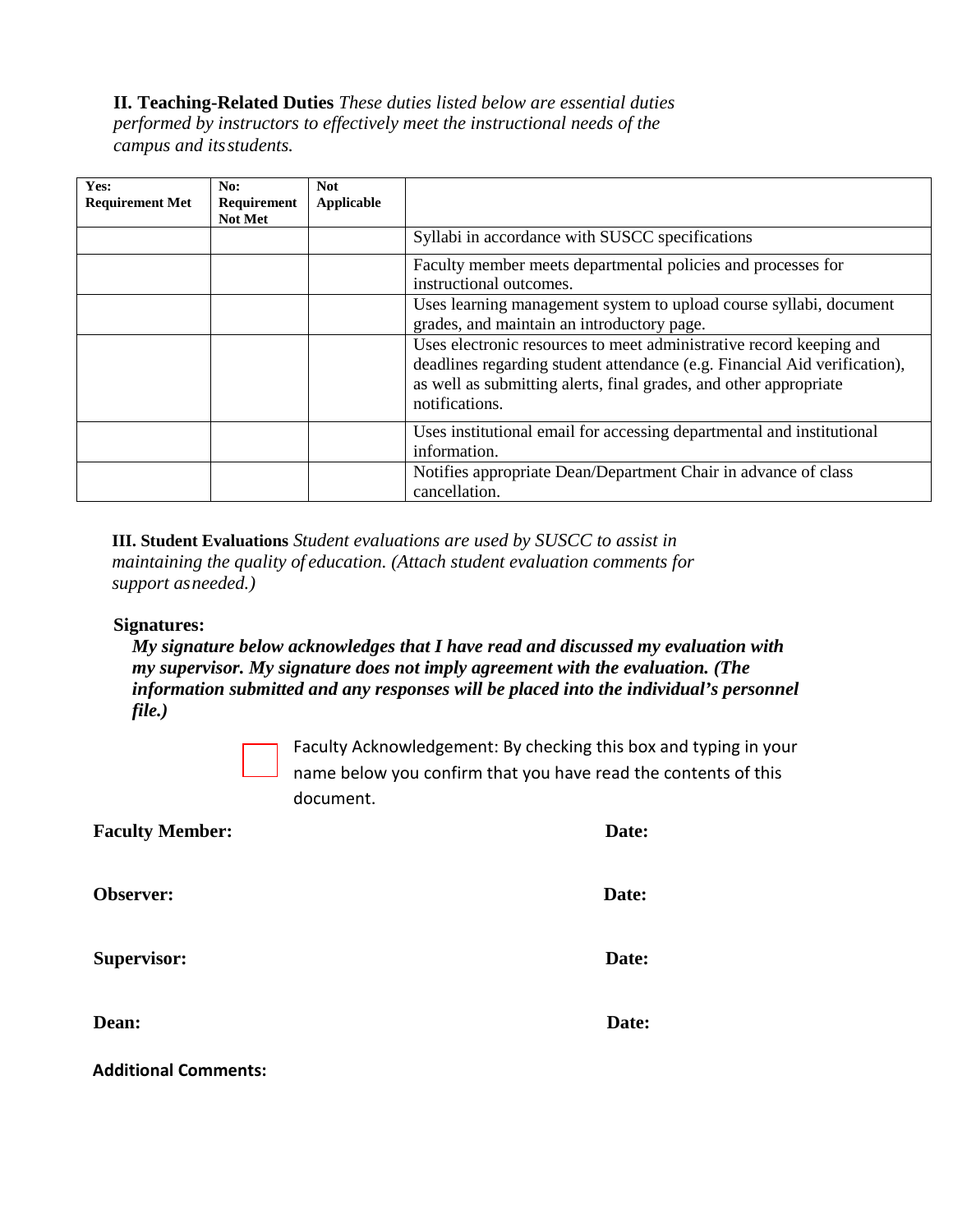#### **Student Course Evaluation Questions**

In statements  $2 - 12$ , students can select one of four options: *Strongly Agree*, *Agree*, *Disagree*, or *Strongly Disagree*.

Statements 5 and 6 have one additional response: *Does Not Apply To This Course.*

- 1. What grade do you expect to receive in this course? (Click A, B, C, D, F)
- 2. In general, I enjoy taking classes in this subject.
- 3. The student learning outcomes, student responsibilities, evaluation methods, and grading procedures were outlined in the course syllabus and were explained by the instructor.
- 4. The course resources, including textbooks, digital texts, and course-required software, were useful for classroom and/or independent study.
- 5. The resources available at the college, such as the Learning Resources Center (library) and the Alabama Virtual Library, contributed to my success in this course.
- 6. The labs for my program/course had adequate equipment and supplies available for student practice.
- 7. The instructor was well-informed regarding the subject matter covered in the course.
- 8. The instructor presented the subject matter in an organized, logical, and intelligible manner.
- 9. The instructor communicated in a clear, professional, understandable way during each class session and in email responses.
- 10. The instructor effectively created and maintained an educational environment conducive to student learning.
- 11. The instructor graded and returned work with feedback.
- 12. The instructor was available during office hours, was easy to talk to, and was actively concerned with student success.

#### **Comments:**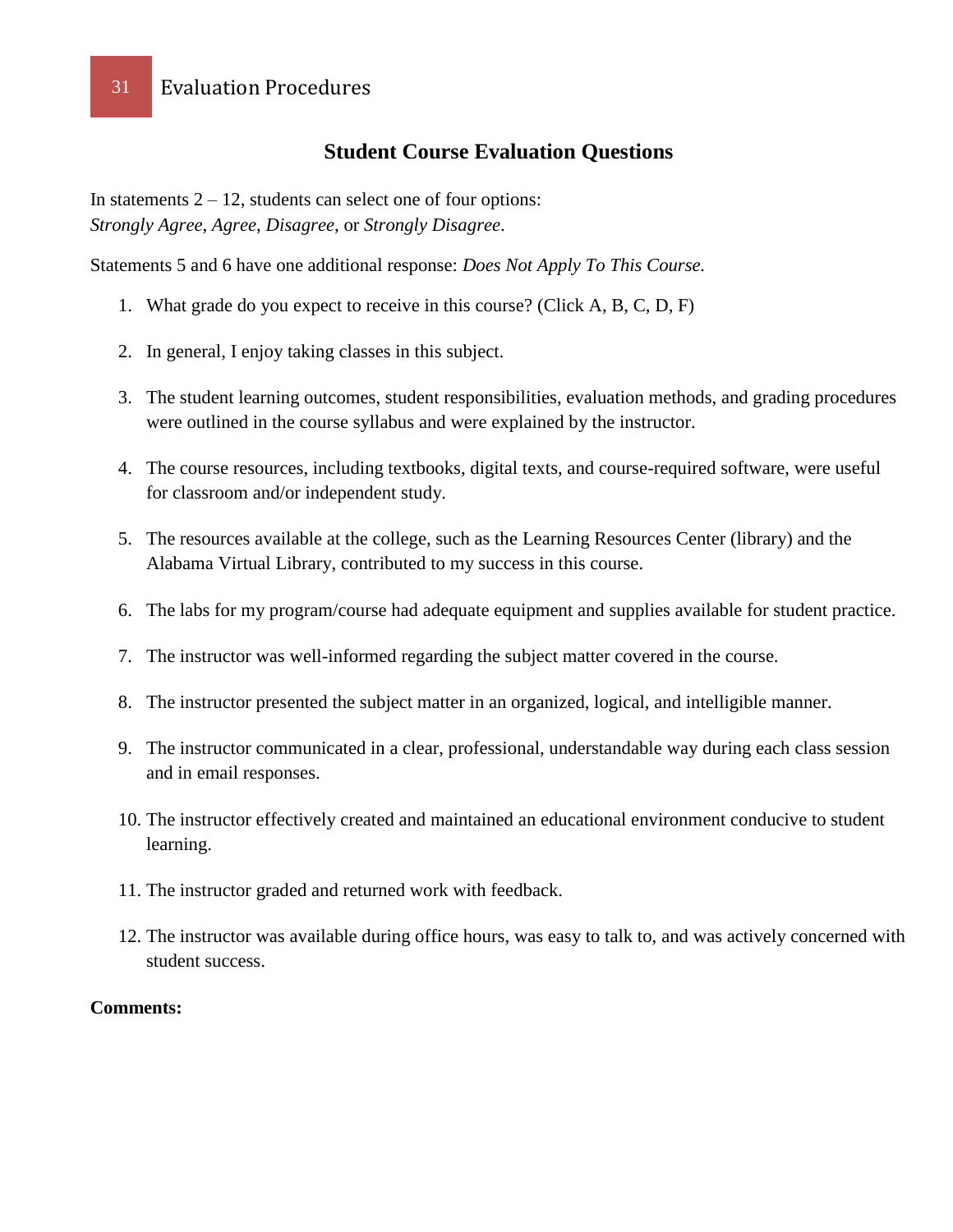#### **Southern Union State Community College Evaluation for Support Staff**

**Name: \_\_\_\_\_\_\_\_\_\_\_\_\_\_\_\_\_\_\_\_\_\_\_\_\_\_\_\_\_\_\_\_\_\_\_\_\_\_ Position: \_\_\_\_\_\_\_\_\_\_\_\_\_\_\_\_\_\_\_\_\_\_**

**Supervisor: \_\_\_\_\_\_\_\_\_\_\_\_\_\_\_\_\_\_\_\_\_\_\_\_\_\_\_\_\_\_ Department: \_\_\_\_\_\_\_\_\_\_\_\_\_\_\_\_\_\_\_\_\_\_\_**

#### **PART ONE: EVALUATION**

Space is provided below for self-evaluation by the employee and performance evaluation by the supervisor. Please check the rating box which you believe most accurately reflects performance for the respective category. Checking "Exceeds Expectations" or "Needs Improvement" requires an explanation and/or guidance.

| 1. Knowledge/Training - Possession of knowledge and training appropriate for the job. |              |              |            |  |          |                   |              |          |  |
|---------------------------------------------------------------------------------------|--------------|--------------|------------|--|----------|-------------------|--------------|----------|--|
| <b>Employee</b>                                                                       |              |              |            |  |          | <b>Supervisor</b> |              |          |  |
| Meets                                                                                 | <b>Needs</b> | Exceeds      | Does       |  | Meets    | <b>Needs</b>      | Exceeds      | Does Not |  |
| Expected                                                                              | Improvement  | Expectations | <b>Not</b> |  | Expected | Improvement       | Expectations | Apply    |  |
| Goals                                                                                 |              |              | Apply      |  | Goals    |                   |              |          |  |
|                                                                                       |              |              |            |  |          |                   |              |          |  |
|                                                                                       |              |              |            |  |          |                   |              |          |  |

| 2. Responsibility - Routine tasks and special assignments are completed with accuracy. Can<br>discern between important and trivial problems.   |                                       |                         |                             |  |                                   |                                                                                                                                                                                    |                         |                   |  |
|-------------------------------------------------------------------------------------------------------------------------------------------------|---------------------------------------|-------------------------|-----------------------------|--|-----------------------------------|------------------------------------------------------------------------------------------------------------------------------------------------------------------------------------|-------------------------|-------------------|--|
|                                                                                                                                                 | <b>Employee</b>                       |                         |                             |  |                                   | <b>Supervisor</b>                                                                                                                                                                  |                         |                   |  |
| Meets<br>Expected<br>Goals                                                                                                                      | <b>Needs</b><br>Improvement           | Exceeds<br>Expectations | Does<br><b>Not</b><br>Apply |  | Meets<br>Expected<br>Goals        | <b>Needs</b><br>Improvement                                                                                                                                                        | Exceeds<br>Expectations | Does Not<br>Apply |  |
|                                                                                                                                                 |                                       |                         |                             |  |                                   |                                                                                                                                                                                    |                         |                   |  |
| 3. Attendance – Adheres to approved work schedule, i.e. comes and leaves on time and<br>adheres to scheduled breaks. Proper reporting of leave. |                                       |                         |                             |  |                                   |                                                                                                                                                                                    |                         |                   |  |
|                                                                                                                                                 | <b>Employee</b>                       |                         |                             |  |                                   | <b>Supervisor</b>                                                                                                                                                                  |                         |                   |  |
| Meets<br>Expected<br>Goals                                                                                                                      | <b>Needs</b><br>Improvement           | Exceeds<br>Expectations | Does<br><b>Not</b><br>Apply |  | Meets<br>Expected<br>Goals        | <b>Needs</b><br>Improvement                                                                                                                                                        | Exceeds<br>Expectations | Does Not<br>Apply |  |
|                                                                                                                                                 |                                       |                         |                             |  |                                   |                                                                                                                                                                                    |                         |                   |  |
|                                                                                                                                                 |                                       |                         |                             |  |                                   | 4. Student Orientation and Ethics - Ability to work with students' best interests in mind;<br>works and behaves in accordance with SU and ACCS principles and goals in mind at all |                         |                   |  |
|                                                                                                                                                 |                                       |                         |                             |  |                                   | times and does not take action based on how it affects him/her. Understands diverse needs. Is                                                                                      |                         |                   |  |
|                                                                                                                                                 | pleasant and helpful to the students. |                         |                             |  |                                   |                                                                                                                                                                                    |                         |                   |  |
|                                                                                                                                                 | <b>Employee</b>                       |                         |                             |  |                                   | <b>Supervisor</b>                                                                                                                                                                  |                         |                   |  |
| Meets<br>Expected<br>Goals                                                                                                                      | <b>Needs</b><br>Improvement           | Exceeds<br>Expectations | Does<br><b>Not</b><br>Apply |  | <b>Meets</b><br>Expected<br>Goals | <b>Needs</b><br>Improvement                                                                                                                                                        | Exceeds<br>Expectations | Does Not<br>Apply |  |
|                                                                                                                                                 |                                       |                         |                             |  |                                   |                                                                                                                                                                                    |                         |                   |  |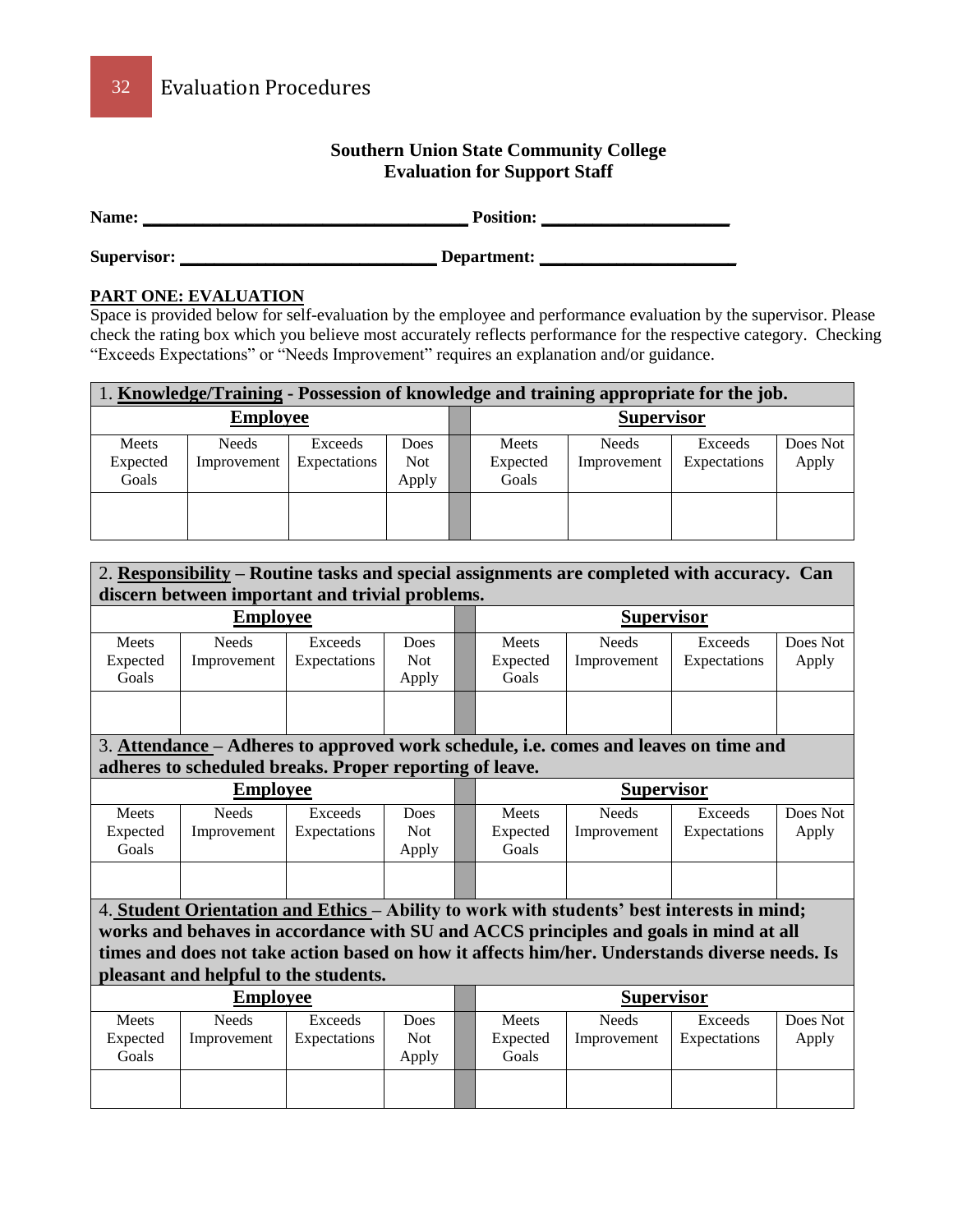5. **Timeliness and Flexibility – Completes work in a timely manner demonstrating flexibility and a willingness to perform a variety of tasks while meeting scheduled deadlines.** 

| <b>Employee</b>            |                                                                                              |                         |                             | <b>Supervisor</b> |                            |                      |                                |                   |  |
|----------------------------|----------------------------------------------------------------------------------------------|-------------------------|-----------------------------|-------------------|----------------------------|----------------------|--------------------------------|-------------------|--|
| Meets<br>Expected<br>Goals | <b>Needs</b><br>Improvement                                                                  | Exceeds<br>Expectations | Does<br><b>Not</b><br>Apply |                   | Meets<br>Expected<br>Goals | Needs<br>Improvement | <b>Exceeds</b><br>Expectations | Does Not<br>Apply |  |
|                            |                                                                                              |                         |                             |                   |                            |                      |                                |                   |  |
|                            | 6. Supervision and Communication - Works responsibly with a minimum amount of                |                         |                             |                   |                            |                      |                                |                   |  |
|                            | supervision maintaining an effective working relationship with supervisor. Displays a        |                         |                             |                   |                            |                      |                                |                   |  |
|                            | positive attitude and communicates information clearly and tactfully.                        |                         |                             |                   |                            |                      |                                |                   |  |
|                            | <b>Employee</b>                                                                              |                         |                             |                   |                            |                      | <b>Supervisor</b>              |                   |  |
| Meets                      | Needs                                                                                        | <b>Exceeds</b>          | Does                        |                   | Meets                      | <b>Needs</b>         | <b>Exceeds</b>                 | Does              |  |
| Expected                   | Improvement                                                                                  | Expectations            | <b>Not</b>                  |                   | Expected                   | Improvement          | Expectations                   | <b>Not</b>        |  |
| Goals                      |                                                                                              |                         | Apply                       |                   | Goals                      |                      |                                | Apply             |  |
|                            |                                                                                              |                         |                             |                   |                            |                      |                                |                   |  |
|                            | 7. Initiative and Professional Development-Self-starter. Takes action to achieve goals       |                         |                             |                   |                            |                      |                                |                   |  |
|                            | beyond what is required and shows evidence of seeking to improve professionally.             |                         |                             |                   |                            |                      |                                |                   |  |
| <b>Employee</b>            |                                                                                              |                         |                             | <b>Supervisor</b> |                            |                      |                                |                   |  |
| Meets                      | Needs                                                                                        | Exceeds                 | Does                        |                   | Meets                      | <b>Needs</b>         | Exceeds                        | Does Not          |  |
| Expected<br>Goals          | Improvement                                                                                  | Expectations            | <b>Not</b><br>Apply         |                   | Expected<br>Goals          | Improvement          | Expectations                   | Apply             |  |
|                            |                                                                                              |                         |                             |                   |                            |                      |                                |                   |  |
|                            | 8. Teamwork – Cooperates with others and is able to set aside personal interests to focus on |                         |                             |                   |                            |                      |                                |                   |  |
|                            | team goals. Has a positive attitude towards peers. Respects diverse opinions.                |                         |                             |                   |                            |                      |                                |                   |  |
|                            | <b>Employee</b>                                                                              |                         |                             |                   |                            | <b>Supervisor</b>    |                                |                   |  |
| Meets                      | Needs                                                                                        | <b>Exceeds</b>          | Does                        |                   | Meets                      | <b>Needs</b>         | <b>Exceeds</b>                 | Does Not          |  |
| Expected                   | Improvement                                                                                  | Expectations            | <b>Not</b>                  |                   | Expected                   | Improvement          | Expectations                   | Apply             |  |
| Goals                      |                                                                                              |                         | Apply                       |                   | Goals                      |                      |                                |                   |  |
|                            |                                                                                              |                         |                             |                   |                            |                      |                                |                   |  |
|                            | 9. Environment and Dress - Maintains a neat, safe and professional environment and           |                         |                             |                   |                            |                      |                                |                   |  |
|                            | dresses appropriately according to position.                                                 |                         |                             |                   |                            |                      |                                |                   |  |
|                            | <b>Employee</b>                                                                              |                         |                             |                   |                            |                      | <b>Supervisor</b>              |                   |  |
| Meets                      | <b>Needs</b>                                                                                 | Exceeds                 | Does                        |                   | Meets                      | Needs                | <b>Exceeds</b>                 | Does Not          |  |
| Expected<br>Goals          | Improvement                                                                                  | Expectations            | <b>Not</b><br>Apply         |                   | Expected<br>Goals          | Improvement          | Expectations                   | Apply             |  |
|                            |                                                                                              |                         |                             |                   |                            |                      |                                |                   |  |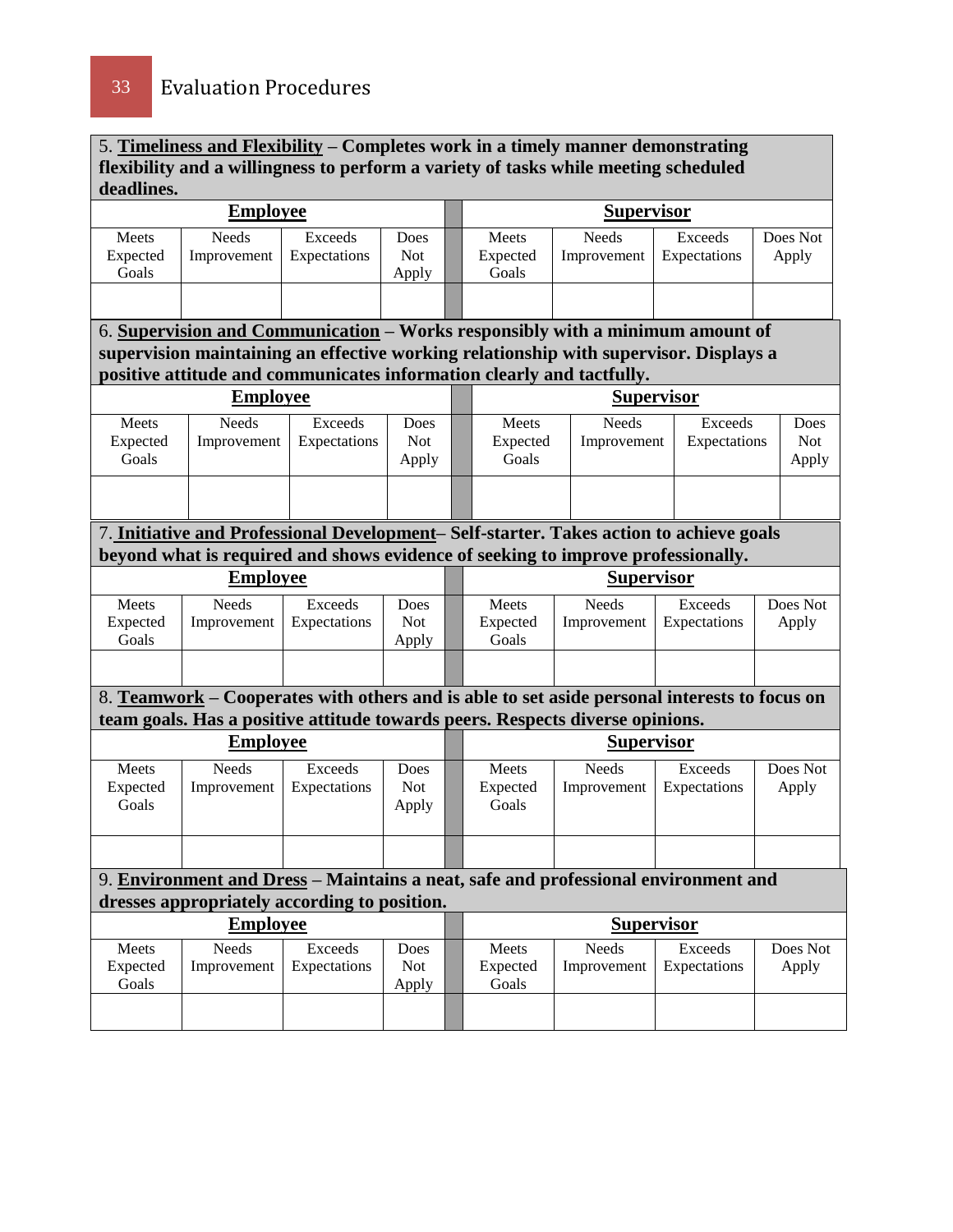#### **PART TWO: SUPPORT STAFF EVALUATION PROFESSIONAL DEVELOPMENT AND GOALS**

#### *Please use the extra pages at the end of this document to provide additional information.*

Do you have any questions about your job responsibilities as outlined in your position description? If so please list and/or evaluate any changes to your job or additional duties/responsibilities.

What changes would you like to see made to your job that would improve your performance and be beneficial to the college and what are your job goals for the upcoming year?

What accomplishments would you like to see your department or Southern Union as a whole achieve in the next three to five years?

What are your greatest strengths and in what area would you like to gain more experience, training, or education? List any training and/or professional development activities that you have participated in and were they helpful?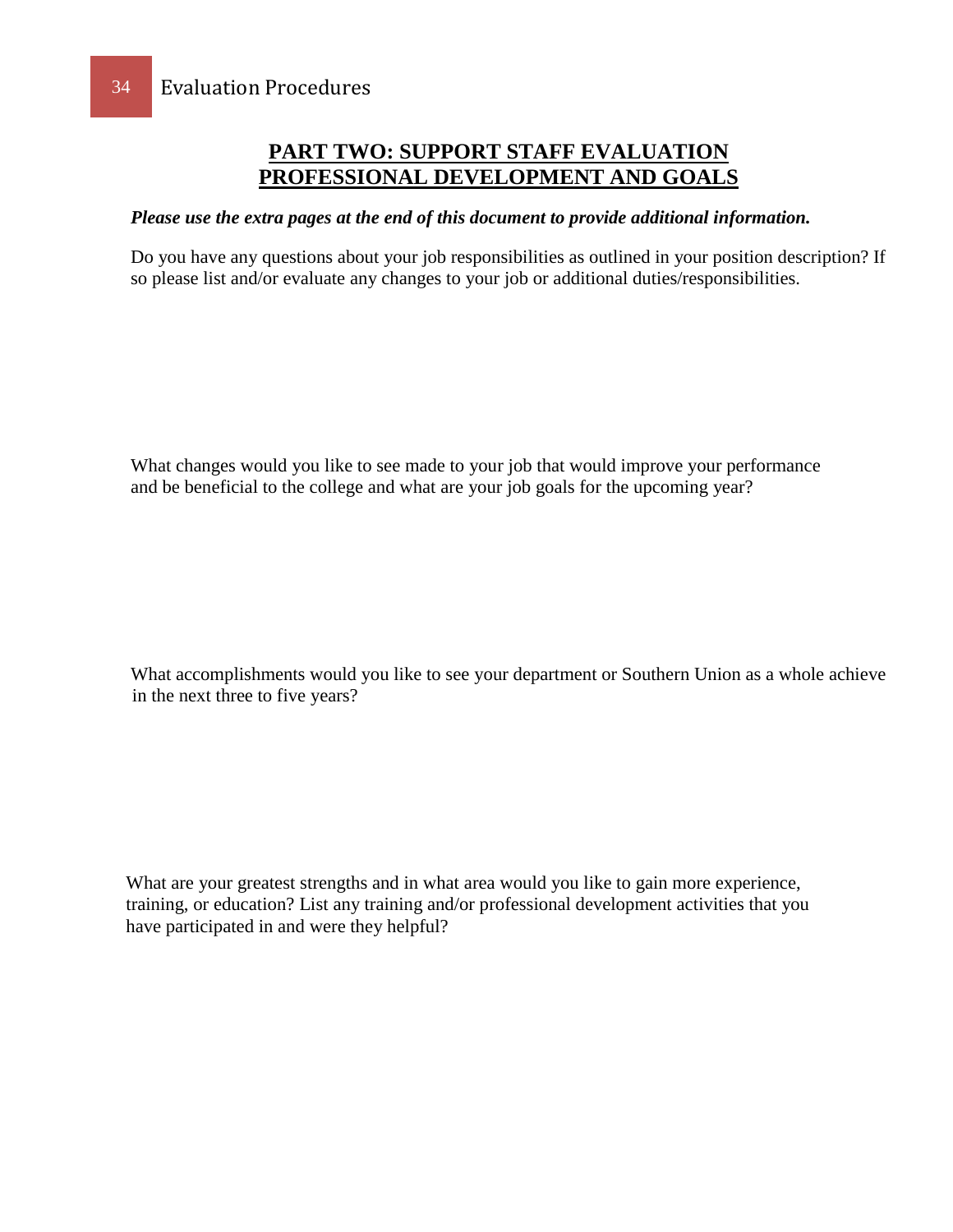#### **PART THREE: SUPPORT STAFF EVALUATION SERVICE**

Are there ways in which you contribute your time and talents to Southern Union that go beyond your job description and do you participate in any community service or civic club activities? If so, what are they?

**Employee Comments:**

**Supervisor Comments:**

#### **ACKNOWLEDGEMENT:**

**My signature below acknowledges that I have read and discussed my evaluation with my supervisor. My signature does not imply agreement with the evaluation. (The information submitted and any responses will be placed into the individual's personnel file.)**

| Employee_  | Date |
|------------|------|
|            |      |
| Supervisor | Date |

**Additional Comments:**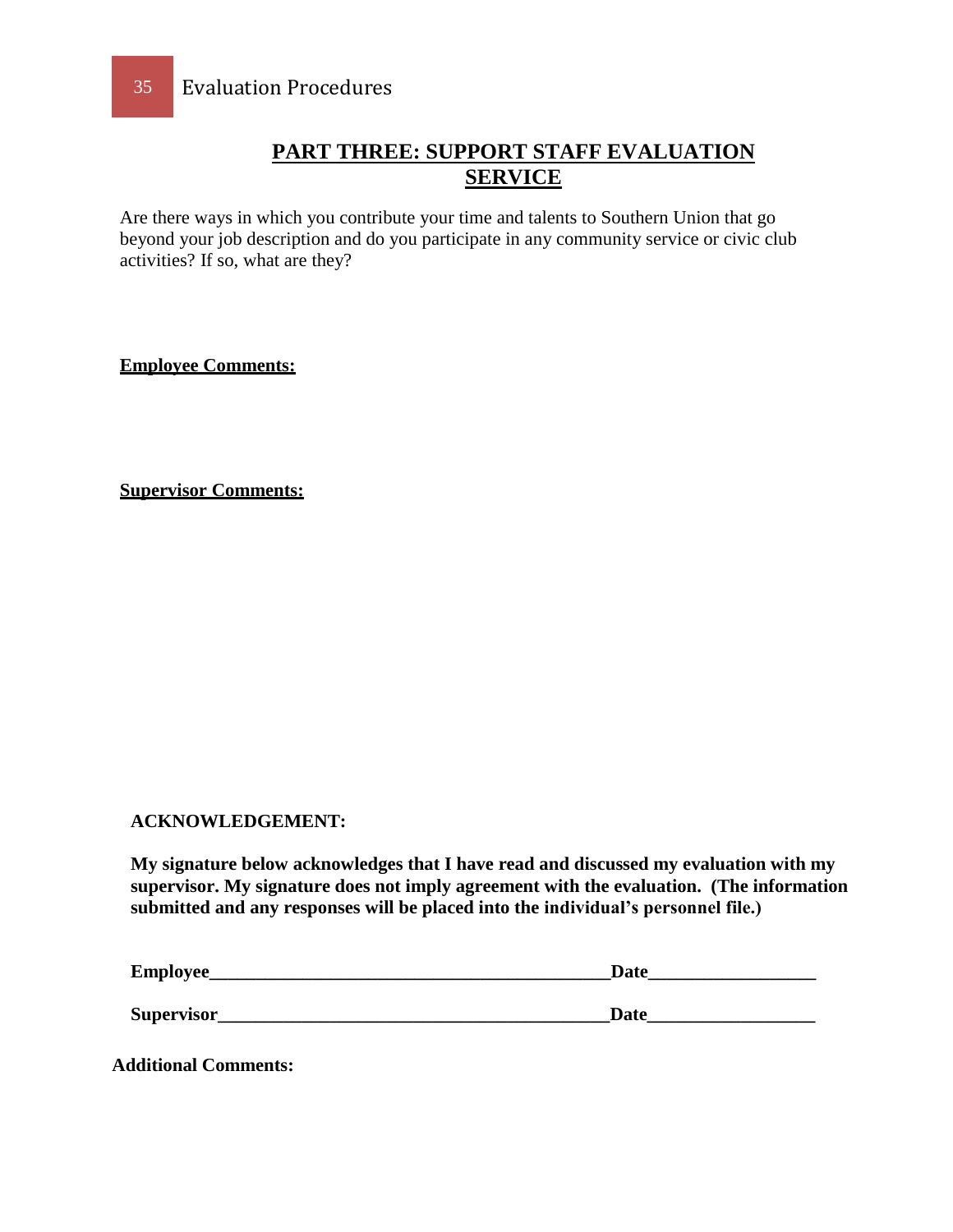#### **Southern Union State Community College Employee Evaluation of Supervisor**

#### **SUPERVISOR'S NAME: \_\_\_\_\_\_\_\_\_\_\_\_\_\_\_\_\_\_\_\_\_\_\_\_\_\_\_\_\_\_\_\_\_\_\_\_\_\_\_\_\_\_\_\_ \_\_\_\_\_\_\_\_\_\_\_\_\_\_**

#### **DEPARTMENT: \_\_\_\_\_\_\_\_\_\_\_\_\_\_\_\_\_\_\_\_\_\_\_\_\_\_\_\_\_\_\_\_\_\_\_\_\_\_\_\_\_\_\_\_\_\_\_\_\_\_\_\_\_\_\_\_\_\_\_\_\_\_\_\_\_\_**

Please check the rating box which you believe most accurately reflects performance for the respective category. **Comments should be provided for any responses of "Exceeds Expectations" or "Needs Improvement." Use the space provided at the end of the evaluation to write explanations and comments.** To preserve anonymity of the employees conducting the evaluation, this form does not require a signature.

| duties as supervisor.                                                         | <b>1. Knowledge:</b> Possesses the understanding, skills, and experience necessary to perform |                   |  |  |  |  |  |
|-------------------------------------------------------------------------------|-----------------------------------------------------------------------------------------------|-------------------|--|--|--|--|--|
| <b>Exceeds Expectations</b><br><b>Meets Expectations</b><br>Needs Improvement |                                                                                               |                   |  |  |  |  |  |
|                                                                               |                                                                                               |                   |  |  |  |  |  |
|                                                                               | 2. Availability: Available to employees in person, by phone, or by email when needed.         |                   |  |  |  |  |  |
| <b>Exceeds Expectations</b>                                                   | <b>Meets Expectations</b><br>Needs Improvement                                                |                   |  |  |  |  |  |
|                                                                               |                                                                                               |                   |  |  |  |  |  |
| 3.<br>employees.                                                              | <b>Communication:</b> Gives clear, concise instructions and conveys expectations to           |                   |  |  |  |  |  |
| <b>Exceeds Expectations</b><br><b>Meets Expectations</b><br>Needs Improvement |                                                                                               |                   |  |  |  |  |  |
|                                                                               |                                                                                               |                   |  |  |  |  |  |
| equally and fairly.                                                           | <b>4. Personnel Management:</b> Resolves conflicts between employees and treats employees     |                   |  |  |  |  |  |
| <b>Exceeds Expectations</b>                                                   | <b>Meets Expectations</b>                                                                     | Needs Improvement |  |  |  |  |  |
|                                                                               |                                                                                               |                   |  |  |  |  |  |
| 5.<br>responsibilities to employees.                                          | <b>Delegation:</b> Shows confidence in employees' abilities and talents by designating        |                   |  |  |  |  |  |
| <b>Exceeds Expectations</b>                                                   | <b>Meets Expectations</b>                                                                     | Needs Improvement |  |  |  |  |  |
|                                                                               |                                                                                               |                   |  |  |  |  |  |
| completion of regular tasks.                                                  | 6. Responsibility: Willing to pull share of the workload and follows up to ensure the         |                   |  |  |  |  |  |
| <b>Exceeds Expectations</b>                                                   | <b>Meets Expectations</b>                                                                     | Needs Improvement |  |  |  |  |  |
|                                                                               |                                                                                               |                   |  |  |  |  |  |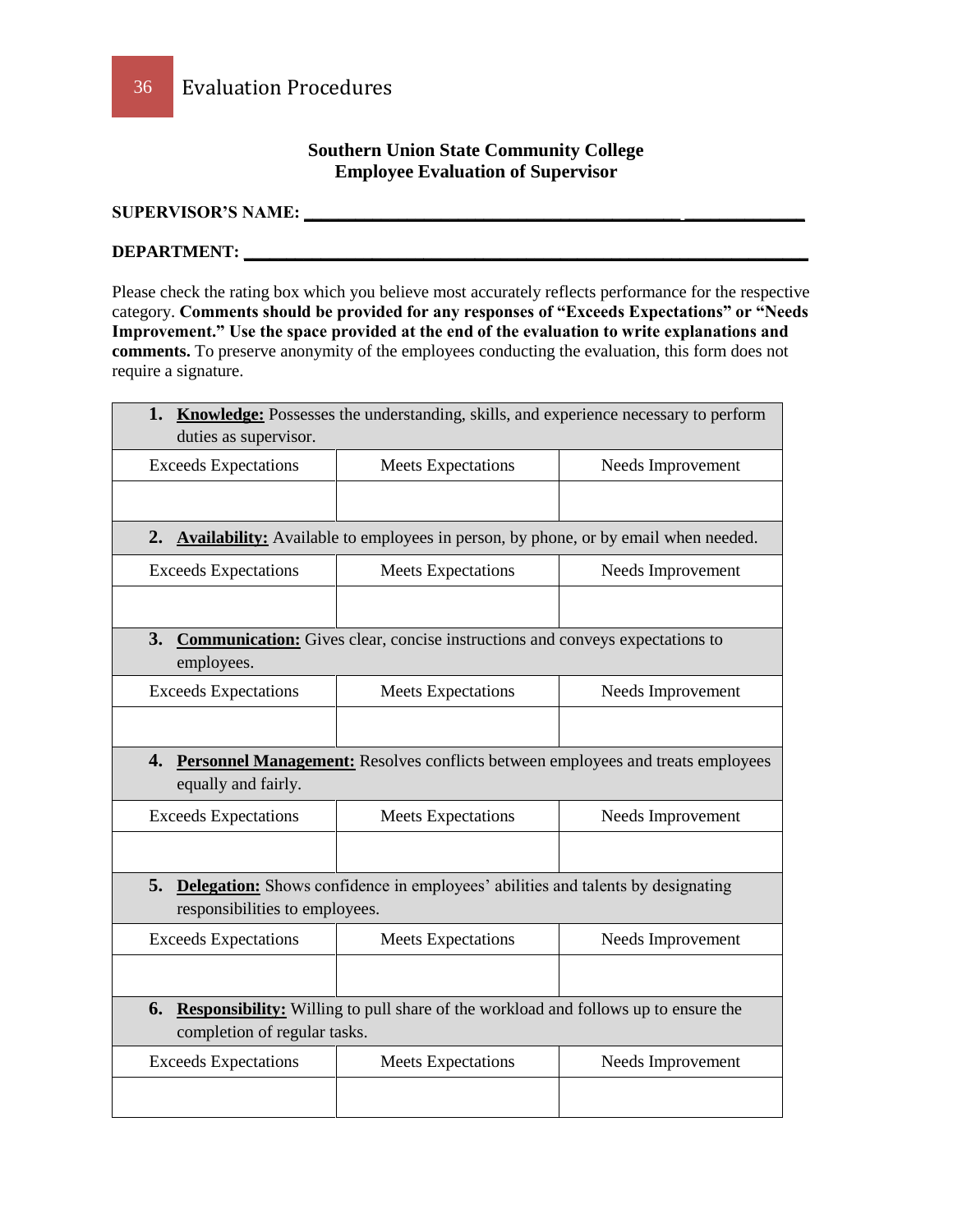| <b>Exceeds Expectations</b> | <b>Meets Expectations</b>                                                                                                                                          | Needs Improvement |
|-----------------------------|--------------------------------------------------------------------------------------------------------------------------------------------------------------------|-------------------|
|                             |                                                                                                                                                                    |                   |
|                             | 8. Attitude: Displays a positive attitude, shows respect for faculty, staff, and students at<br>the college, and contributes to good workplace morale.             |                   |
| <b>Exceeds Expectations</b> | <b>Meets Expectations</b>                                                                                                                                          | Needs Improvement |
| discussing concerns.        | 9. Transparency: Open to receiving suggestions, seeks input from employees when<br>making decisions, and creates an atmosphere in which employees feel comfortable |                   |
| <b>Exceeds Expectations</b> | <b>Meets Expectations</b>                                                                                                                                          | Needs Improvement |
|                             |                                                                                                                                                                    |                   |
| necessary to be successful. | 10. Helpfulness: Provides employees with the resources and training opportunities                                                                                  |                   |
| <b>Exceeds Expectations</b> | <b>Meets Expectations</b>                                                                                                                                          | Needs Improvement |
|                             |                                                                                                                                                                    |                   |
|                             | 11. Vision: Sets goals for the department and strives for excellence.                                                                                              |                   |
| <b>Exceeds Expectations</b> | <b>Meets Expectations</b>                                                                                                                                          | Needs Improvement |
|                             |                                                                                                                                                                    |                   |
| designated tasks.           | 12. <b>Authority:</b> Motivates respect from employees and encourages timely performance of                                                                        |                   |
| <b>Exceeds Expectations</b> | <b>Meets Expectations</b>                                                                                                                                          | Needs Improvement |
|                             |                                                                                                                                                                    |                   |
| employee should be.         | 13. Leads by Example: At work and in the community, represents what a Southern Union                                                                               |                   |
| <b>Exceeds Expectations</b> | <b>Meets Expectations</b>                                                                                                                                          | Needs Improvement |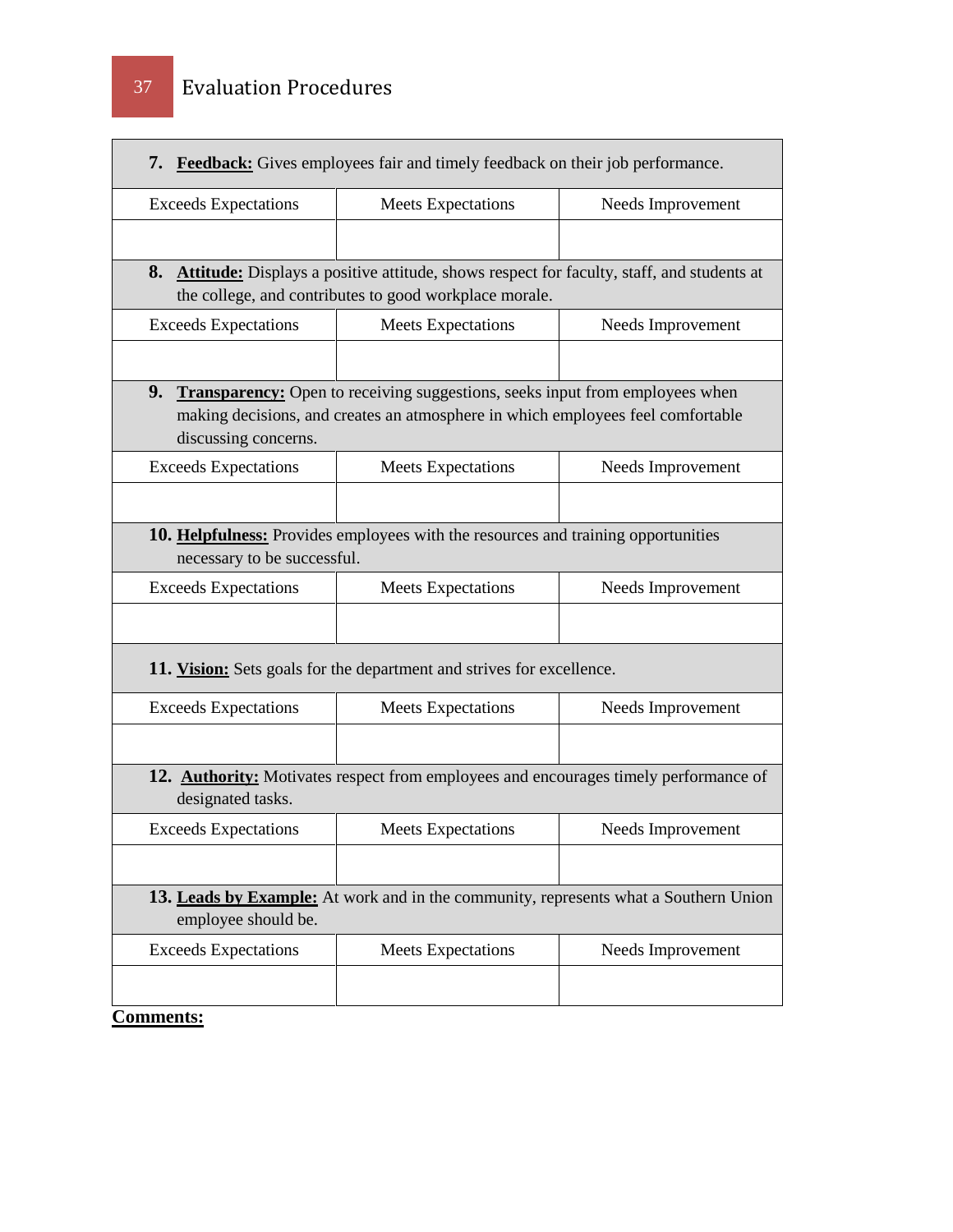#### **Southern Union State Community College Evaluation Form for Institutional Deans**

| Name:              | <b>Position:</b> |
|--------------------|------------------|
| <b>Supervisor:</b> | Department:      |

**PART ONE:** Space is provided below for self-evaluation by the employee and performance evaluation by the supervisor. Please check the rating box which you believe most accurately reflects performance for the respective category. *Checking "Exceeds Expectations" or "Needs Improvement" requires an explanation and/or guidance*.

#### **1. Program Development**

(e.g., clarity of vision ; establishment of new programs; revision of programs; innovation in program development; support of programs; communication and/or response to revisions in school, state, or outside agency requirements in programs)

| <b>Employee</b>                                                                                                                                                                                                  |                                           |                                       |                   |  | <b>Supervisor</b> |                                           |                                                                 |                   |
|------------------------------------------------------------------------------------------------------------------------------------------------------------------------------------------------------------------|-------------------------------------------|---------------------------------------|-------------------|--|-------------------|-------------------------------------------|-----------------------------------------------------------------|-------------------|
| Exceeds<br>Expectations                                                                                                                                                                                          | Meets<br>Expectations                     | <b>Needs</b><br>Improvement Not Apply | Does              |  | Exceeds           | <b>Meets</b>                              | <b>Needs</b><br>Expectations Expectations Improvement Not Apply | Does              |
|                                                                                                                                                                                                                  |                                           |                                       |                   |  |                   |                                           |                                                                 |                   |
| 2.<br><b>Faculty and Staff Governance</b><br>(e.g., support of faculty governance structure within the division and across the college; encouragement and<br>recognition of faculty participation in governance) |                                           |                                       |                   |  |                   |                                           |                                                                 |                   |
|                                                                                                                                                                                                                  | <b>Employee</b>                           |                                       |                   |  | <b>Supervisor</b> |                                           |                                                                 |                   |
| Exceeds                                                                                                                                                                                                          | Meets<br><b>Expectations</b> Expectations | <b>Needs</b><br>Improvement Not Apply | Does              |  | Exceeds           | Meets<br>Expectations Expectations        | <b>Needs</b><br>Improvement                                     | Does<br>Not Apply |
|                                                                                                                                                                                                                  |                                           |                                       |                   |  |                   |                                           |                                                                 |                   |
| 3. Student Leadership and Governance<br>(e.g., encouragement of student participation in governance; support of student leadership opportunities in campus<br>and community organizations)                       |                                           |                                       |                   |  |                   |                                           |                                                                 |                   |
| <b>Employee</b>                                                                                                                                                                                                  |                                           |                                       |                   |  | <b>Supervisor</b> |                                           |                                                                 |                   |
| Exceeds                                                                                                                                                                                                          | Meets<br><b>Expectations Expectations</b> | <b>Needs</b><br>Improvement           | Does<br>Not Apply |  | Exceeds           | <b>Meets</b><br>Expectations Expectations | <b>Needs</b><br>Improvement                                     | Does<br>Not Apply |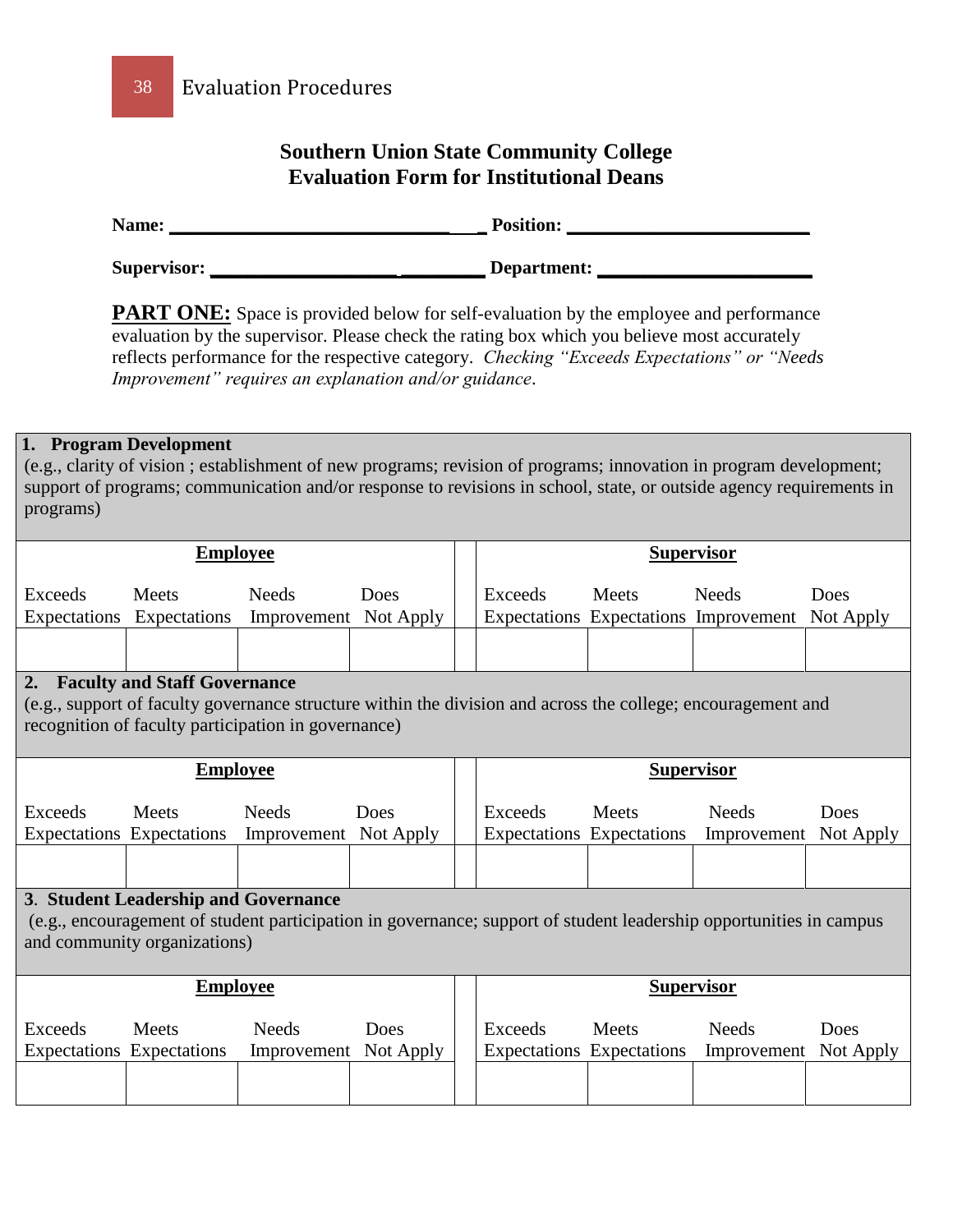### 4. **Strategic Planning for Departments**

(e.g., communication with department chairs; support for communication among departments within school; representation of departments within school to the larger college community; foresight in responding to department needs)

|                                 |                                           | <b>Employee</b>                                                                                                         |           |                                  | <b>Supervisor</b> |                                                 |           |
|---------------------------------|-------------------------------------------|-------------------------------------------------------------------------------------------------------------------------|-----------|----------------------------------|-------------------|-------------------------------------------------|-----------|
| <b>Exceeds</b>                  | Meets                                     | <b>Needs</b>                                                                                                            | Does      | <b>Exceeds</b>                   | Meets             | <b>Needs</b>                                    | Does      |
|                                 | <b>Expectations</b> Expectations          | Improvement Not Apply                                                                                                   |           | <b>Expectations</b> Expectations |                   | Improvement                                     | Not Apply |
|                                 |                                           |                                                                                                                         |           |                                  |                   |                                                 |           |
|                                 |                                           |                                                                                                                         |           |                                  |                   |                                                 |           |
|                                 | <b>5. Budget Priorities and Decisions</b> | (e.g., ranking of budgetary needs and decision making to support the goals of the departments and the college)          |           |                                  |                   |                                                 |           |
|                                 | <b>Employee</b>                           |                                                                                                                         |           |                                  |                   | <b>Supervisor</b>                               |           |
|                                 |                                           |                                                                                                                         |           |                                  |                   |                                                 |           |
| <b>Exceeds</b>                  | Meets                                     | <b>Needs</b>                                                                                                            | Does      | <b>Exceeds</b>                   | Meets             | <b>Needs</b>                                    | Does      |
|                                 | <b>Expectations</b> Expectations          | Improvement Not Apply                                                                                                   |           |                                  |                   | Expectations Expectations Improvement Not Apply |           |
|                                 |                                           |                                                                                                                         |           |                                  |                   |                                                 |           |
|                                 |                                           | 6. Decision Making in Hiring and Appointment of Faculty/Staff and Faculty/Staff Development                             |           |                                  |                   |                                                 |           |
|                                 |                                           | (e.g., academic and professional faculty and staff, other positions as needed in department, instructor workload,       |           |                                  |                   |                                                 |           |
|                                 | professional development opportunities)   |                                                                                                                         |           |                                  |                   |                                                 |           |
|                                 | <b>Employee</b>                           |                                                                                                                         |           |                                  | <b>Supervisor</b> |                                                 |           |
| Exceeds                         | Meets                                     | <b>Needs</b>                                                                                                            | Does      | <b>Exceeds</b>                   | Meets             | <b>Needs</b>                                    | Does      |
|                                 | <b>Expectations</b> Expectations          | Improvement Not Apply                                                                                                   |           | <b>Expectations</b> Expectations |                   | Improvement Not Apply                           |           |
|                                 |                                           |                                                                                                                         |           |                                  |                   |                                                 |           |
|                                 | 7. Advocacy for the School                |                                                                                                                         |           |                                  |                   |                                                 |           |
|                                 |                                           | (e.g., representation and promotion of the school at the local, state, and regional levels where appropriate)           |           |                                  |                   |                                                 |           |
|                                 | <b>Employee</b>                           |                                                                                                                         |           |                                  | <b>Supervisor</b> |                                                 |           |
| <b>Exceeds</b>                  | Meets                                     | <b>Needs</b>                                                                                                            | Does      | Exceeds                          | Meets             | <b>Needs</b>                                    | Does      |
|                                 | <b>Expectations</b> Expectations          | Improvement Not Apply                                                                                                   |           | <b>Expectations</b> Expectations |                   | Improvement                                     | Not Apply |
|                                 |                                           |                                                                                                                         |           |                                  |                   |                                                 |           |
|                                 |                                           |                                                                                                                         |           |                                  |                   |                                                 |           |
| <b>8. Generation of Funding</b> |                                           |                                                                                                                         |           |                                  |                   |                                                 |           |
|                                 |                                           | (e.g., support of faculty in applying for grants; promotion of school goals and initiatives via application for funding |           |                                  |                   |                                                 |           |
|                                 |                                           | from grants, college administration, and outside agencies; success in obtaining financial resources)                    |           |                                  |                   |                                                 |           |
|                                 | <b>Employee</b>                           |                                                                                                                         |           |                                  | <b>Supervisor</b> |                                                 |           |
|                                 |                                           |                                                                                                                         |           |                                  |                   |                                                 |           |
| <b>Exceeds</b>                  | Meets                                     | <b>Needs</b>                                                                                                            | Does      | <b>Exceeds</b>                   | Meets             | <b>Needs</b>                                    | Does      |
| Expectations                    | Expectations                              | Improvement                                                                                                             | Not Apply | <b>Expectations</b> Expectations |                   | Improvement                                     | Not Apply |
|                                 |                                           |                                                                                                                         |           |                                  |                   |                                                 |           |
|                                 |                                           |                                                                                                                         |           |                                  |                   |                                                 |           |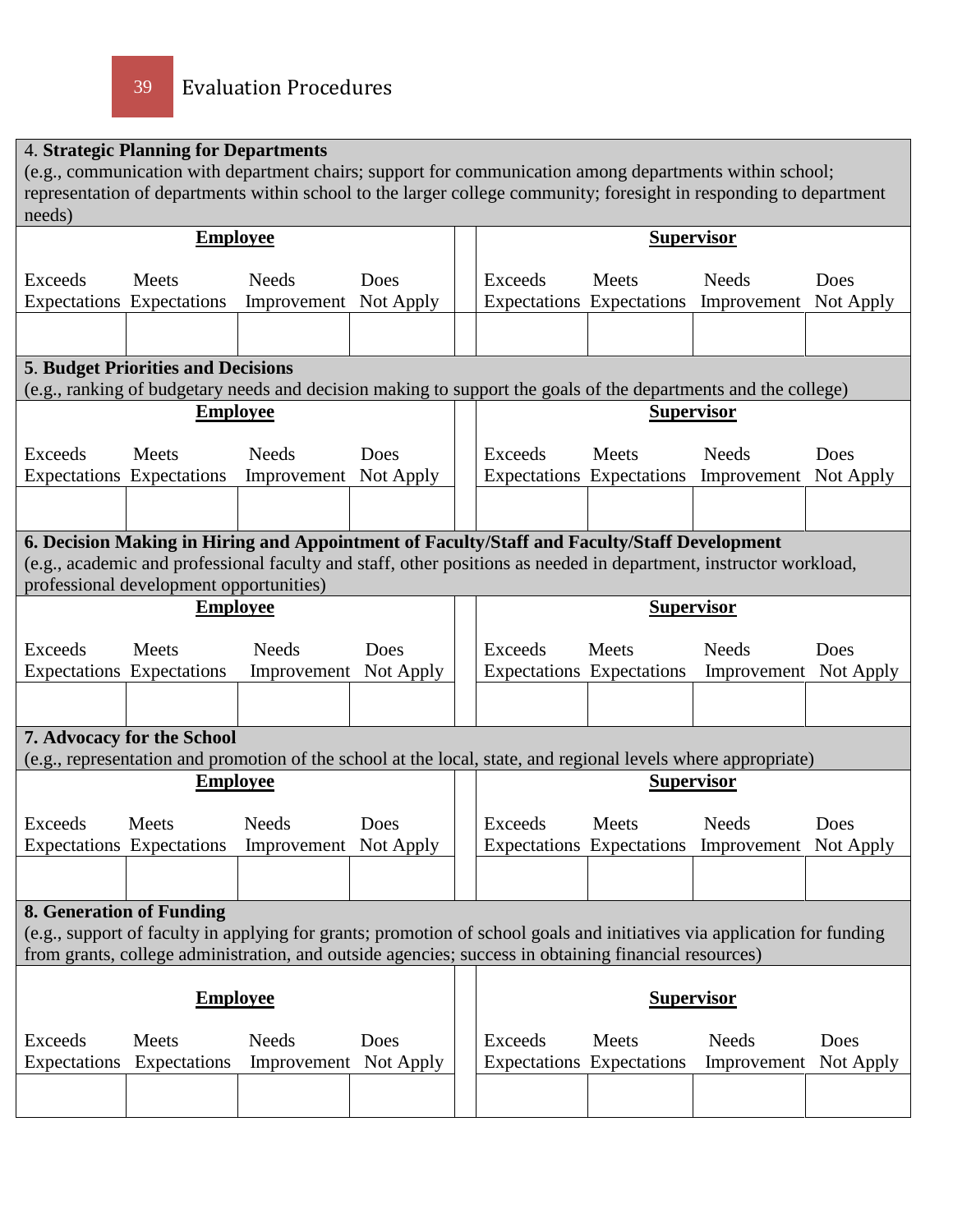#### **9. Relationships with Faculty, Staff, Deans, Other Divisions, and Students**

(e.g., availability to faculty, staff, and students; communication of needs to faculty and staff; quality interaction with faculty, staff, and students; support of faculty innovation and creative work; responsiveness to student and staff needs; quality of interaction with deans and chairs in other departments/divisions; performance in working with other divisions)

|                |                                           | <b>Employee</b>                                                       |                   |  |         |                                           | <b>Supervisor</b>                                               |             |
|----------------|-------------------------------------------|-----------------------------------------------------------------------|-------------------|--|---------|-------------------------------------------|-----------------------------------------------------------------|-------------|
| Exceeds        | Meets<br><b>Expectations</b> Expectations | <b>Needs</b><br>Improvement                                           | Does<br>Not Apply |  | Exceeds | <b>Meets</b>                              | <b>Needs</b><br>Expectations Expectations Improvement Not Apply | <b>Does</b> |
|                |                                           |                                                                       |                   |  |         |                                           |                                                                 |             |
|                |                                           | 10. Initiative in Service to the Community                            |                   |  |         |                                           |                                                                 |             |
|                |                                           | (e.g., support of professional development and service to the region) |                   |  |         |                                           |                                                                 |             |
|                |                                           | <b>Employee</b>                                                       |                   |  |         |                                           | <b>Supervisor</b>                                               |             |
| <b>Exceeds</b> | Meets<br>Expectations Expectations        | <b>Needs</b><br>Improvement Not Apply                                 | Does              |  | Exceeds | <b>Meets</b><br>Expectations Expectations | <b>Needs</b><br>Improvement Not Apply                           | Does        |
|                |                                           |                                                                       |                   |  |         |                                           |                                                                 |             |

#### **Employee Comments:**

#### **Supervisor Comments:**

#### **ACKNOWLEDGEMENT:**

**My signature below acknowledges that I have read and discussed my evaluation with my supervisor. My signature does not imply agreement with the evaluation. (The information submitted and any responses will be placed into the individual's personnel file.)**

| Employee | Date |
|----------|------|
|          |      |
|          |      |

 **Supervisor\_\_\_\_\_\_\_\_\_\_\_\_\_\_\_\_\_\_\_\_\_\_\_\_\_\_\_\_\_\_\_\_\_\_\_\_\_\_\_**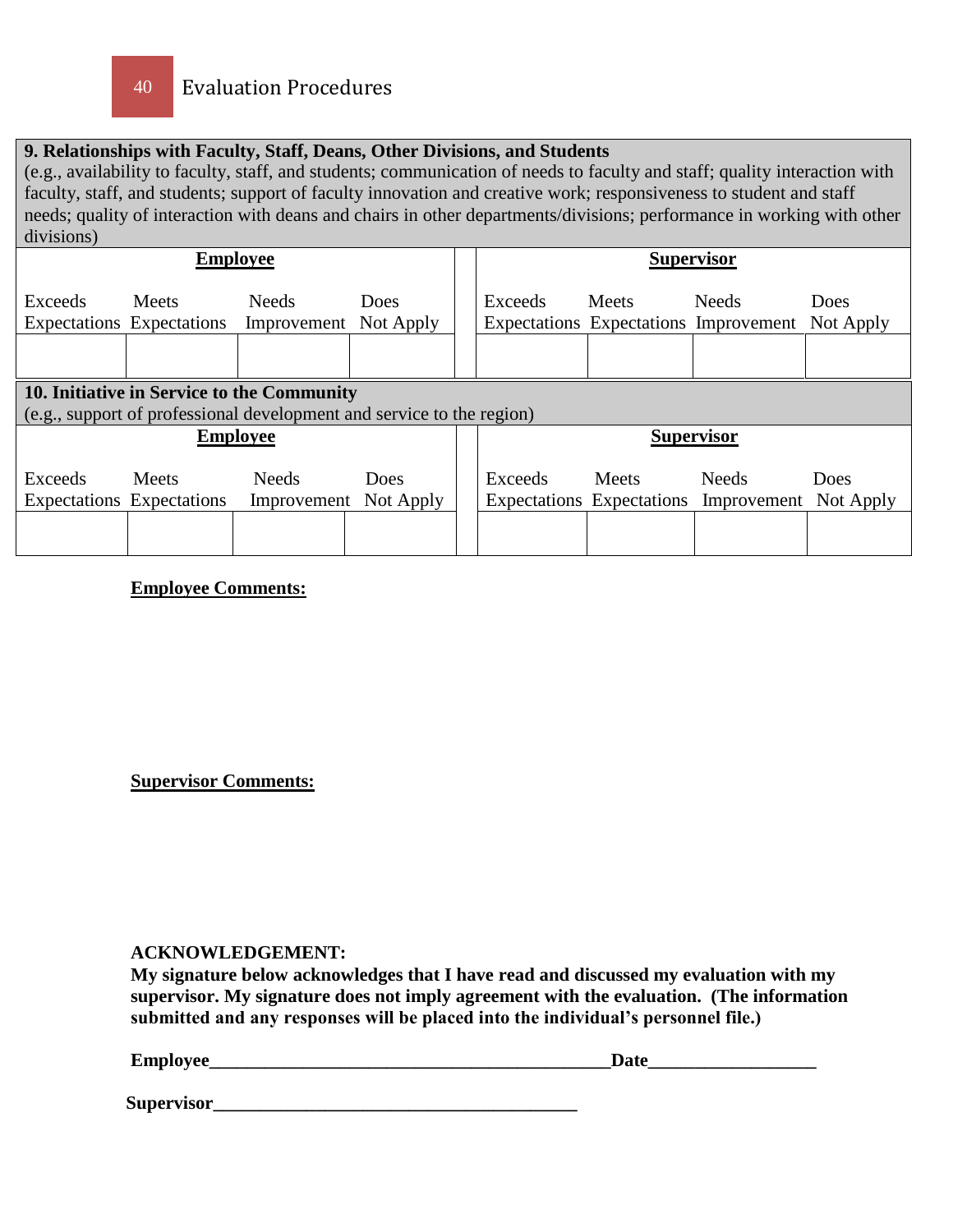#### **SOUTHERN UNION STATE COMMUNITY COLLEGE Director Evaluation: Form A**

**YEAR \_\_\_\_\_\_\_\_\_\_\_**

**NAME: \_\_\_\_\_\_\_\_\_\_\_\_\_\_\_\_\_\_\_\_\_ DATE: \_\_\_\_\_\_\_\_\_\_\_\_\_\_**

The following is a request for information that will assist your supervisor in the development of your **annual evaluation**. Please respond to the following items and return them to your supervisor.

Following receipt of your information, your supervisor will contact you for an agreement on a time for your evaluation interview if applicable.

#### **I. GOALS/ OBJECTIVES**

A. Describe your goals/objectives and accomplishments for the past year.

B. Describe your goals/objectives for the coming year.

#### **II.PROFESSIONAL DEVELOPMENT/ACHIEVEMENTS**

A. List professional organizations in which you are a member and leadership roles, etc.

B. List professional development activities, seminars, and/or courses you have attended.

#### **III. SERVICE**

A. List service for Institutional and Alabama Community College System Committees, and other community service.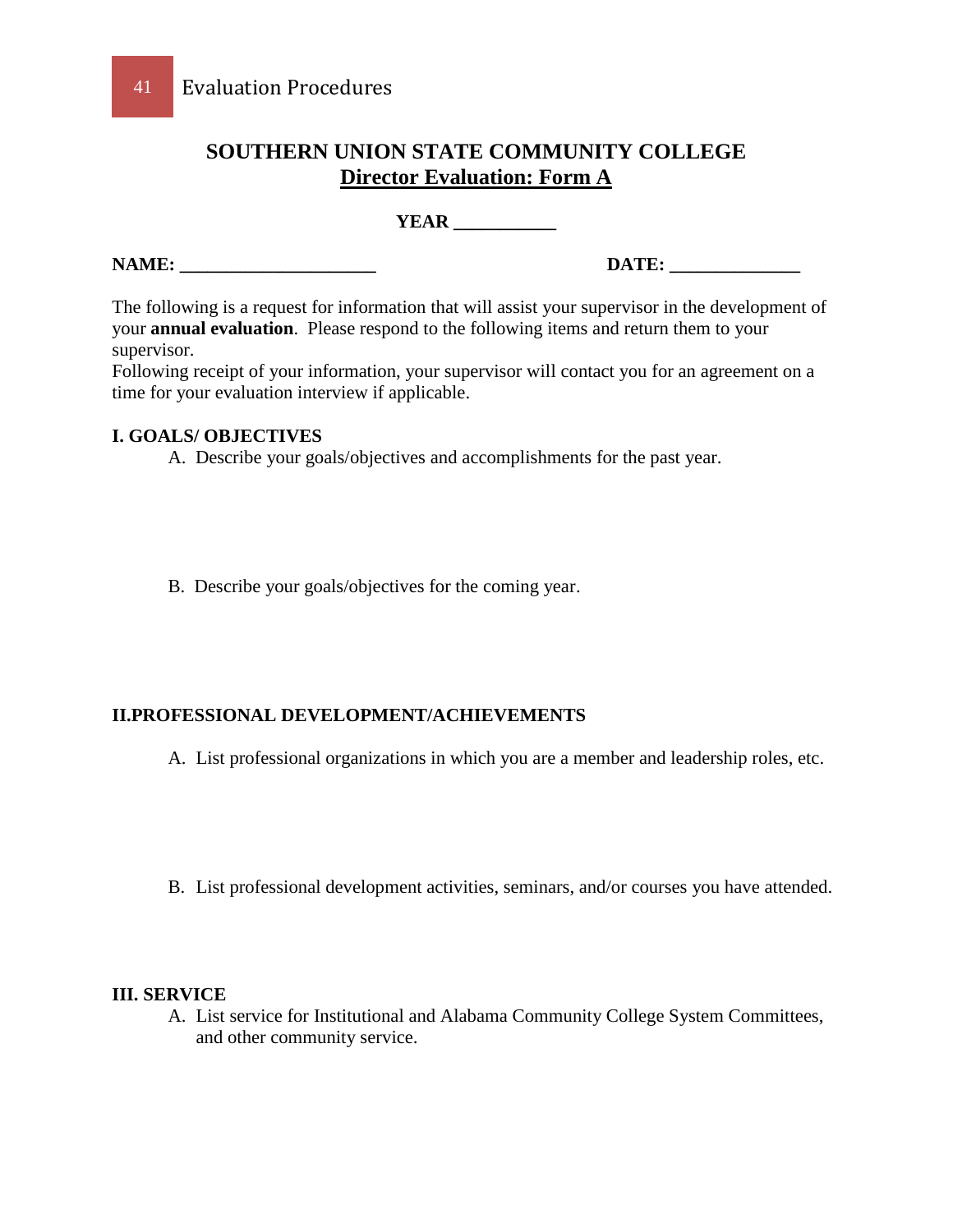42 Evaluation Procedures

#### **Director Evaluation: Form B** Department: \_\_\_\_\_\_\_\_\_\_\_\_\_\_\_\_\_\_\_\_\_\_\_\_\_\_\_\_

Space is provided below for self-evaluation by the employee and performance evaluation by the supervisor. Please check the rating box which you believe most accurately reflects performance for the respective category. Checking "Exceeds Expectations" or "Needs Improvement" requires an explanation and/or guidance. Use the back of the page to write explanations and comments.

#### **EMPLOYEE: SUPERVISOR:**

|                                                                                     |              |                                                                               |                   |  |         | 1. Establishes goals/objectives within the department that supports the College's mission. |                                                       |                   |
|-------------------------------------------------------------------------------------|--------------|-------------------------------------------------------------------------------|-------------------|--|---------|--------------------------------------------------------------------------------------------|-------------------------------------------------------|-------------------|
| Exceeds                                                                             | Meets        | <b>Needs</b><br>Expectations Expectations Improvement                         | Does Not<br>Apply |  | Exceeds | Meets<br><b>Expectations</b> Expectations                                                  | <b>Needs</b><br>Improvement                           | Does Not<br>Apply |
|                                                                                     |              | 2. Demonstrates effective leadership in the administration of the department. |                   |  |         |                                                                                            |                                                       |                   |
| Exceeds                                                                             | Meets        | <b>Needs</b><br>Expectations Expectations Improvement                         | Does Not<br>Apply |  | Exceeds | Meets                                                                                      | <b>Needs</b><br>Expectations Expectations Improvement | Does Not<br>Apply |
| 3. Performs essential functions and other job related responsibilities effectively. |              |                                                                               |                   |  |         |                                                                                            |                                                       |                   |
| Exceeds                                                                             | Meets        | <b>Needs</b><br>Expectations Expectations Improvement                         | Does Not<br>Apply |  | Exceeds | Meets<br><b>Expectations</b> Expectations                                                  | <b>Needs</b><br>Improvement                           | Does Not<br>Apply |
|                                                                                     |              | 4. Follows Alabama State Board and College Policies.                          |                   |  |         |                                                                                            |                                                       |                   |
| Exceeds                                                                             | <b>Meets</b> | <b>Needs</b><br>Expectations Expectations Improvement                         | Does Not<br>Apply |  | Exceeds | Meets<br><b>Expectations</b> Expectations                                                  | <b>Needs</b><br>Improvement                           | Does Not<br>Apply |
| 5. Gives firm direction when needed and delegates appropriately.                    |              |                                                                               |                   |  |         |                                                                                            |                                                       |                   |
| Exceeds                                                                             | <b>Meets</b> | <b>Needs</b><br>Expectations Expectations Improvement                         | Does Not<br>Apply |  | Exceeds | <b>Meets</b>                                                                               | <b>Needs</b><br>Expectations Expectations Improvement | Does Not<br>Apply |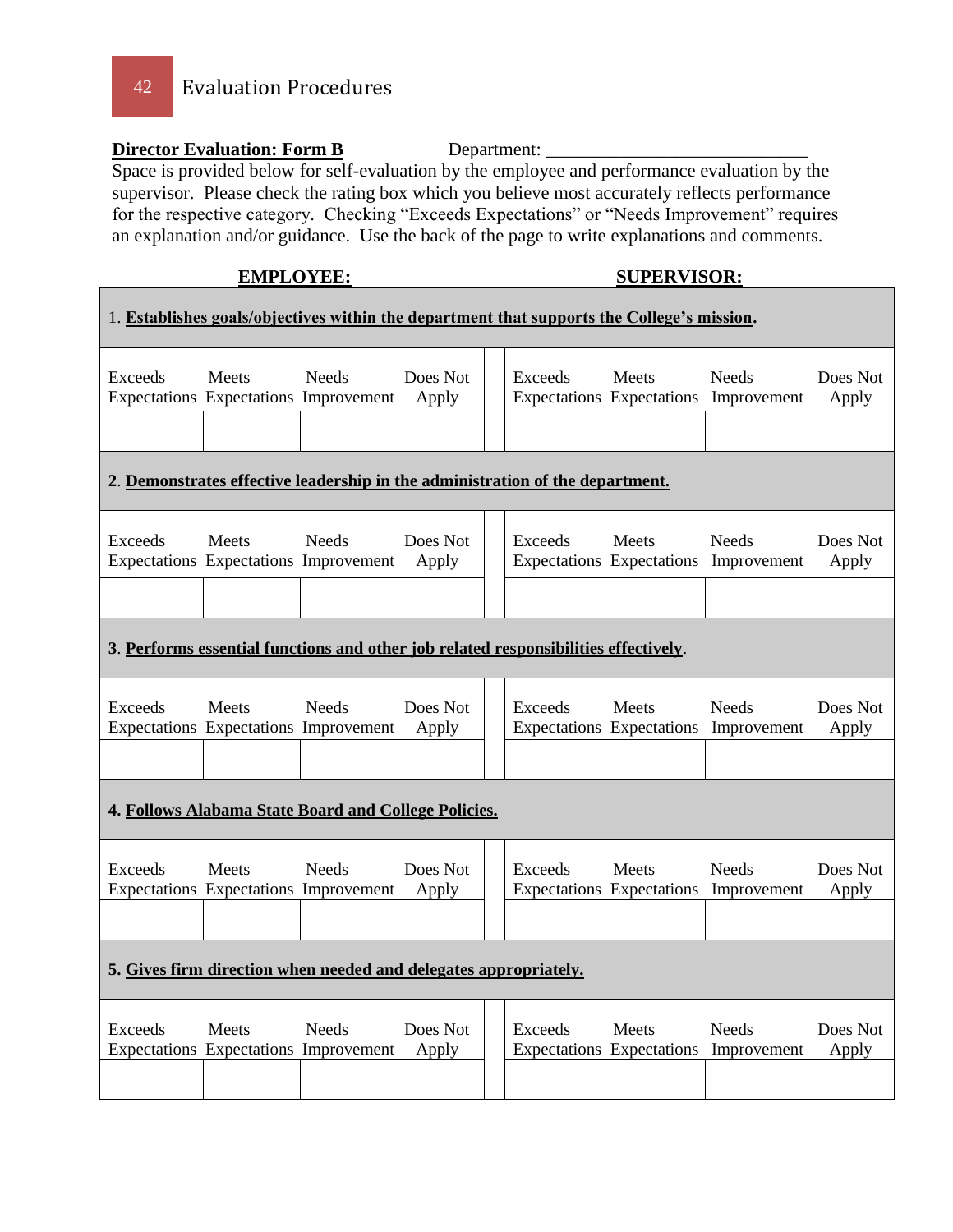|                                                                                         | 6. Resolves conflicts in a constructive way.          |              |                   |  |                                                                              |                                                  |                                                                                                   |                   |
|-----------------------------------------------------------------------------------------|-------------------------------------------------------|--------------|-------------------|--|------------------------------------------------------------------------------|--------------------------------------------------|---------------------------------------------------------------------------------------------------|-------------------|
| Exceeds                                                                                 | <b>Meets</b><br>Expectations Expectations Improvement | <b>Needs</b> | Does Not<br>Apply |  | Exceeds                                                                      | <b>Meets</b><br><b>Expectations</b> Expectations | <b>Needs</b><br>Improvement                                                                       | Does Not<br>Apply |
| professionally.                                                                         |                                                       |              |                   |  |                                                                              |                                                  | 7. Takes action to achieve goals beyond what is required and shows evidence of seeking to improve |                   |
| Exceeds                                                                                 | <b>Meets</b><br>Expectations Expectations Improvement | <b>Needs</b> | Does Not<br>Apply |  | Exceeds                                                                      | <b>Meets</b><br>Expectations Expectations        | <b>Needs</b><br>Improvement                                                                       | Does Not<br>Apply |
|                                                                                         |                                                       |              |                   |  | 8. Supports and fosters uses of changing technologies to improve department. |                                                  |                                                                                                   |                   |
| Exceeds                                                                                 | Meets<br>Expectations Expectations Improvement        | <b>Needs</b> | Does Not<br>Apply |  | Exceeds                                                                      | <b>Meets</b>                                     | <b>Needs</b><br>Expectations Expectations Improvement                                             | Does Not<br>Apply |
| 9. Maintains a professional and cooperative attitude in working with other departments. |                                                       |              |                   |  |                                                                              |                                                  |                                                                                                   |                   |
| Exceeds                                                                                 | Meets<br>Expectations Expectations Improvement        | <b>Needs</b> | Does Not<br>Apply |  | Exceeds                                                                      | Meets<br>Expectations Expectations               | <b>Needs</b><br>Improvement                                                                       | Does Not<br>Apply |

#### **ACKNOWLEDGEMENT:**

**My signature below acknowledges that I have read and discussed my evaluation with my supervisor. My signature does not imply agreement with the evaluation. (The information submitted and any responses will be placed into the individual's personnel file.)**

| Employee_  | Date |  |  |  |  |
|------------|------|--|--|--|--|
|            |      |  |  |  |  |
| Supervisor | Date |  |  |  |  |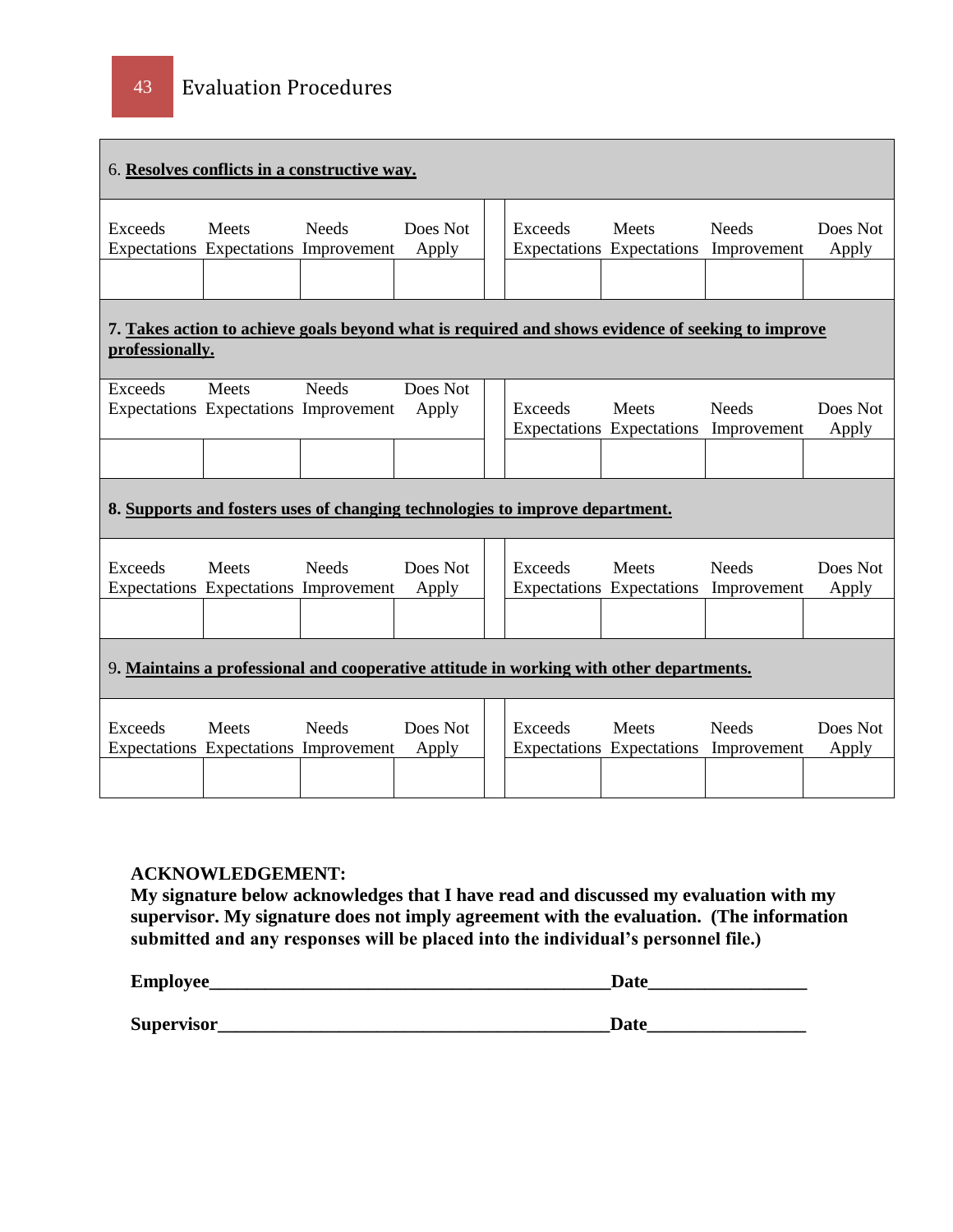| <b>Southern Union State Community College</b> |                                                                                                  |                                                         |  |  |
|-----------------------------------------------|--------------------------------------------------------------------------------------------------|---------------------------------------------------------|--|--|
|                                               | <b>Professional Growth Plan</b>                                                                  |                                                         |  |  |
|                                               |                                                                                                  | (Adapted from State Board of Education Policy # 605.02) |  |  |
|                                               |                                                                                                  |                                                         |  |  |
|                                               |                                                                                                  |                                                         |  |  |
|                                               |                                                                                                  |                                                         |  |  |
|                                               |                                                                                                  |                                                         |  |  |
| 1)                                            | Please complete the following from your current credential certificate analysis:                 |                                                         |  |  |
|                                               | <b>Total Points Earned In:</b>                                                                   |                                                         |  |  |
|                                               |                                                                                                  | Work Experience: _____________                          |  |  |
|                                               | In-Service:                                                                                      |                                                         |  |  |
| 2)                                            | Please check the credential standard that applies to you:                                        |                                                         |  |  |
|                                               | 1977-78 Credential Standard: ___________                                                         |                                                         |  |  |
|                                               | 1989 Credential Standard: ________________                                                       |                                                         |  |  |
| 3)                                            | Please indicate how you intend to advance in professional ranks through on or more of the        |                                                         |  |  |
|                                               | following:                                                                                       |                                                         |  |  |
|                                               |                                                                                                  |                                                         |  |  |
|                                               |                                                                                                  |                                                         |  |  |
|                                               |                                                                                                  |                                                         |  |  |
| 4)                                            | If you intend to advance in professional rank through education, list the specific degrees and   |                                                         |  |  |
|                                               | courses you intend to pursue. Attach approved college plan of study that has been signed by your |                                                         |  |  |
|                                               | advisor. *** If your approved Professional Growth Plan changes, then a new, signed version       |                                                         |  |  |
|                                               | should be submitted***                                                                           |                                                         |  |  |
|                                               | College/University:                                                                              | ______ Degree: _____                                    |  |  |
|                                               |                                                                                                  |                                                         |  |  |
|                                               |                                                                                                  |                                                         |  |  |
| Approved:                                     |                                                                                                  |                                                         |  |  |
|                                               |                                                                                                  | Not Approved: _________                                 |  |  |
|                                               |                                                                                                  | Date: __________________                                |  |  |
|                                               |                                                                                                  | Not Approved: _________                                 |  |  |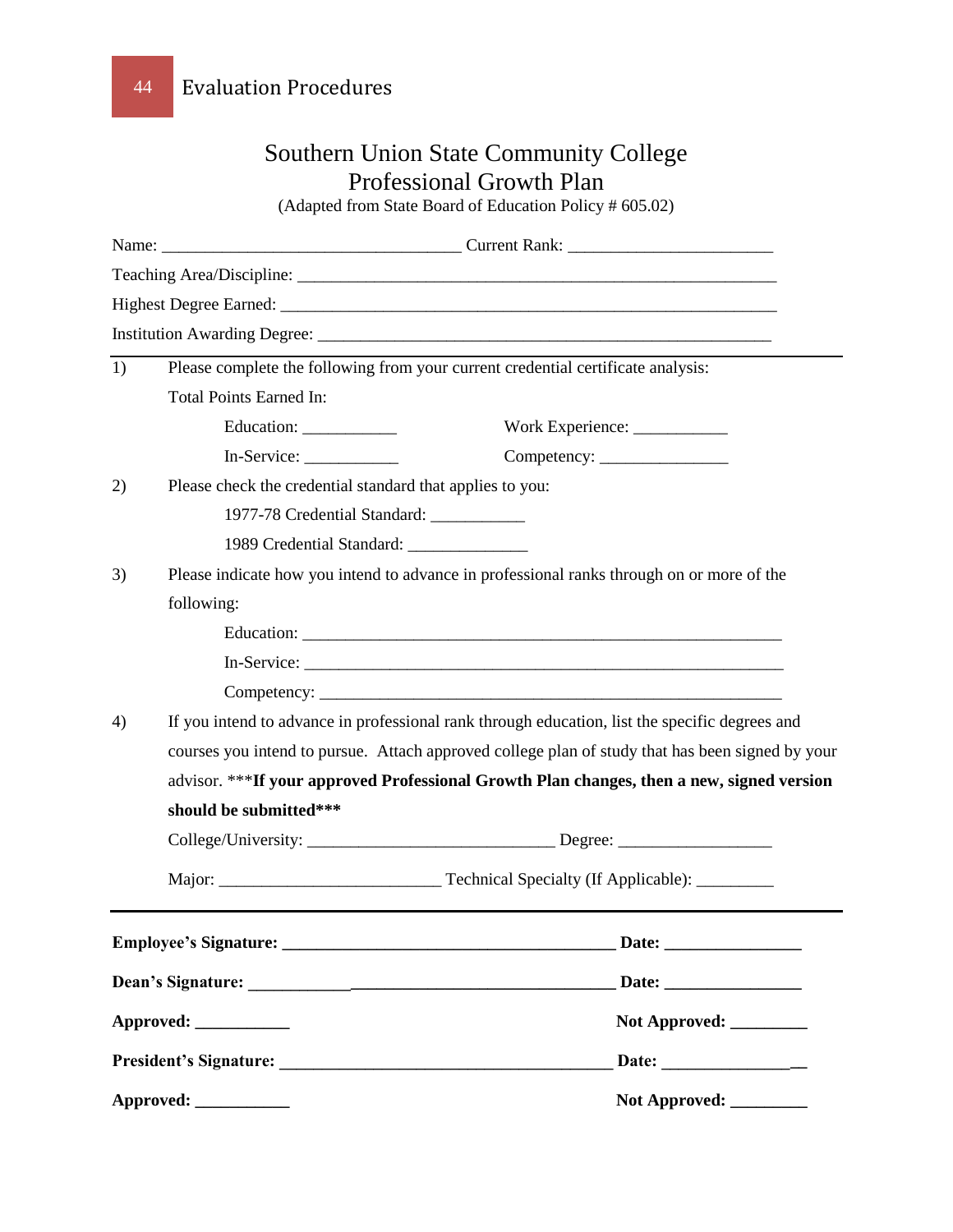| <b>Southern Union State Community College</b><br><b>Professional Growth Plan</b> |                                                                                                                                                                                                                |  |              |  |  |
|----------------------------------------------------------------------------------|----------------------------------------------------------------------------------------------------------------------------------------------------------------------------------------------------------------|--|--------------|--|--|
|                                                                                  |                                                                                                                                                                                                                |  |              |  |  |
|                                                                                  |                                                                                                                                                                                                                |  |              |  |  |
|                                                                                  |                                                                                                                                                                                                                |  |              |  |  |
|                                                                                  |                                                                                                                                                                                                                |  |              |  |  |
|                                                                                  |                                                                                                                                                                                                                |  |              |  |  |
|                                                                                  | <b>Activities for Professional Development Include:</b><br>1) Goals for higher educational level/certification/licensing/endorsements/courses                                                                  |  |              |  |  |
| List:                                                                            | <u> 1989 - Johann Barn, mars and deutscher Stadt and deutscher Stadt and deutscher Stadt and deutscher Stadt and</u>                                                                                           |  |              |  |  |
| 2) Workshops/seminars/conferences                                                |                                                                                                                                                                                                                |  |              |  |  |
| List:                                                                            | <u> 1989 - Johann Stoff, deutscher Stoff, der Stoff, der Stoff, der Stoff, der Stoff, der Stoff, der Stoff, der S</u>                                                                                          |  |              |  |  |
|                                                                                  | 3) In-service or other training (including local and state professional development)                                                                                                                           |  |              |  |  |
| List:                                                                            |                                                                                                                                                                                                                |  |              |  |  |
|                                                                                  | 4) Service on College committees/additional college responsibilities                                                                                                                                           |  |              |  |  |
| List:                                                                            |                                                                                                                                                                                                                |  |              |  |  |
|                                                                                  | 5) What are your goals for instructional improvement as a result of participating in the referenced<br>professional development activities (you may add additional pages as needed to complete this question)? |  |              |  |  |
| List:                                                                            |                                                                                                                                                                                                                |  |              |  |  |
|                                                                                  |                                                                                                                                                                                                                |  |              |  |  |
|                                                                                  |                                                                                                                                                                                                                |  |              |  |  |
|                                                                                  |                                                                                                                                                                                                                |  | Date: $\_\_$ |  |  |
|                                                                                  |                                                                                                                                                                                                                |  | Date: $\_\_$ |  |  |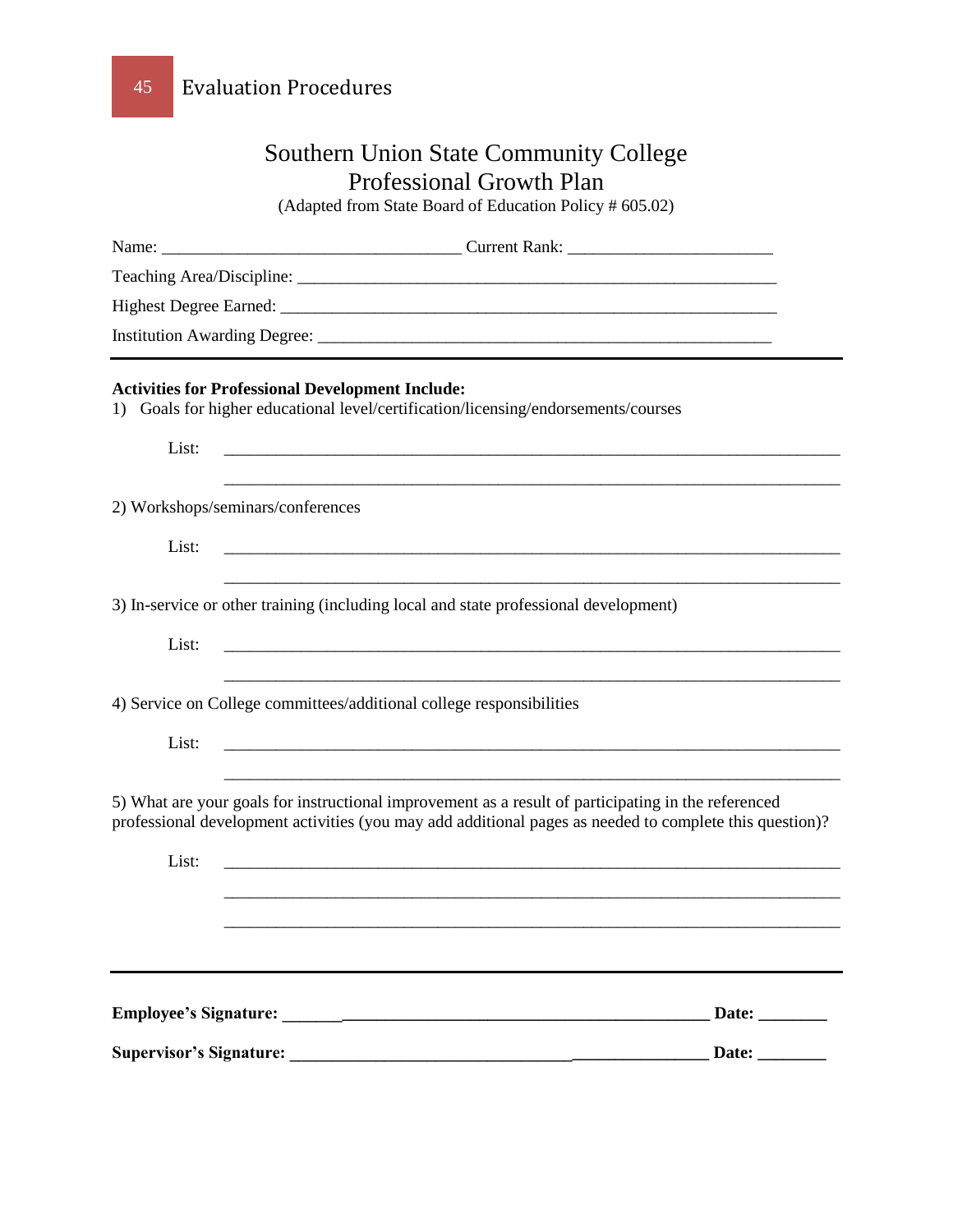46 Evaluation Procedures

#### **MENTORING INFORMATION SHEET:**

Mentoring can be defined as the process of one person supporting, teaching, guiding and serving as the model for another person (Buell, 2004). Mentoring can also be described as the process by which a person, usually of higher rank or outstanding achievement, guides the development of another person who may be new to a place of work or field. Although the concept of mentoring has been in place for many years, the idea of faculty mentoring in colleges and universities has only recently begun to be considered as an important strategy for new faculty hires. In this context, mentoring should be used to exchange ideas, strengthen departmental relationships, enhance productivity, and integrate new faculty into the college community (Savage, Karp, and Logue, 2004).

#### **Mentoring at SUSCC Academic Division**

This is a voluntary program through which experienced, non-probationary faculty at Southern Union State Community College (SUSCC) who are knowledgeable about the Academic Division help introduce new, probationary faculty to SUSCC. These experienced individuals are matched with new faculty to orient them to the campus, inform them about campus support services, and assist them in the early stages of their careers at SUSCC. This program is not meant to be a substitute for existing mentoring programs at the college levels but can be a supplement to those programs.

#### **Goals of the Academic Mentoring Program**

#### *Help new faculty members to:*

- Learn about SUSCC, the college and community, and support resources for faculty.
- Adjust to the new environment and become active members of the college and division quickly.
- Address questions, concerns, and special needs in a confidential manner.
- Gain insight about teaching and career development from a seasoned veteran.
- Network with other faculty and develop a personal support system within SUSCC.

#### *Encourage experienced faculty to:*

- Share their knowledge and experience with new faculty and gain professional satisfaction.
- Assist new faculty to adjust quickly to the campus and address their unique needs, concerns, or questions, if any.
- Help shape the careers of new colleagues and enjoy opportunities for self-renewal.
- Provide a valuable service to the Community College by promoting collegiality through mentoring.

#### **Suggested Mentoring Activities**

Mentors and new faculty are encouraged to meet face-to-face frequently (at least once per calendar month) during the first two semesters and keep in touch more frequently through phone or email. Suggested mentoring activities are: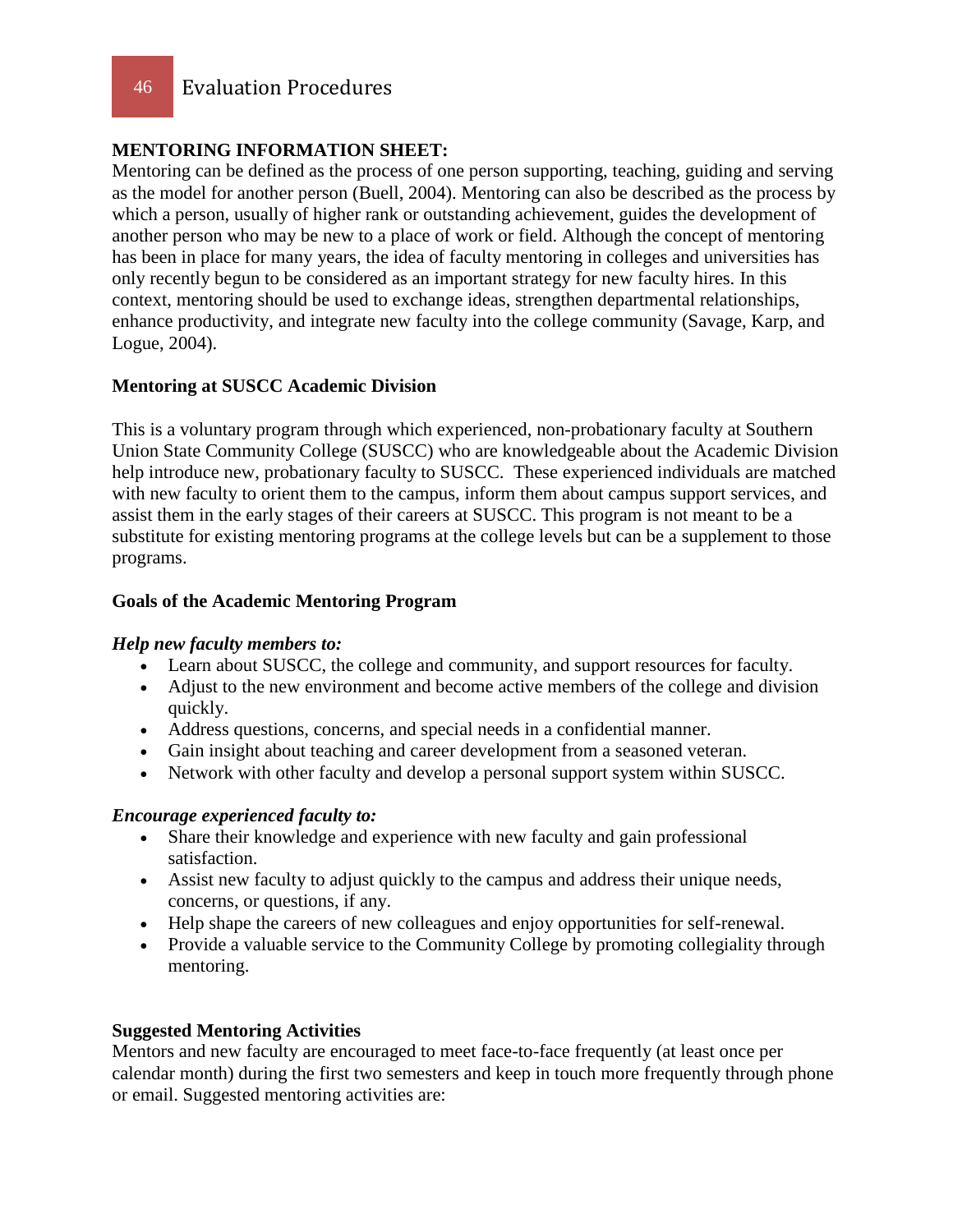- Discuss short term and long term career goals and professional interests.
- Attend the programs offered by the College and Division.
- Share information on academic, divisional, and student support services on campus.
- Discuss effective instructional techniques, course development and curricular issues.
- Discuss academic policies and guidelines, and college governance structure.
- Attend campus events such as sports, and theater productions.
- Share information on instructional resources and Web sites useful to new faculty.
- Discuss student issues such as advising, motivating, and handling academic dishonesty.
- Share experiences on managing time, handling stress, and balancing workload effectively.
- Discuss preparing for non-probationary status, promotion, and career advancement.

#### **Roles and Responsibilities of Mentors**

Mentors can take on various roles, such as coach, friend, advocate, career guide, role model, instructional resource, or confidant depending on the needs of their new faculty and the nature of their mentoring relationship. An effort should be made to have mentors be paired with new faculty at campuses other than their base campus in order to help with intercampus connectivity.

#### *Mentors are responsible for:*

- Taking the initiative for contacting their mentees and staying in touch with them.
- Devoting time to the relationship and be available when requested.
- Assisting new faculty with their various questions, needs, or concerns.
- Sharing their knowledge and experience to benefit their new faculty and following up on their progress at SUSCC.
- Maintaining confidentiality of the information shared by their new faculty colleagues.

#### **Roles and Responsibilities of New Faculty**

New Faculty can take on various roles such as friend, protégé, new colleague, or junior faculty depending on their needs, academic experience, and the nature of their mentoring relationship.

#### *Mentees are responsible for:*

- Devoting the time to the mentoring relationship and interacting with the mentor often.
- Making use of the opportunities provided by the mentor.
- Keeping the mentor informed of academic progress, difficulties, and concerns.
- Exchanging ideas and experiences with the mentor.
- Seeking help and support when needed.

Both the mentors and new faculty colleagues have the responsibility for gaining each other's trust and confidence, interacting in a collegial manner so as to value each other's time, and professional and personal commitments, and engaging in activities that support the mission of SUSCC.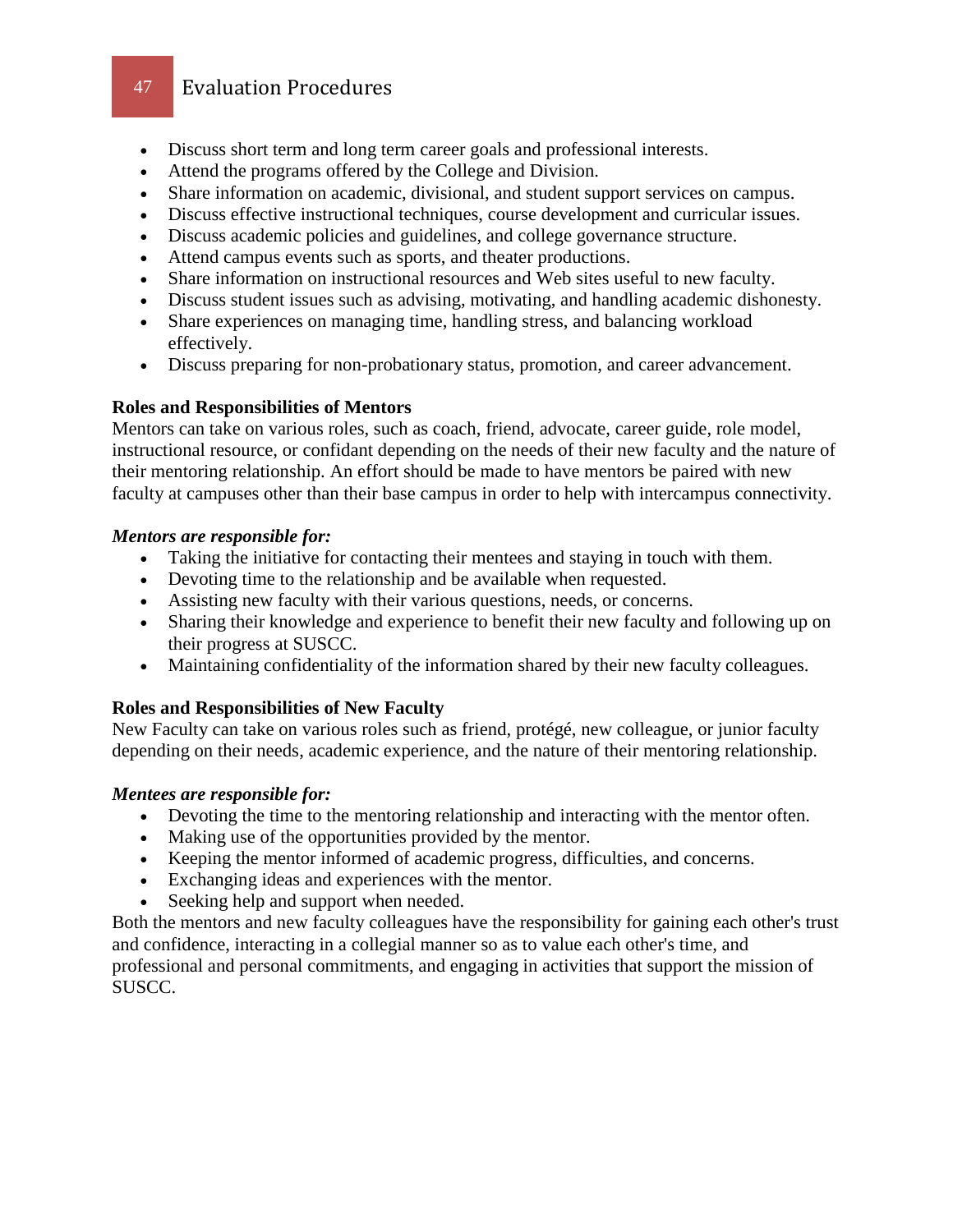#### **Southern Union State Community College**

#### **Faculty Orientation Checklist**

| <b>Instructor:</b>      | <b>Date Submitted:</b> |
|-------------------------|------------------------|
| <b>Course/Semester:</b> | Dept. Chair:           |

**Mentor\_\_\_\_\_\_\_\_\_\_\_\_\_\_\_\_\_\_\_\_\_\_\_\_\_\_\_\_\_\_\_\_**

#### **Application**

- Updated Vitae on File
- Forms for Insurance and Business Office

#### **Instructor Information**

- Faculty member's transcripts documenting level of education
- Drug free work place policy
- Library orientation/ Alabama Virtual Library
- Email orientation
- Telephone orientation for Home and office voice mail
- o Office hours
- □ Tutoring Availability
- □ Leave Types request process
- □ Travel
- □ Person to contact if going to be absent
- □ Catalog and Web site orientation
- □ Student Handbook
- ACCS Website
- Personal Professional Development Plan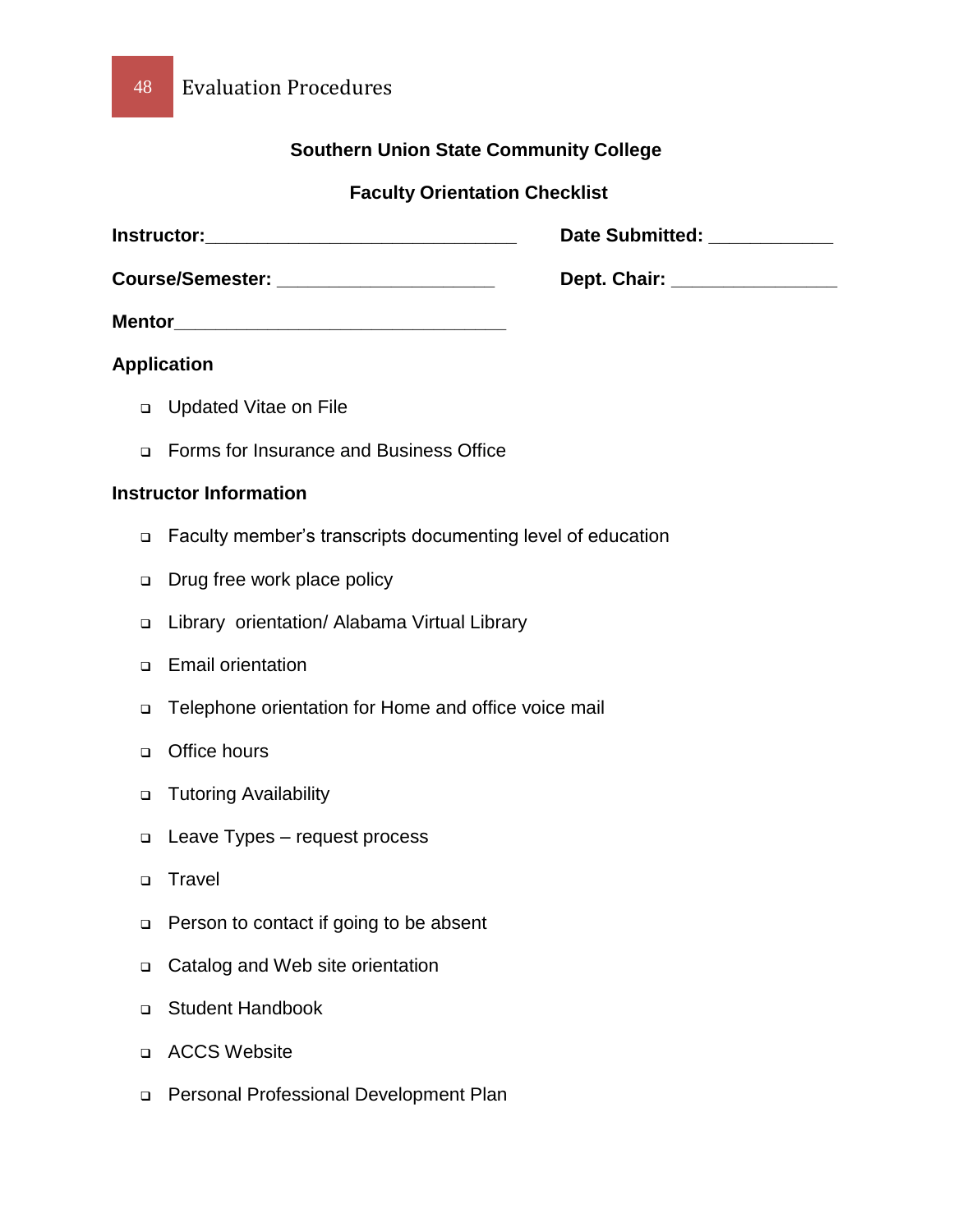- Southern Union website course rolls, payroll, faculty utilities, student evaluations
- Letter of Appointment
- **BUSCC Policy Manual**
- FERPA
- Departmental Assessment
- □ Instructional Records Retention Policy
- Computer Lab Usage
- Official Rolls / Financial Aid Rolls / VA rolls(privacy act applies)
- Administrative withdrawals / readmission forms
- o Official Rolls
- **D** Midterm Reports
- Grade Submission / Change of grade forms
- CANVAS: Course management System
- □ Print shop
- **Committee responsibilities**
- Purchase Orders
- Work Orders
- Accident / Incident Reports (onli

#### **Textbook(s) and supplies**

- o Ordering texts and lab manuals
- Using Required materials and supplies